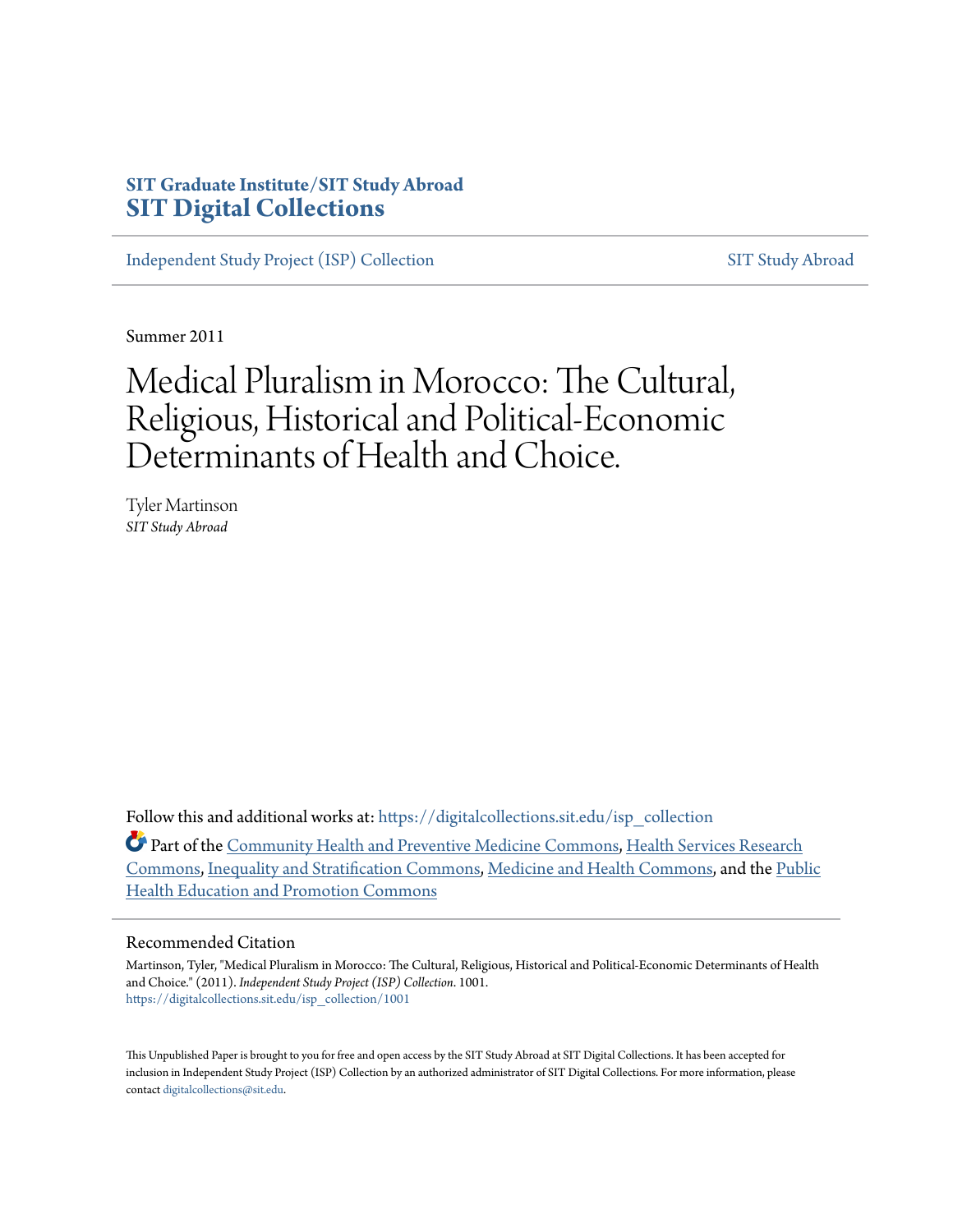# **Medical Pluralism in Morocco**

*The cultural, religious, historical and political-economic determinants of health and choice* 

Tyler Martinson

SIT Morocco: Multiculturalism and Human Rights - May 2011

Dr. Abdelhai Diouri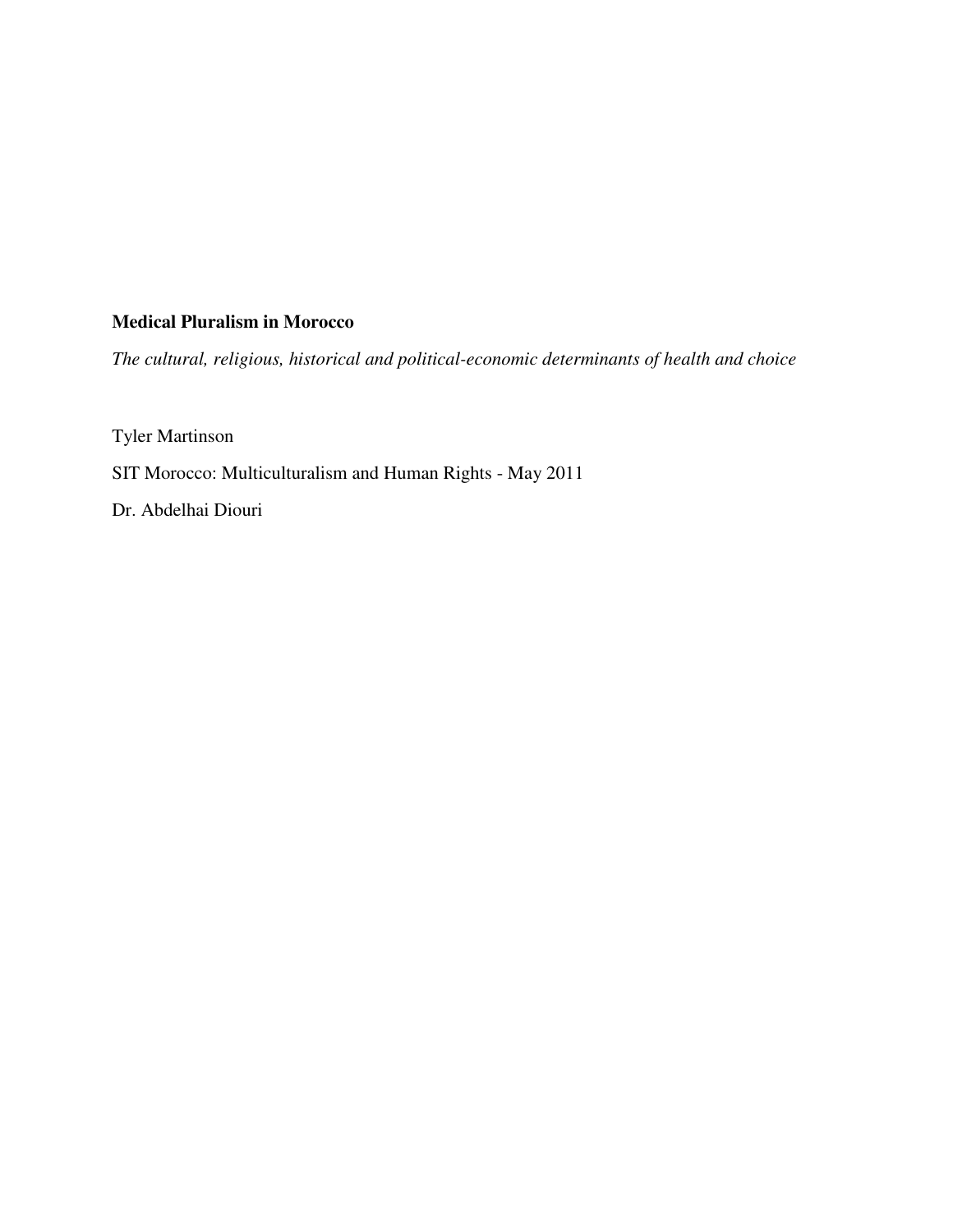# **Acknowledgements**

 I would first and foremost like to thank my academic advisor at Macalester College, Olga Gonzalez, for initially sparking my interest in the study of anthropology. Professor Ron Barrett also deserves my thanks due to introducing me to the subfield of medical anthropology, the perfect fusion of my academic interests in medicine, public health, and culture.

 I would like to thank my ISP advisor, Professor Abdelhai Diouri, for his suggestions in preparing the project and his guiding and input concerning the focus of the study. Thanks should also be expressed to Professor Ahmed El-Fezazi for his assistance in the field in Fez and his hospitality during my stay there.

 Thank you to everyone from the Center for Cross-Cultural Learning and the School for International Training Multiculturalism and Human Rights program. This includes all academic directors, program coordinators, language teachers and lecturers. The program was a phenomenal experience and this study would not have come to be what it is without all of your help.

 Thank you to my informants, translators, consults, teachers, classmates and friends. This project would not exist without your information, guidance, support and kindness.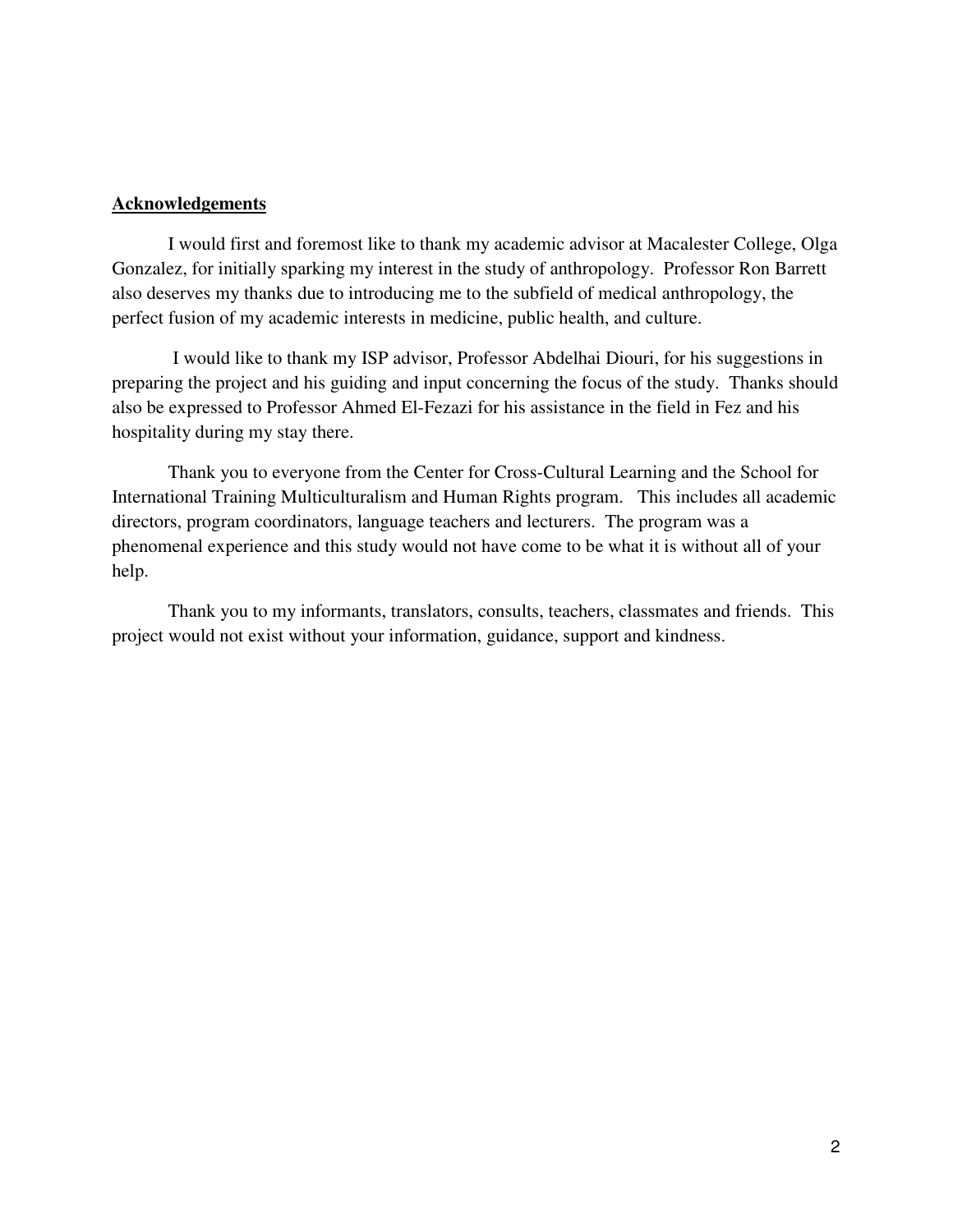**Abstract**: Morocco is a culturally diverse intersection between the African continent, the Arab world and Europe. This multiplicity is mirrored in the country's pluralistic medical system and beliefs surrounding the concepts of illness and health. Explanations of health are endorsed by culturally specific knowledge and are then naturalized and taken as objective. A synthesis of theoretical descriptions and political-economic of medical pluralism, along with historical analysis, explains the presence of multiple health practices and how a person's choice of medical practice is heavily influenced by dynamic socio-cultural, religious, historical, political and economic factors. This study will help improve practitioner/client narratives of illness and foster a more holistic health sector in a medically pluralistic society.

**\_\_\_\_\_\_\_\_\_\_\_\_\_\_\_\_\_\_\_\_\_\_\_\_\_\_\_\_\_\_\_\_\_\_\_\_\_\_\_\_\_\_\_\_\_\_\_\_\_\_\_\_\_\_\_\_\_\_\_\_\_\_\_\_\_\_\_\_\_\_\_\_\_\_\_\_\_**

**Keywords:** [Morocco, medical pluralism, complementary medicine, colonial medicine, politicaleconomy theory]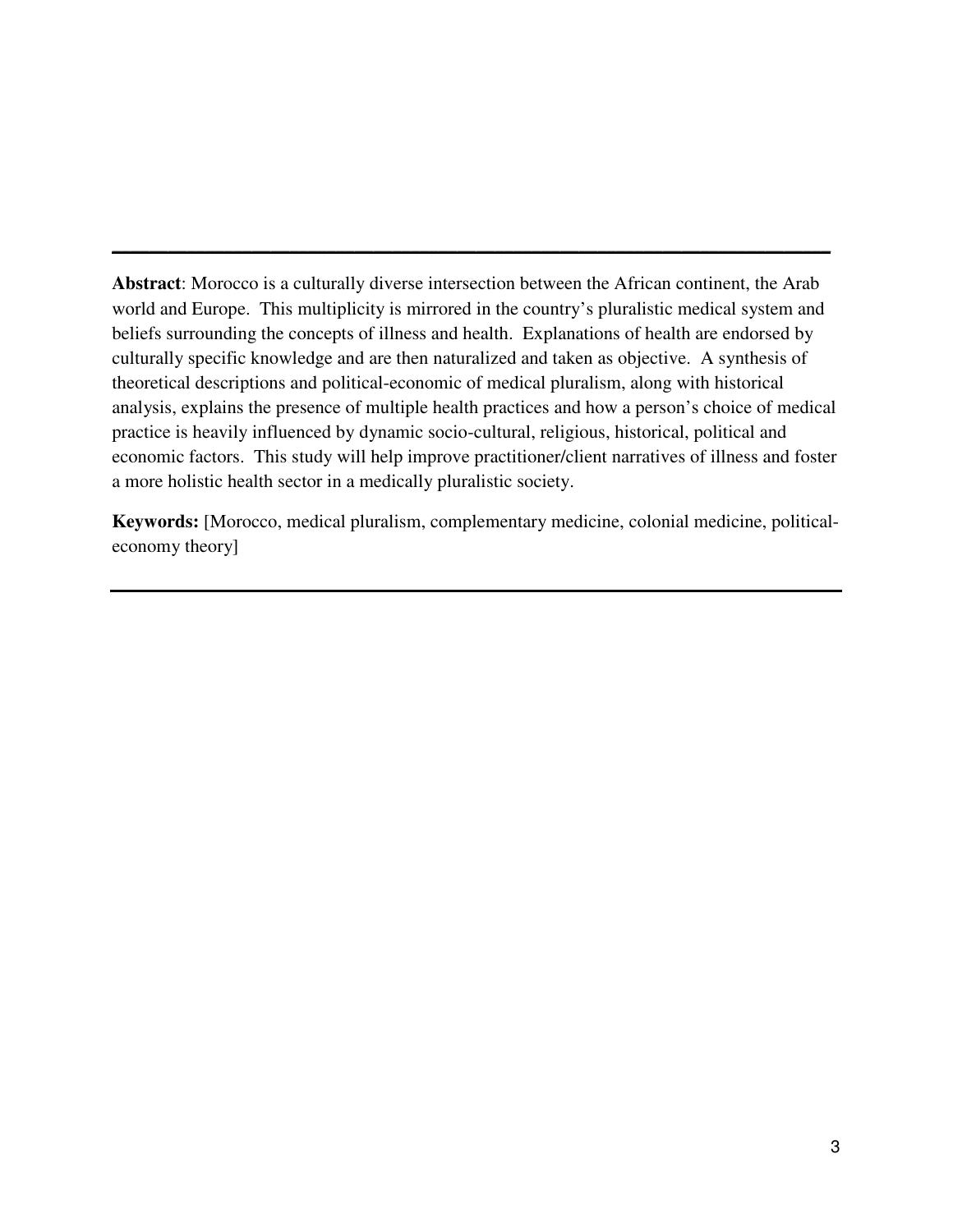| <b>Table of Contents</b> | Page |
|--------------------------|------|
| <b>Preface</b>           |      |
| <b>Introduction</b>      |      |
| <b>Methodology</b>       |      |
|                          |      |
|                          |      |
|                          |      |
|                          |      |
|                          |      |
|                          | 17   |
|                          |      |
|                          |      |
|                          | 27   |
|                          |      |
|                          |      |
|                          |      |
|                          |      |
|                          |      |
|                          |      |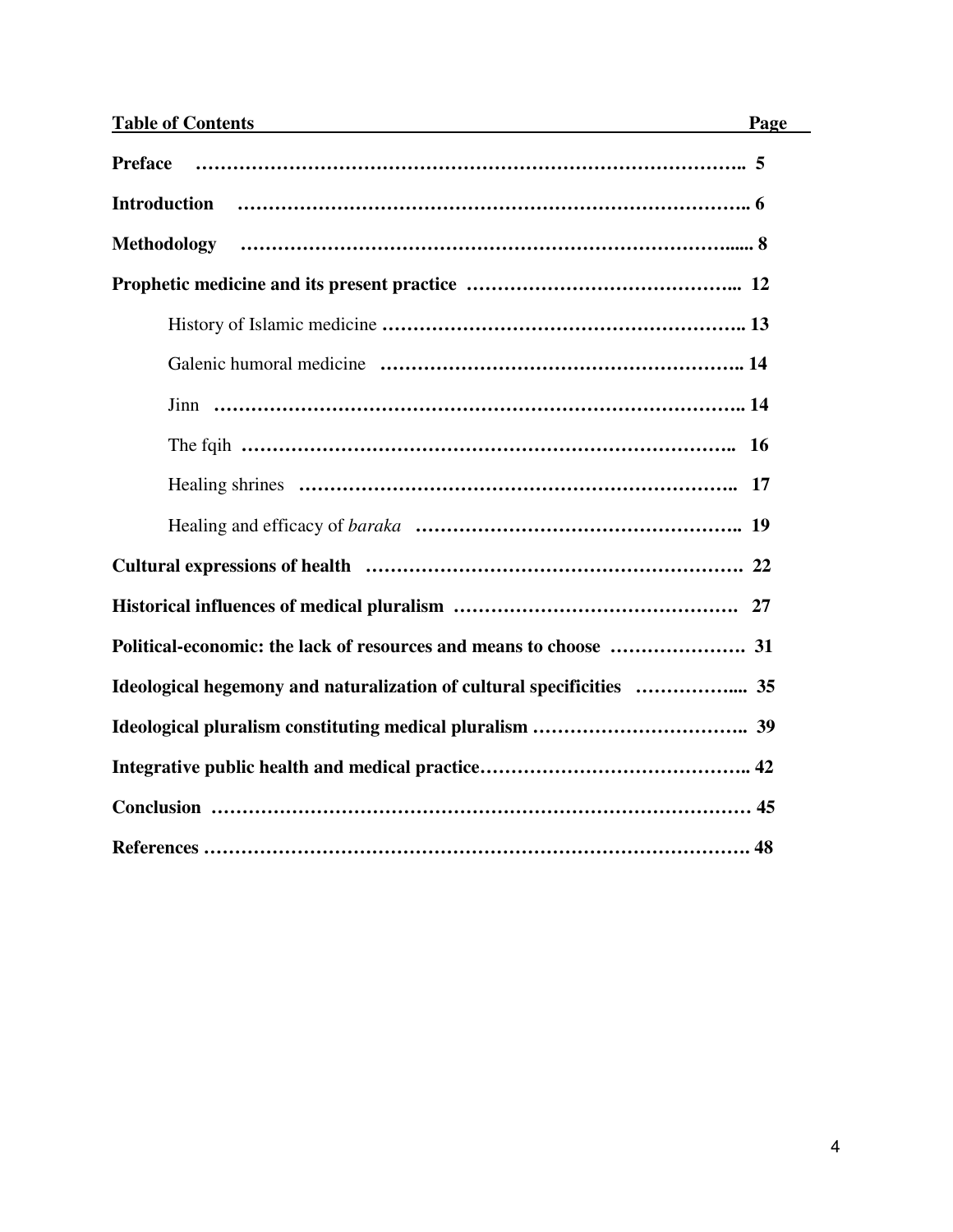# **Preface** -

*"And what makes people sick?" I realized the question was rather broad immediately after I posed it. I was not even sure how I would have answered the question.*

*The natural light coming in through the stained-glass window hit his face so that he could not look at me in the eyes but he took a deep breath and with a low voice began to tell a story.* 

*"One afternoon on the fifth day of the week, a group of three men were in a car driving in the countryside somewhere. On the country road the stopped suddenly when they saw some sort of blockage, a round object in the middle of the road. When the driver stopped the car and got out to investigate what the curious object was he realized it was a turtle. Pleased with his find he picked up the quite large turtle, decided he would bring it home to put on his terrace, and placed it in the trunk of the car and continued on his journey.* 

*"He drove a mere distance of four feet before his car jerked to a stop, the engine failed to continue to function and the back end of the car sank. The driver got out of his car and went to see what the problem was. He checked the tires for a blow-out and when he saw no evidence of a flat tire he kicked the wheel to check for air pressure. He had no idea what the problem could be but decided to open the trunk to check for various tools. When we opened the trunk he realized that the turtle had grown to an enormous side and began to speak to the man:* 

*The turtle said, 'You should take me back to the very place you found me.'"* 

*And then he stopped talking. 'That was his response?' I thought worriedly. Perhaps he did not understand the question? Maybe my translator did not correctly transmit the message? It was a possibility that the man simply did not want to talk about my topic – I had been warned that people would not necessarily be interested in the proposed subject of study or understand what sort of information I was interested in. My question had been "How do people become sick?" and I had no idea how the question and his anecdotal story were connected. I asked a clarifying question about what became of the man and why he had told the story.* 

*"Well, he fell very ill after that of course and came to see me to get well." The man answered in an impatient voice.<sup>1</sup>*

L

<sup>1</sup> Dabir. Personal interview. 20 April 2011.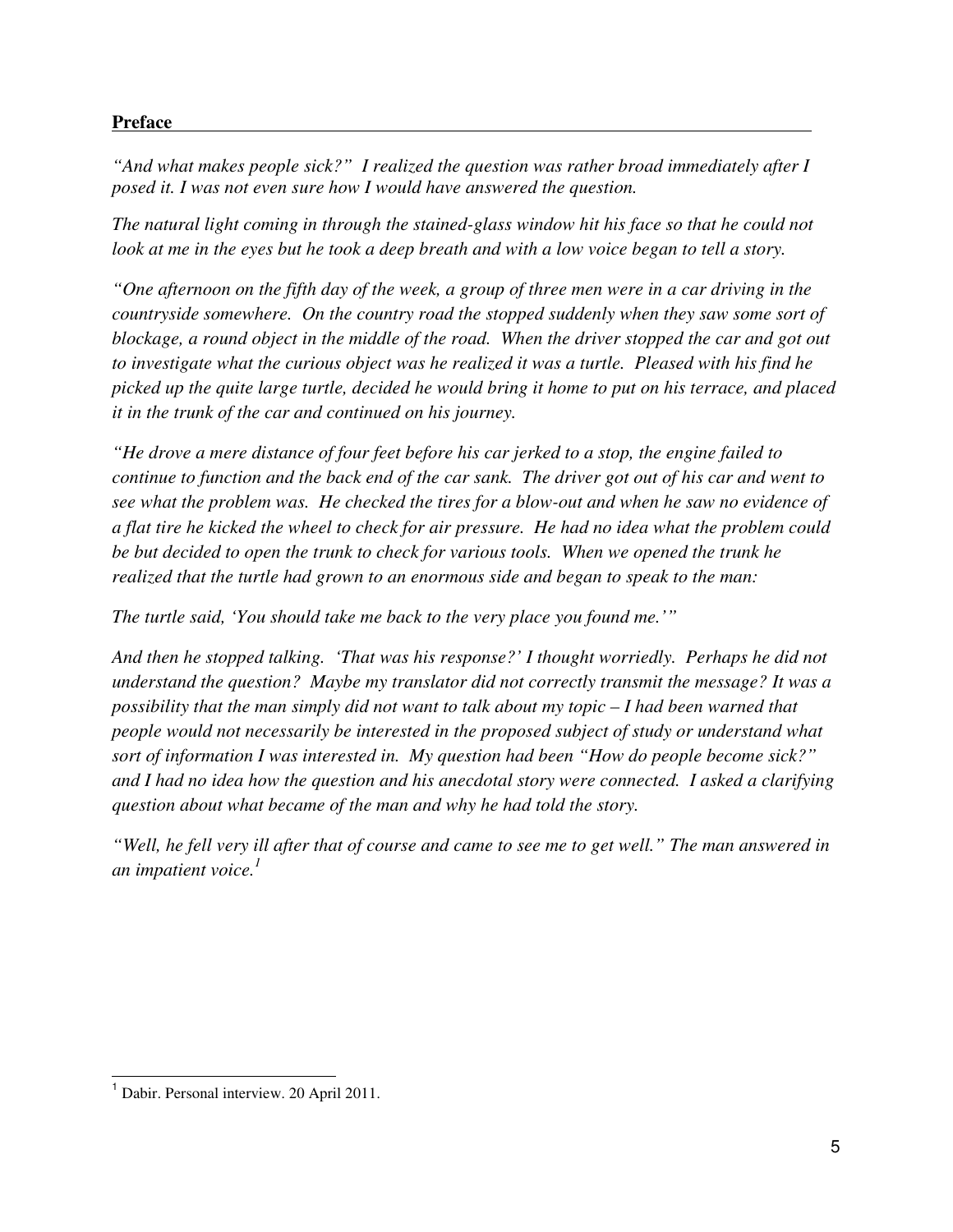#### **Introduction -**

Morocco exhibits a high level of cultural diversity as a result of its extensive ethnohistory. The country's history extends from the indigenous Amazighi societies, to Arab influence under the Islamic expansion during the seventh century, onward and past the nation's experience as a protectorate of France. As a result of the country serving as an intersection of sub-Saharan African, Arab and European cultural groups – and being a product of a recurring influx of assorted ethnic bodies and colonial conquests – conceptions of health and illness are equally diverse. Some of the many categories of medicinal practices in Morocco are those of Amazighi herbalistic and animistic, Islamic-inspired biological, mental spiritualistic healing, and European biomedical persuasions – all of which are still prevalent in the ever-globalizing and diversifying country of Morocco. These are not rigid categories, neither ethnically nor medically, and their definitions are just as fluid as ethnic definitions in the country. Health should first, and foremost, be analyzed and researched as a social system. Health and illness are complex phenomena that humankind has been toiling with throughout, and preceding, recorded history. All medical practices and perspectives of health should be analyzed as cultural systems and products of social reality. Health cannot be described or understood from a single viewpoint and instead must be seen as a culturally-specific expression as opposed to an objective truth in and of itself. These explanations of disease etiology, display or interpretation of symptoms, and means of treatment and healing combine to form a description of illness that is individually cognitive, culturally relative, and structurally restricted in its expression.

The various medicinal practices in Morocco have distinct explanations of health and wellness. Amazighi herbalism and animism, being common in many sub-Saharan communities as well, attribute supernatural powers to natural surroundings. Islamic medical scholarship and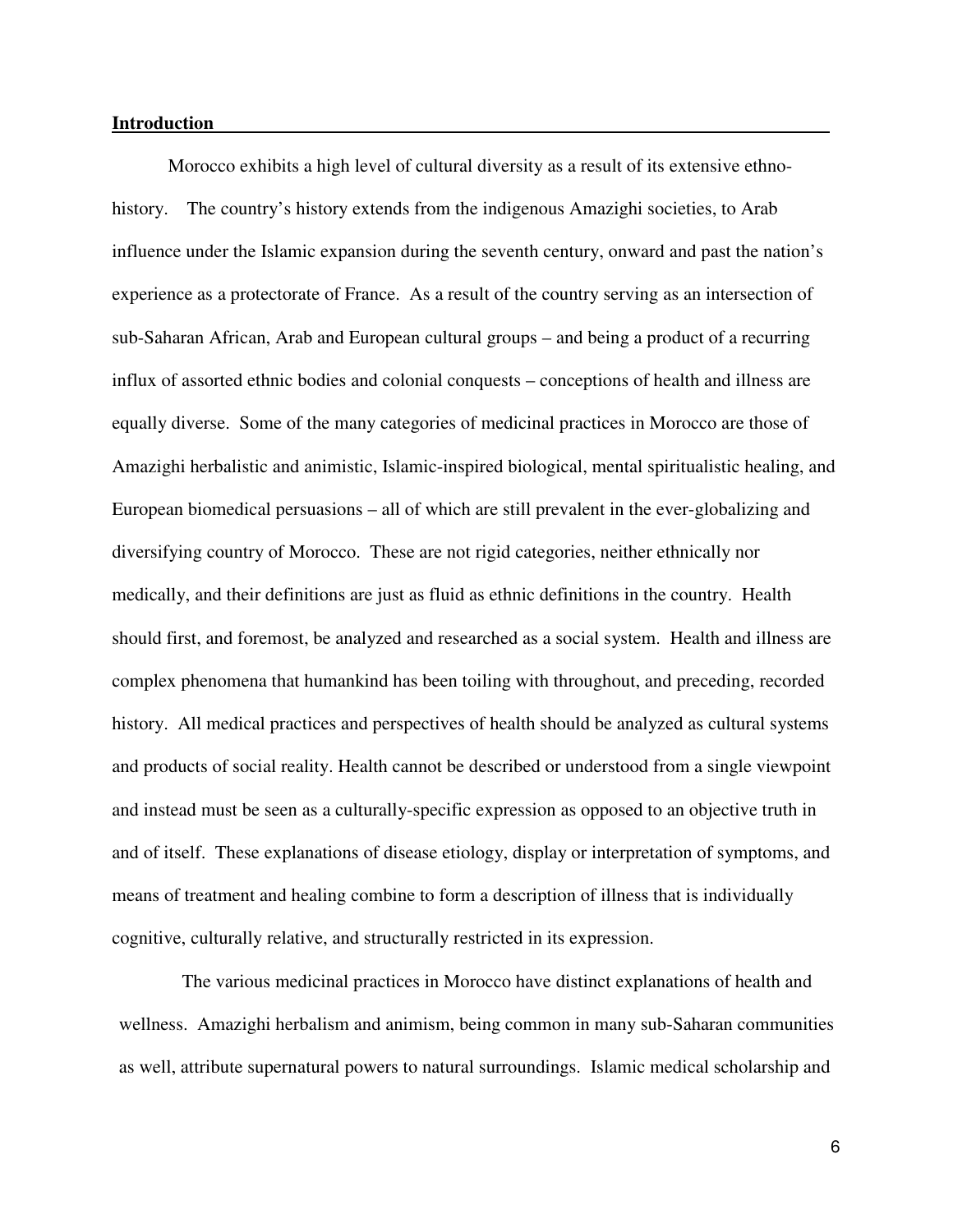medicine of the Prophet alludes to a balance-based humoral medical system and advocates for equilibrium in all aspects of life – social, physical, and spiritual. Biomedicine, of European origin, is characterized by a mechanical explanation of the body describing any illness as a pathological infection and disruption to the biological balance of mechanistic physiology. With an analysis and rhetoric calling for cultural relativity and specificity these explanations of health and illness and the epistemologies behind particular healing practices within Morocco can be better discussed.

Most efforts to describe medical pluralism and how an individual navigates in such an environment have been limited in scope. A theoretical and disciplinary pluralism is necessary in describing the phenomenon of medical pluralism. Contemporary literature concerning medical pluralism and anthropological theory often presumes cultural subjectivity, historical analysis, as well as economic and political inequalities to not be organically intertwined and complementary as they are. The relationship between medicinal practices, and their underlying explanations, displays a restrictive dominance and objective legitimization of 'Western' and 'objective' ideologies. The ambiguous quagmire of social and cultural determinants of disease, as well as general illness and misfortune, is often overlooked or deemed unnecessarily complicated and senseless. Understanding of medical systems as cultural systems is crucial in explaining the prevalence of medical pluralism and "medical dialogue therefore can serve as a window through which one can view social processes"  $2$  which affect a person's choice in which medical service and practice he or she seeks out. In environments that are ethnically and medically pluralistic,

 $\overline{a}$ 

<sup>&</sup>lt;sup>2</sup> Crandon, Libbet. 1986. "Medical Dialogue and the Political Economy of Medical Pluralism: A Case from Rural Highland Bolivia". *American Ethnologist.* 13 (3): 463.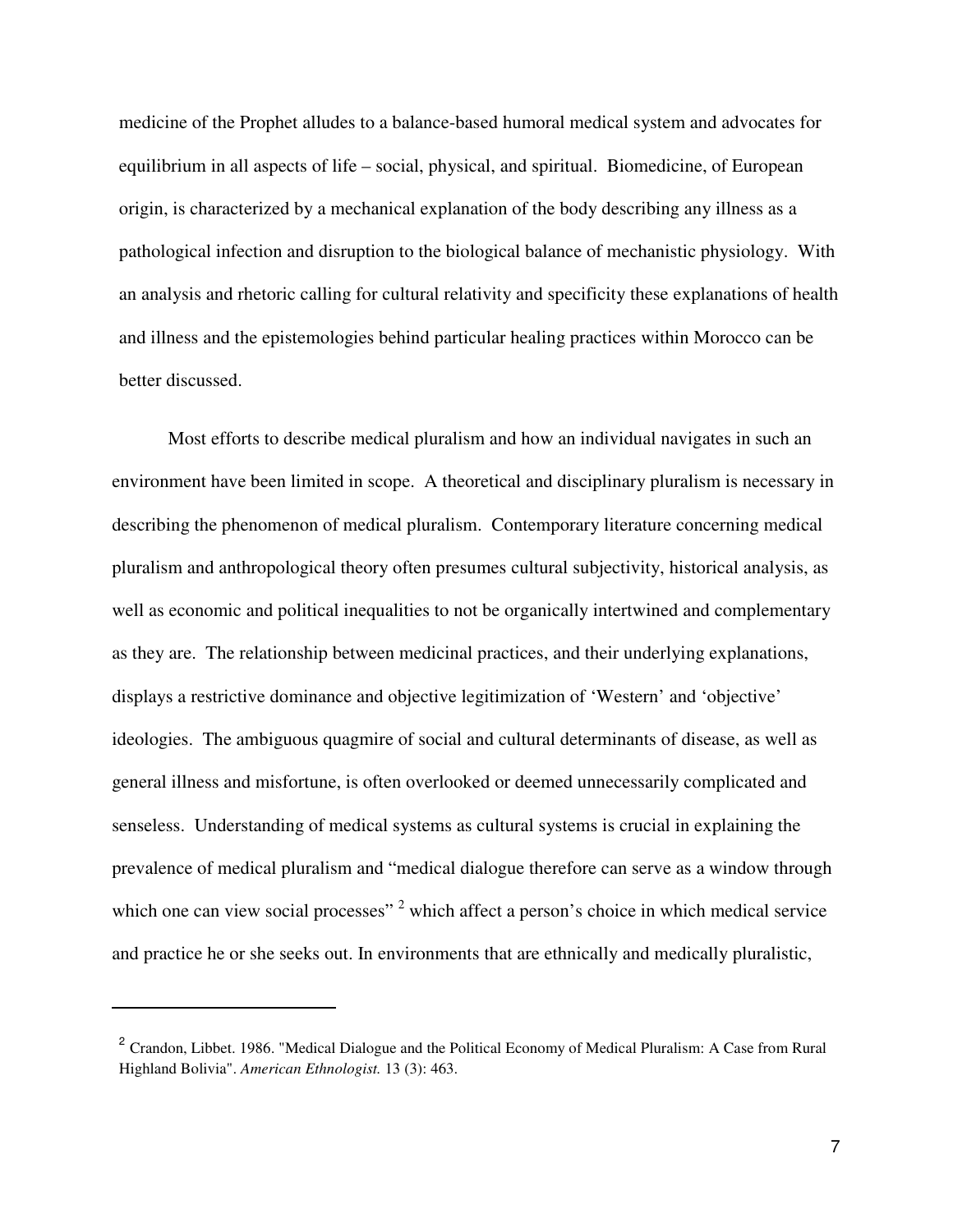medical dialogue is an arena in which political and economic processes take place.Descriptions of well-being are born of social processes and the explanation of illness is driven by a necessary mélange and theoretical synthesis of historical, political-economic, cultural and religious attributes.An interpretive anthropological study supplemented by historical analysis, and political-economic theory explains the prevalence of medical pluralism in Morocco and the complex of underlying cultural, historical, economic and political influences in an individual's choice of health service. This study shows that, with the continuing presence of medical pluralism, although an individual's choice is greatly constrained by historical and politicaleconomic factors, including proximity to particular health services, the choice lies in a person's cultural and individual epistemology of illness and well-being. With this understanding of health and medical pluralism more appropriate explanations and movements for cultural sensitivity, alongside integration of diverse medical practices, can more holistically define human experience with illness.

#### **Methodology -**

This project is based on the information gathered from numerous interviews with six informants that were audio recorded and transcribed with their permission. All people who were interviewed and provided qualitative and ethnographic data, in order to respect anonymity, confidentiality, and privacy, are referred to by pseudonyms. In addition to these interviews document review of various texts, useful in describing various medical practices, and participant observation of interactions between practitioners and patients greatly supplemented and enriched the information gained through interviews.

Given Morocco's comprehensive background of multiple ethnic and medical customs being available to the general population, the project's basis lies in ethnographic research with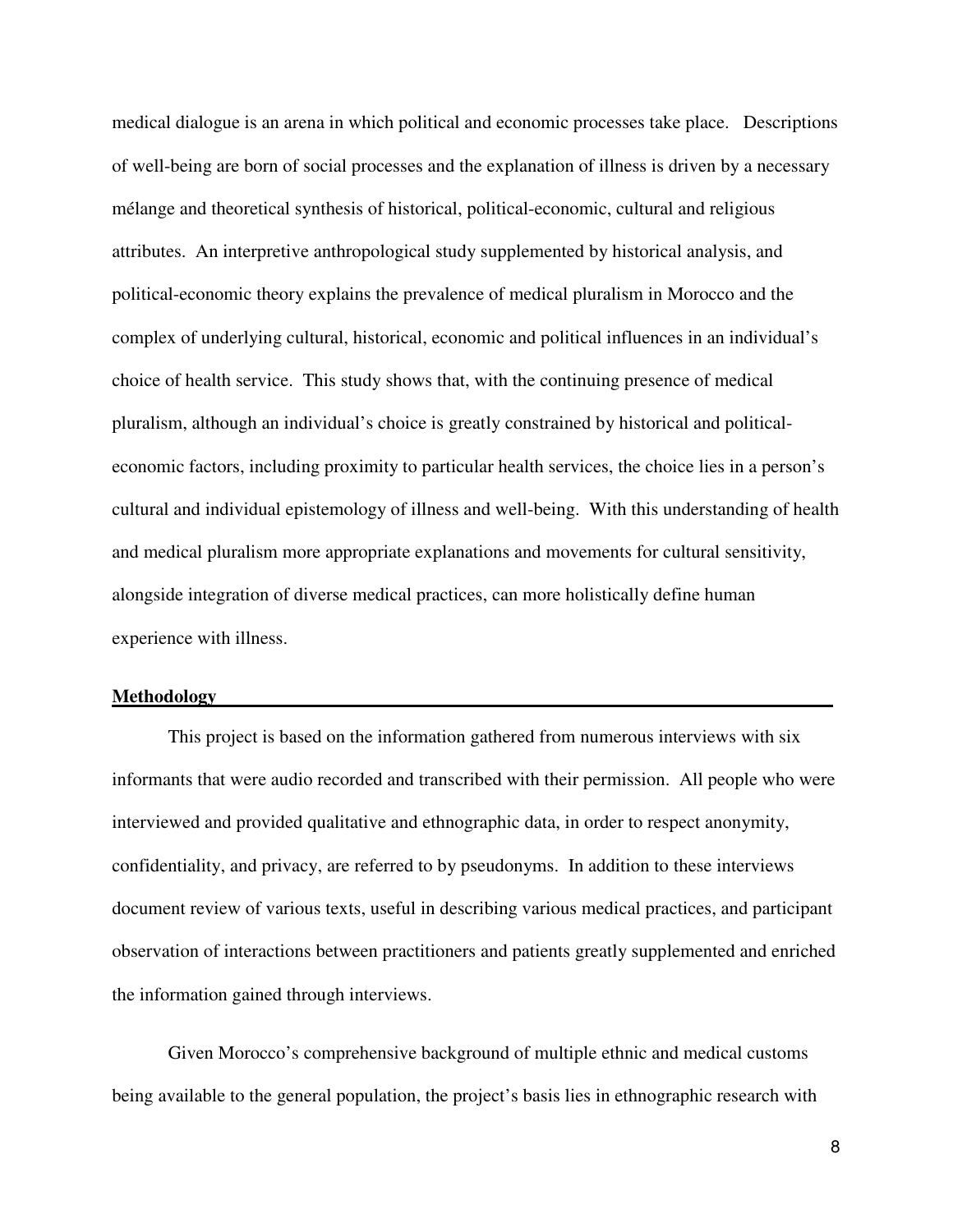various medicinal practitioners in two urban centers in Morocco: Fez and Rabat. Field research about the different healing practices available in these areas ranged from interviews with medical practitioners at a pharmacy and clinic, professors of pharmacology and social medicine, a *fqih* (Moroccan Arabic: يقف , an expert in Islamic law, science and arts), custodians of healing shrines where saints have been interred, and an *attar* (Moroccan Arabic: ر, an herbalist, spice vendor, learned sellers and prescribers of herbal remedies with curative medicinal plants). Most of the ethnographic data presented in this study is drawn from conversations with the *fqih*, whom I have called Dabir – appropriately meaning' teacher' in Arabic – although all information resulting from the ethnographic interviews has been put to use in understanding the concepts and organizing the paper.

Research is based predominantly upon participant observation supplemented by formal ethnographic interviews, meetings and consultations with public health workers and professionals, as well as informal conversations with individuals about health, illness and medicine. With ethnographic research come difficulties in interpretation and issues of representation. There are limitations concerning the collection and meaning of data resulting from these interviews and ethnographic experiences. This account is therefore not an attempt to create an all-encompassing and objective picture of all individuals' experience in the Moroccan health sector. The basis of this study, the collection of data, and the subsequent analysis of ethnographic material is based solely upon the information provided by the informants who are only able to touch on their own personal experience and connection to the phenomena of health and illness. Furthermore this collection and analysis of data is based upon the interpretation of my informants' collection of cultural knowledge they have chosen to share with me. As a result from this inadequate picture which materializes throughout the ethnographic process, an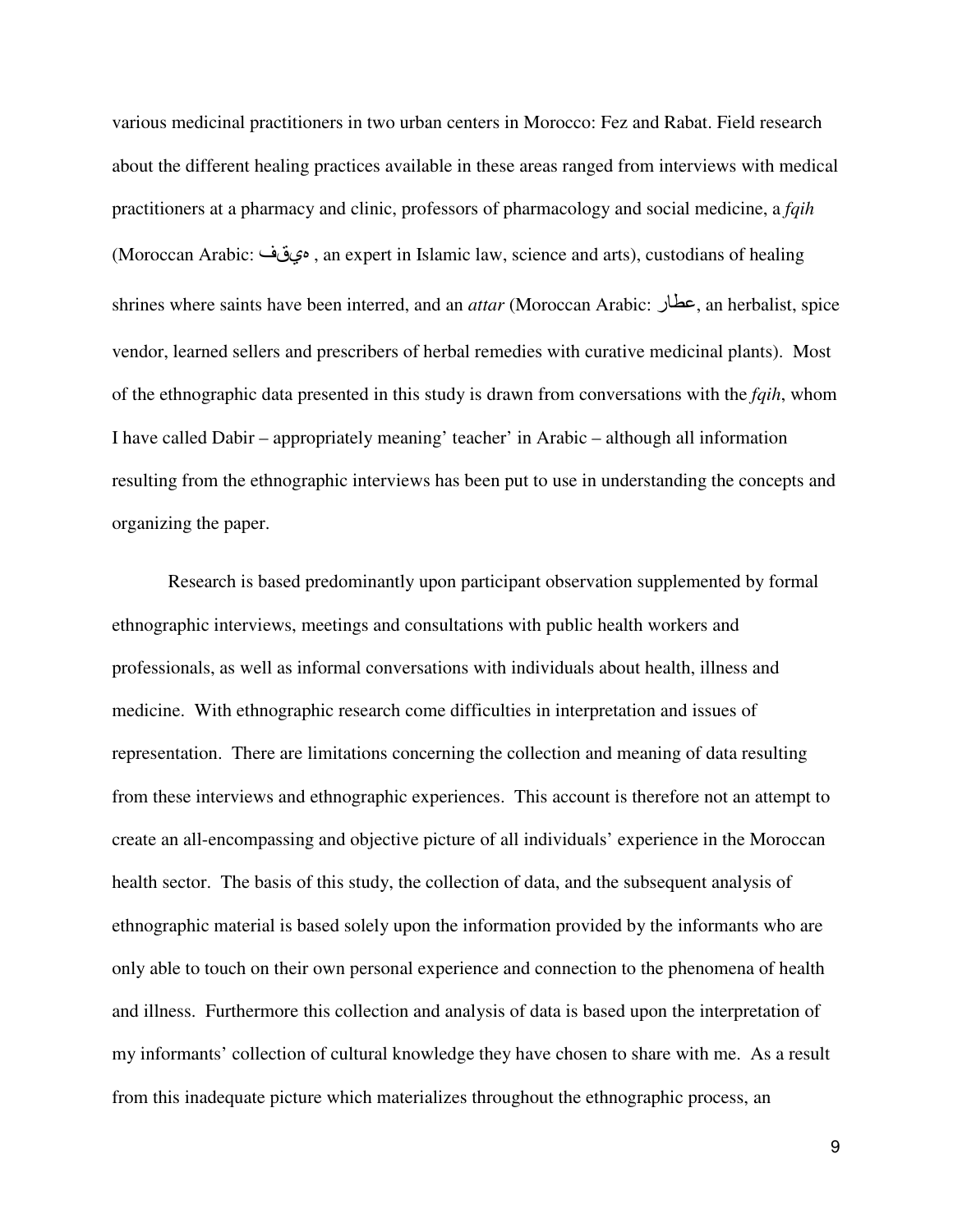anthropologist has a choice in how the cultural encounter will be represented to the desired academic or public audience. The options available to a researcher typically include either an objective interpretation of the data as scientifically observed reality, or the option to position oneself within the narrative in more of a fictional or novel account. Although an admirable goal, it is impossible to remain completely objective even in a situation in which a person is completely ignorant of the target culture and it is very difficult to incorporate oneself into the ethnographic experience without representing it with naiveté or without proper critique and analysis of one's own role in the interactions. While both options alone are wildly scarce in their scope, I have chosen to attempt a hybrid ethnographic account. The fusion of ethnographic interviewing (admitting the limitations exhibited in the research carried out, the information gathered, and my imminent subjectivities and cultural assumptions in the categorization and organization of the resulting ethnographic account) and critical analyses (historical, economic, and political analyses of the historical and current public health spheres in Morocco), provides a more appropriate and legitimate representation of individuals' experience with medical pluralism and the anthropologist's role in the ethnographic experience.

Additional difficulties encountered in this study involved problems of access, language, continuity and time. Unfortunately some places of healing, such as shrines, are restricted to faithful Muslims and although I was granted entry into one such shrines, I was obviously not allowed to enter the actual chamber and received limited information as a result of my not being religious myself. Language proved to be a substantial obstacle in the interviews with practitioners of herbalism and spiritual medicine although I was able to find phenomenal translators who helped me to set up interviews and foster communication and rapport with the informants throughout the process. Fluency in Arabic, more specifically the local dialect *Darija*,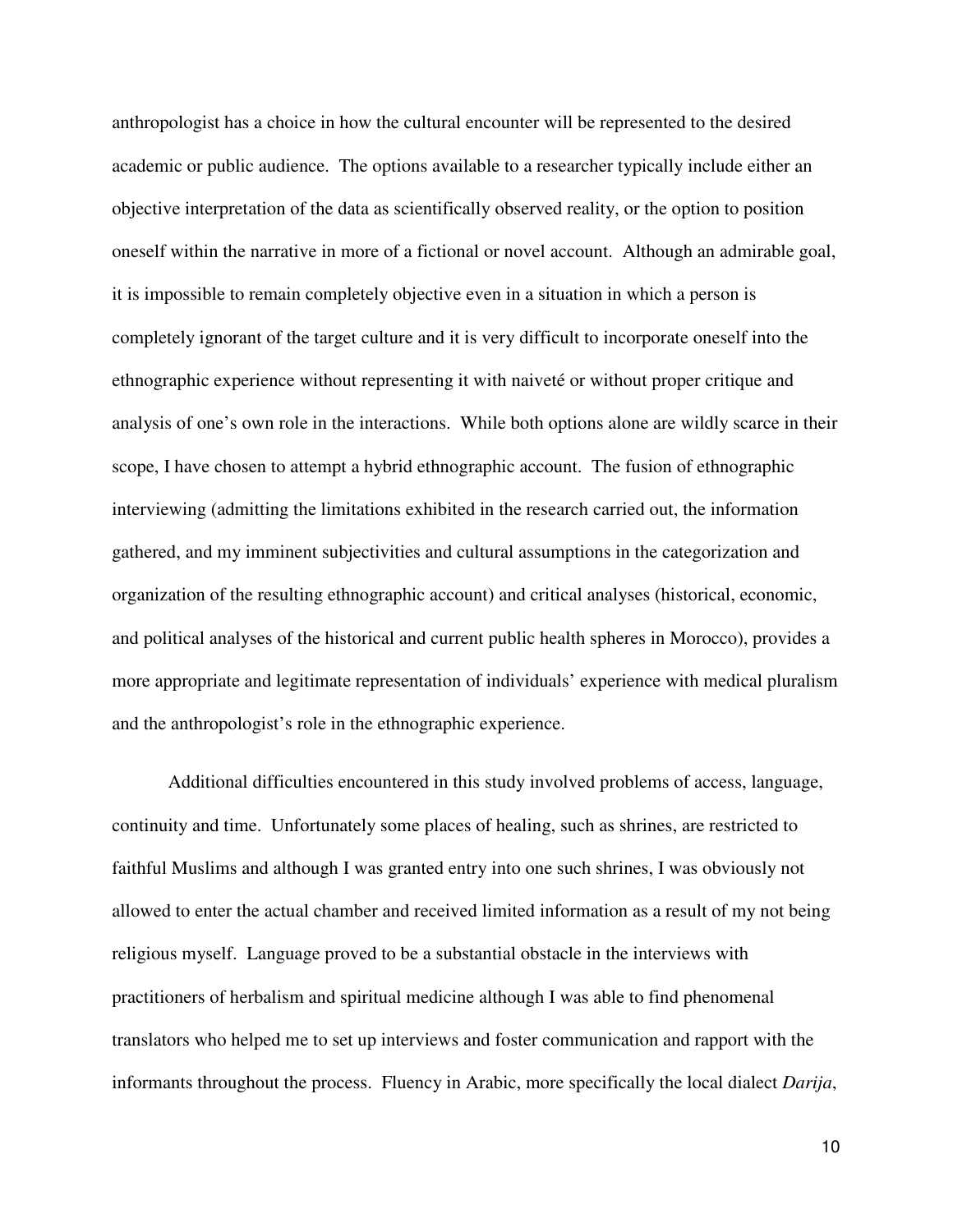would have been of substantial help relating to my proposed method of ethnographic interviewing – ethnosemantics. Although semantic analysis was therefore not an option, I was able to collect a fair amount of data from the interviews and translations provided for me. I was able to conduct many interviews in French on my own with practitioners and scholars in the fields relating to biomedical studies. The issues of time and continuity intersect and greatly influenced the resulting study. With the time restriction of three weeks, virtually only two weeks considering time allotted for the final write-up, rapport is difficult to develop with multiple informants and the option of multiple interviews and follow-up with a past informant is diminished.

A focus on historical narratives, the effect of the French protectorate and the introduction of European biomedicine on the health sector in Morocco, and a current analysis of the political and economic determinants of medical pluralism are appended in order to foster a more appropriately interdisciplinary nature to the study. The scope of the study is to explain underlying metaphors and explanations beneath medical practices and how they interconnect, deviate, and may still be compatible with one another. This study is an examination of how an individual can explain health, perceive and categorize other explanations, and navigate in a medically pluralistic society choosing between the multiple practices available. As the study of cultural anthropology has become a science of amplifying the marginalized voice, this account seeks to form social action from its ethnographic focus and an understanding for the integration of medical practices in ethnically diverse environments in order to encourage further medical discourse and self-reflexivity. This research will foster communication between practitioners of various medical practices in order to create a more culturally sensitive public health sector accommodating for all aspects of human health and epistemological categorizations of illness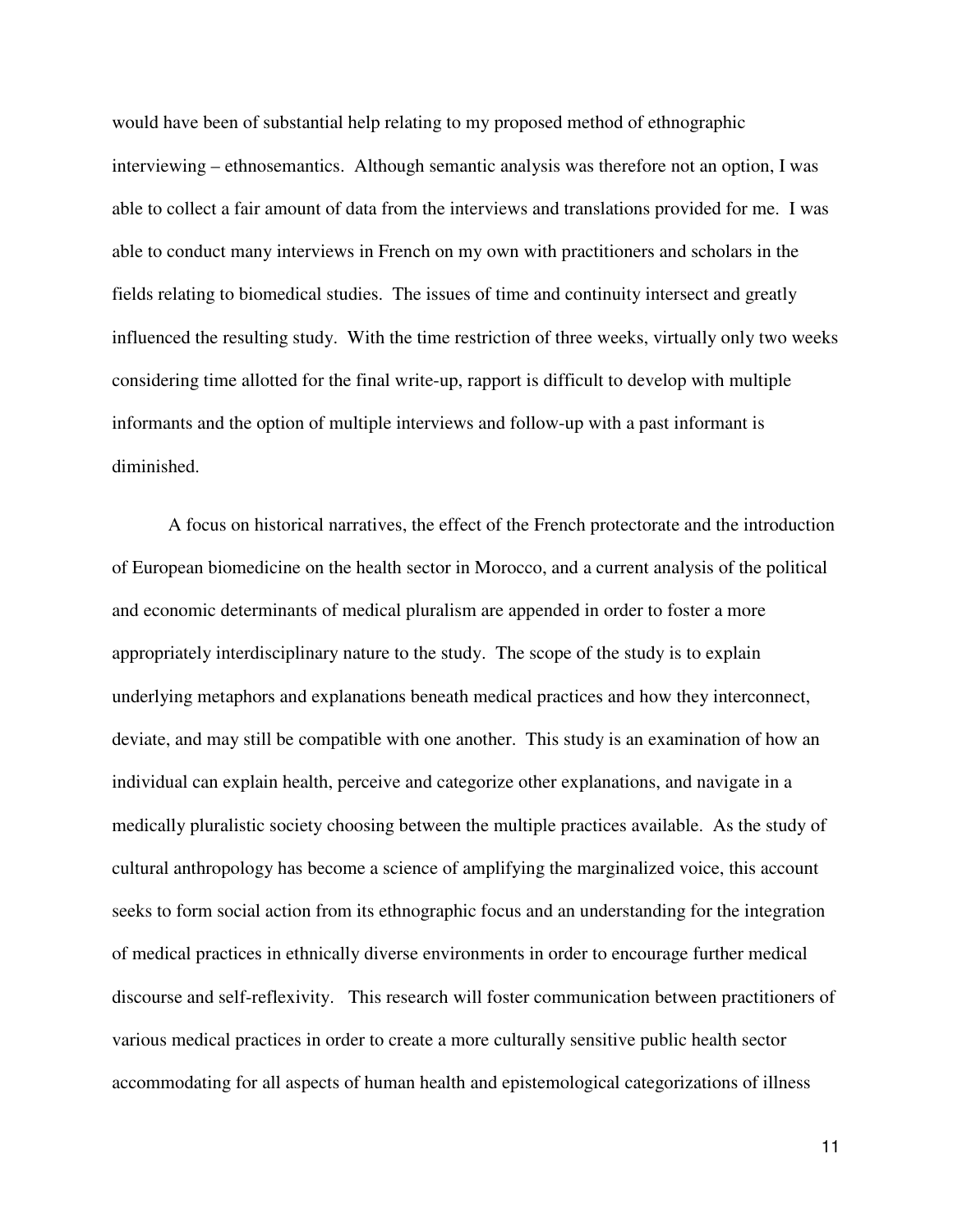and healing. In order to further discuss the particular societal factors at play in constraining an individual's navigation through a medically pluralistic society, varieties of medical practices must be emically described in their current expression in order to, in turn, discuss their origins, use, and interactions with other medical traditions to illumine the potential for complementarity.

# **Prophetic medical theory and its present practice -**

*"I used to be the owner of a beautiful restaurant, it was a great job but I was filled with anger all the time and I could not explain why. I became sick and the doctors could not tell me what was wrong. I came to the shrine, took a shower in the water of the well. This was three years ago."* 

*She paused and glanced over at the doorway of a small section of the shrine which led to the well. I could see the bucket with a rope tied around the handle lying at the threshold of the door.* 

*"That was three years ago," she repeated.* 

*"I bathed in the water and I received my old life back – even better – a new life!" It was apparent that her happiness was difficult to hide and she spoke with a solemn sense of thankfulness and piety, with pursed lips to refrain from bursting with joy or laughing it seemed.* 

*"I have volunteered here ever since." She was the woman who collected water for visitors and clients and cared for the grounds surrounding the shrine.* 

*As we left she filled my water bottle with water that was collected from the well from the shrine. I was told it contained baraka. I drank it and I felt the cool refreshing liquid quench my thirst that I did not even know I had. It was a warm day and I did not realize how thirsty I had been.* 

*The custodian turned to me, shook my hand and said "Bon courage." <sup>3</sup>*

L

<sup>&</sup>lt;sup>3</sup> Amina. Personal interview. 16 April 2011.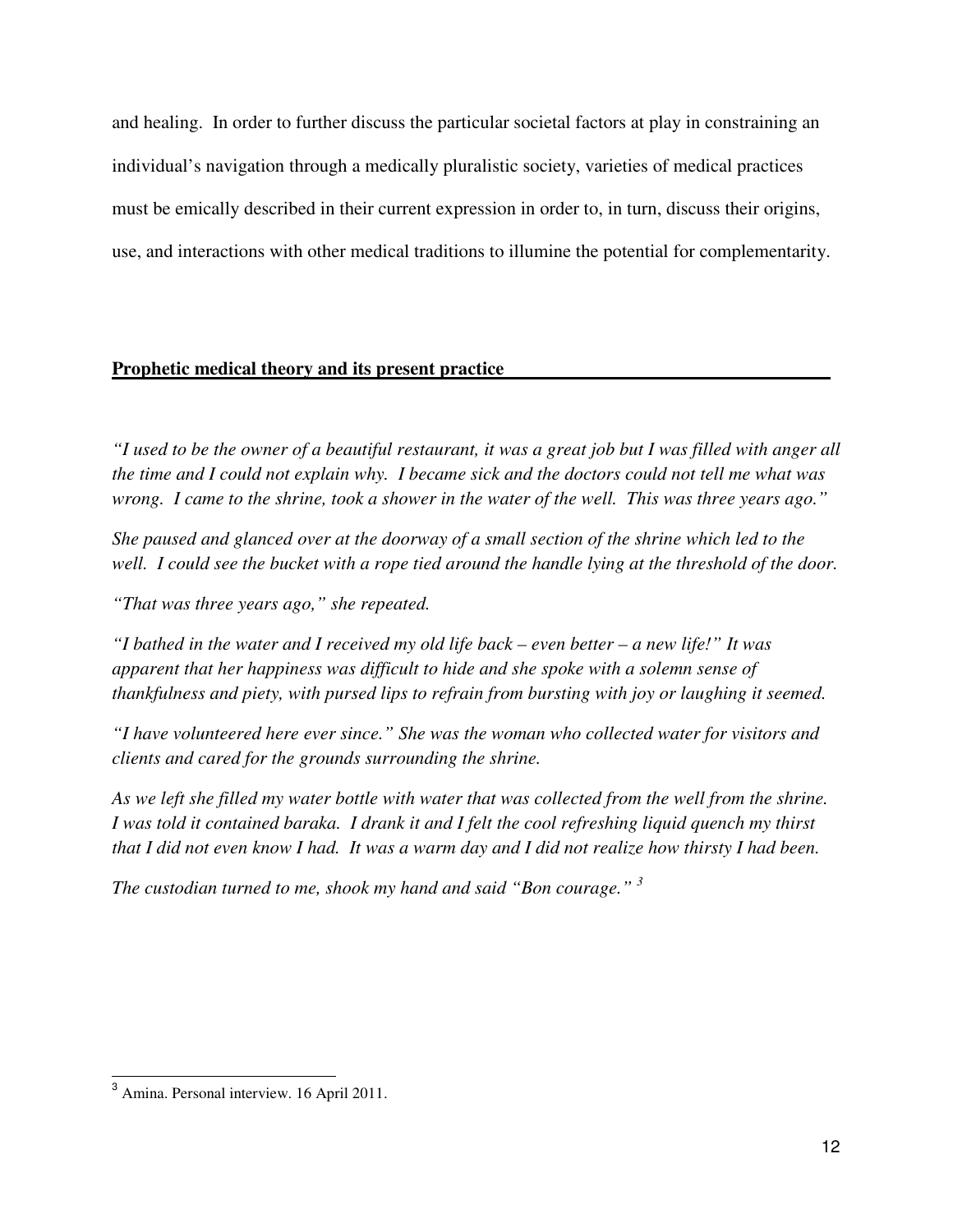# **History of Islamic medicine–**

 $\overline{a}$ 

The basis of prophetic medicine lies in the guidance of spiritual, psychological, ethnical, behavioral, socio-cultural and economic role of health in the Muslim's life. The tradition of Islamic medicine is incredibly eclectic and draws from earlier medical knowledge spanning from Indian and Persian philosophies to Roman and Greek attitudes toward health and physiology. The practices and beliefs have been recorded and developed in the collections of Ibn Sīnā (more popularly known by his Latinized name Avicenna), Ibn Rushd (better known in European literature as Averroes) and Imam Ibn al-Qayyim al-Jawziyya (Ibn Qayyim). They have provided knowledge and commentary in a number of works on the natural sciences and medical practices of Islam such as Ibn Qayyim's *Medicine of the Prophet*, Avicenna's The *Canon of Medicine*, and Ibn Rushd's *Generalities in Medicine* which actually recognized the function of the retina and the tact of immunity in cases of smallpox. $4$  These works were utilized in medical schools worldwide, including Montpellier, until the mid- $17<sup>th</sup>$  century. The fields of pharmacology and chemistry are most influenced by scholars of Islamic medicine. Scholars studying the sciences of Hadiths described many new drugs such as senna, camphor, nutmeg, and cloves as well as developing and using new diluters for drugs such as rose water, orange water and tragacanth. These innovations and developments in attempting to understand the human body and interpreting sickness further demonstrates the heterogeneous nature of prophetic medicine in history.

<sup>4</sup> Ibn Qayyim al-Jawzīyah, Muhammad ibn Abī Bakr, and Abdul Rahman Abdullah. 2003. *Healing with the medicine of the Prophet*. Riyadh, Saudi Arabia: Darussalam. p. xxii.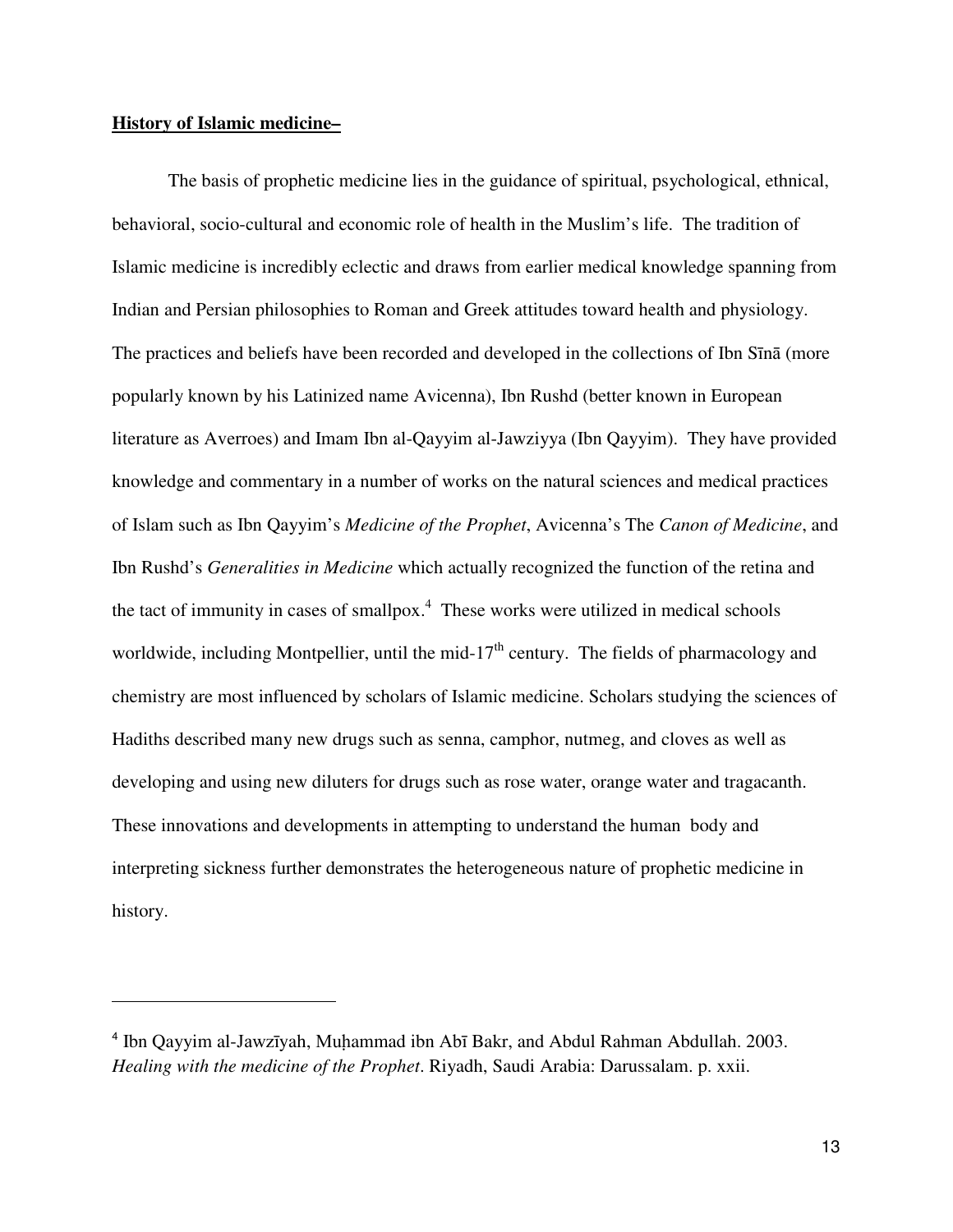#### **Galenic Humorial Medicine -**

The eclecticism exhibited by prophetic medicine was spear-headed by a Galenic description of human body composition. According to this explanatory model of health the body contains four natural properties; blood, phlegm, black bile and yellow bile. Each of these crucial elements is then comprised of temperaments (*amziga*) and humors (*axlat*). The four temperamental types are sanguinous, phlegmatic, bilious and melancholic and eaech is associated with a combination of hot, cold, dry, and moist qualities. It is the maintained balance of these four elements, and their respective temperaments and humors, which provides good health and favorable well-being (i.e. ailments that are deemed to be *dry* must be countered with an appropriately balancing *moist* remedy). That is to say that any imbalance in the humoral composition of the body is and interruption in equilibrium which is the source of all illness and requires a return to balanced existence. This paradigm of imbalance and disruption being the root of all illness is also apparent in the existence of *jinn* (Arabic: ).

### *Jinn -*

One of my informants discussed the existence and manifestations of the *jinn*. *Jinn* are malevolent spirits which are specifically associated with causing illness and misfortune by entering into the body. There are about 70,000 types of *jinn* all categorized by tribe, kingdom, religion and language group. There are two tribes, sun(day) and moon (night) tribes each with numerous kings within which control the *jinn* at different times of the day – one king controls them from sunrise to noon until another replaces him after that time and so on as the day continues. There are various religious groups within these intersecting tribes and kingdoms, including Muslim, Jewish, Christian and even infidel *jinn*.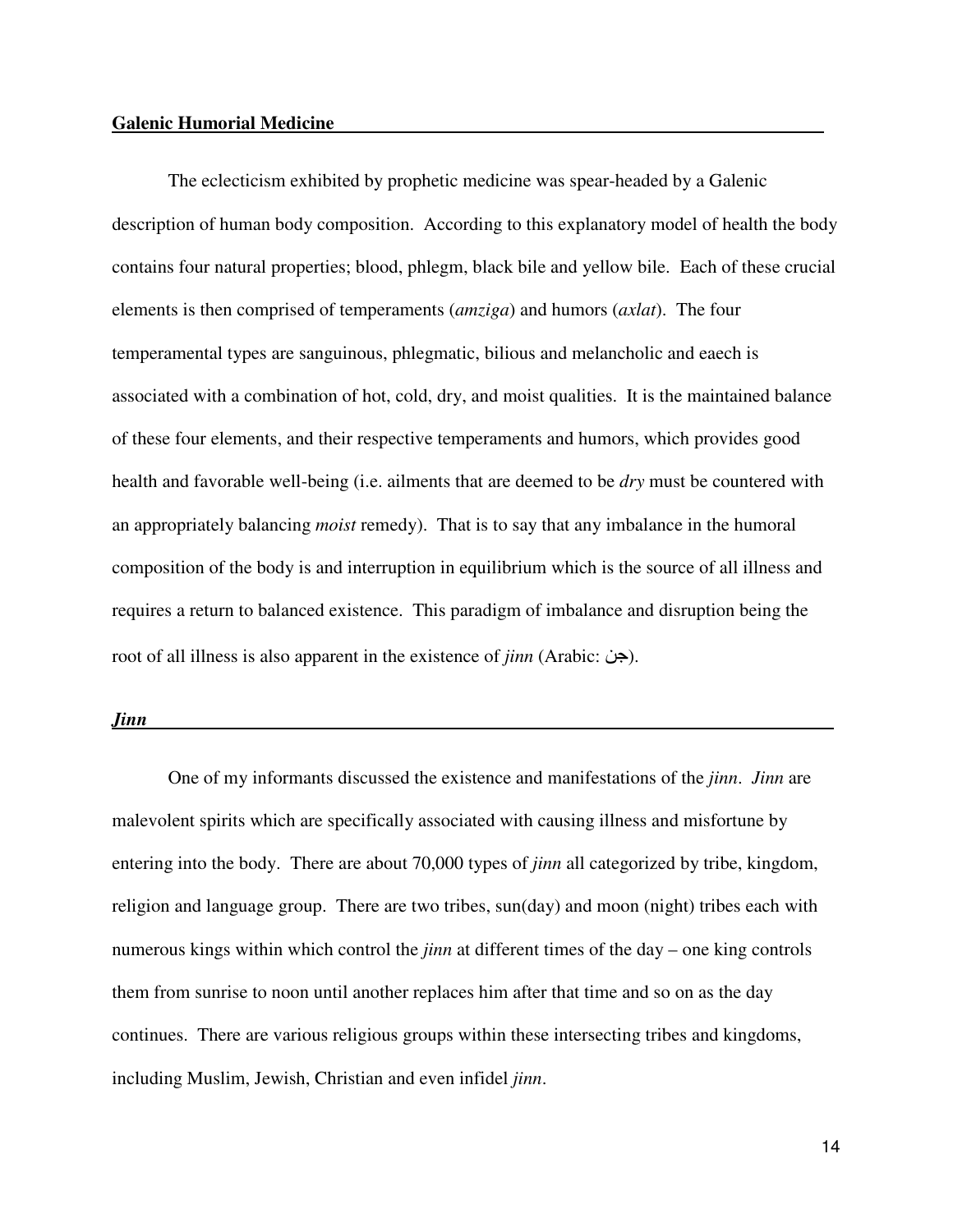*Jinn* are mostly associated with locations which are secluded, unsanitary, and foulsmelling such as latrines, garbage dumps, caves, wells, as well as certain foods and stagnant or sources of water.<sup>5</sup> Cemeteries are said to be haunted by *jinn* as well, as they usually crouch between graves. They are even known to inhabit date seeds and turtles – as introduced in the anecdotal interlude of this study shared by Dabir about one of his patients. In the case of a possession by *jinn*, resulting ailments range from joint pain in the knees, wrists and digits of the elderly, to a pain in the stomach after ingesting a substantial, and potentially gluttonous, amount of food. Most possessions by a *jinn* require the expert attention of a of *fqih* or an *attar*; either would be capable of casting the harmful *jinn* out, although the deed is usually left for a *fqih* as indicated in interviews conducted.

 While eclecticism is apparent in Islamic spiritual medicine, it is clear that the underlying and binding belief connecting all diverse medicinal beliefs into one prophetic philosophy of health is the understanding of all healing deriving from Allah. Treatment and healing is explained as being the will of Allah as "only God can cure an illness, and people's knowledge is limited to what He makes available to their level of understanding." <sup>6</sup> The fact that distribution of such knowledge is limited by the will of Allah places the healer, or scholar of various medicinal methods and techniques, in a position of prestige – held by the *fqih*.

l.

<sup>&</sup>lt;sup>5</sup> Sharaf, Sarah. Mental Health in Morocco and the Perception of the Professionals and General Public. SIT 2002.

<sup>6</sup> Ibn Qayyim al-Jawzīyah, Muhammad ibn Abī Bakr, and Abdul Rahman Abdullah. 2003. p. 11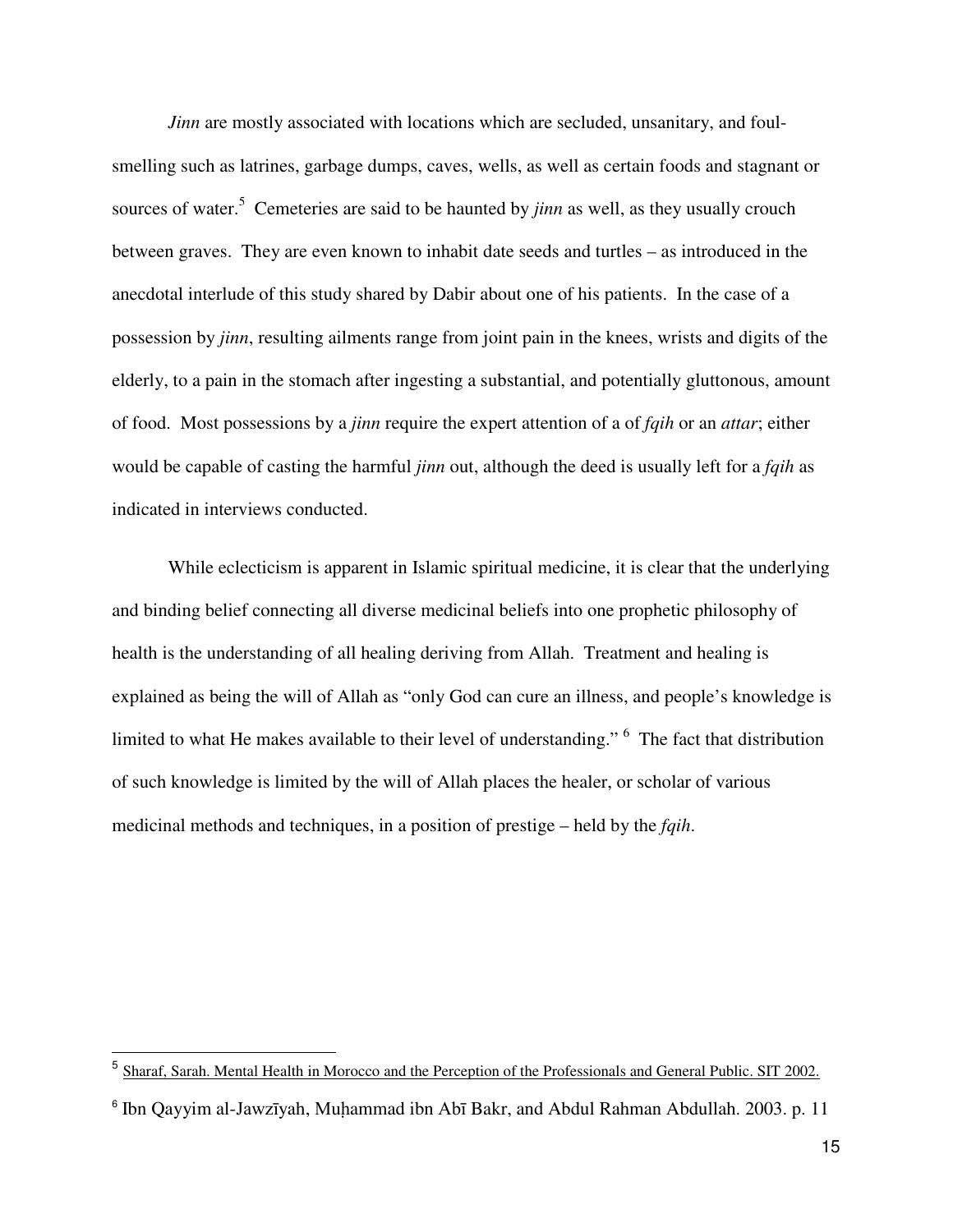# **The** *fqih*

The *fqih* is a graduate of a Qur'anic school who has memorized the Qur'an, read many inherited texts explaining the historical development of the medical practices and respective theories, and continued on to become a sort of 'professor' of the Islamic sciences and medicine with his own methods and techniques of study and practice– as described by Dabir in translating the title of *fqih* as somewhere between saint and teacher. Historically a *fqih* was expected to travel extensively in order to witness variant healing practices of other cultures and territories in order to further his studies and improve the efficacy of his techniques, theories and explanations of health and illness to his clients – fostering a basis of medical practice on collaboration and pluralism. Part of the difficulties in contacting Dabir and meeting with him on a regular basis were a result of his travels. He shared some of his teachings with me and his materials he used in healing; mostly consisting of plant and herbal bases, animal parts, and minerals, as well as the Qur'an.

Typically he will write charms and verse from the Qur'an in order to protect a person from harm, a means of preventative medicine so to say, or to heal a current ailment through the recitation of the holy words. His specialties include both spiritual illnesses, such as possession by *jinn*, as well as physical ailments such as headaches, or joint pain – which can also result from *jinn* possession although not necessarily in every case. Headaches, according to his studies and teachings, can be cured by taking a black cloth rolled with a killed insect inside, and wrapping it tightly around the forehead. A jinn possession or a body inhabited by *jinn*, which is the healing required of the typical client visiting Dabir, is performed by ritual recitation of charms and the writing of Qur'anic verses into the palm of the afflicted client. The belief behind the use of the Qur'an in healing practices lies in the acceptance that the Qur'an is the untarnished word of God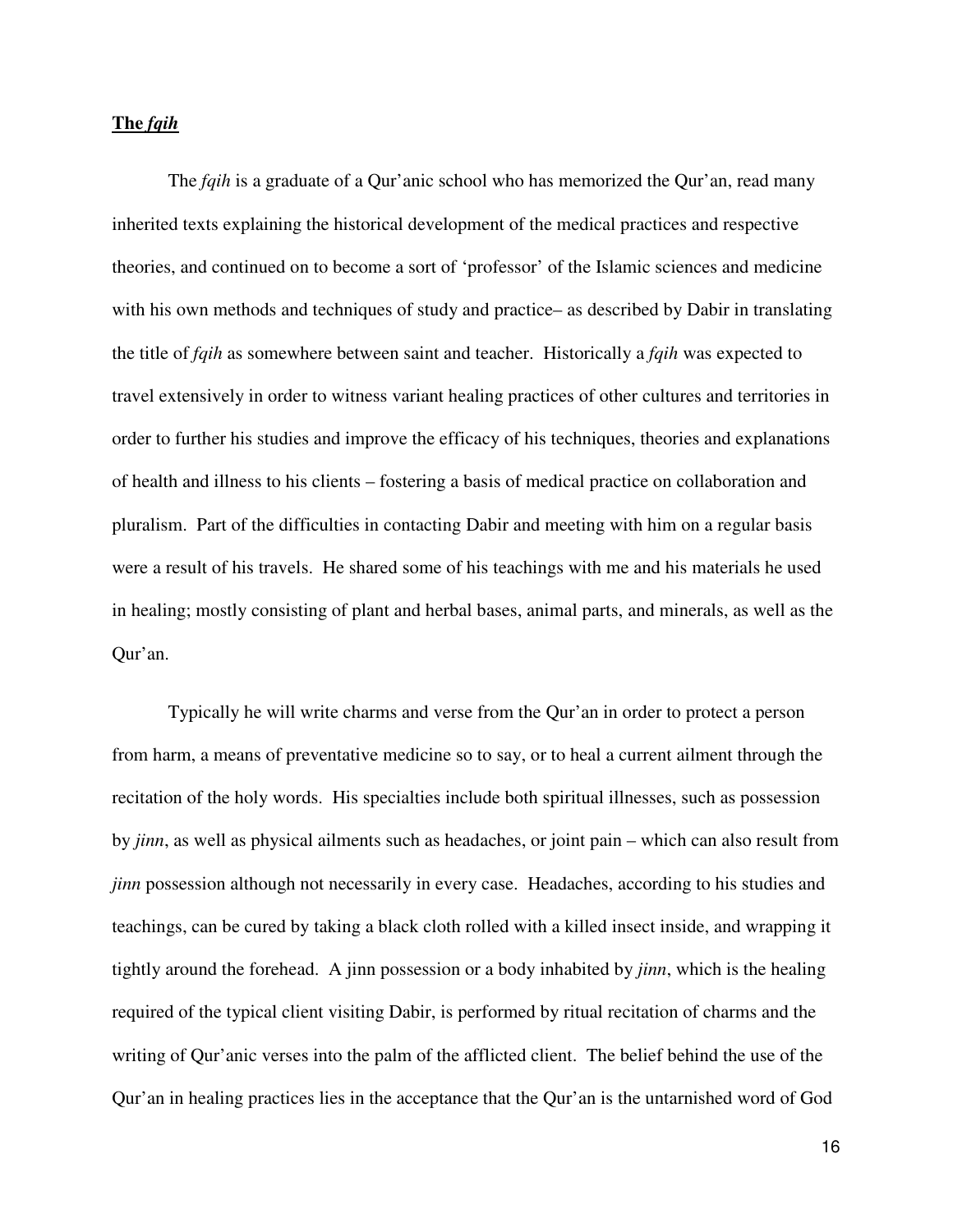and can transfer inherent *baraka* (بركة), or divine blessing, to an aggrieved individual. All compensation for such healings and treatments is reduced to a mere gift of food goods, usually either salt of sugar, given in exchange for medical advice or exorcisms. The prestigious position in the case of healing following the literary Qur'anic descriptions of health and their cultural expressions is held by the person who displays *baraka* – legitimation of earthly power through the process of healing. It is not merely the *fqih* who holds the ability to transmit *baraka*  from Allah, or His holy words in the Qur'an, but the grace also lies in deceased saints and the shrines or tombs associated with their bodies and life works.

## **Healing shrines -**

Any visitor to Morocco will immediately notice the omnipresent white dome of the shrine throughout the Moroccan landscape – including urban centers. In the north of the country there is a tradition of health shrines associated with mineral springs and baths that extends even back to the period of Roman influence in Morocco according to Dabir. These shrines sanctify the personae of Moroccan Muslim saints who are, according to Dabir, "God's representatives on earth."<sup>7</sup> The person buried in the shrine has usually "left books, he abided by the law on Earth and died as a very beloved person who lived in God's image" <sup>8</sup> as Dabir explained. Sick people visit the shrine to witness the teachings of the saint and to seek healing from their inexplicable ailments and health concerns.

 Health shrines have been divided into two categories by past academics focusing on sainthood and healing shrines in Morocco. The first category is the shrine of a female saint,

 $\overline{a}$ 

<sup>7</sup> Dabir. Personal interview. 20 April 2011.

<sup>8</sup> Dabir. Personal interview. 20 April 2011.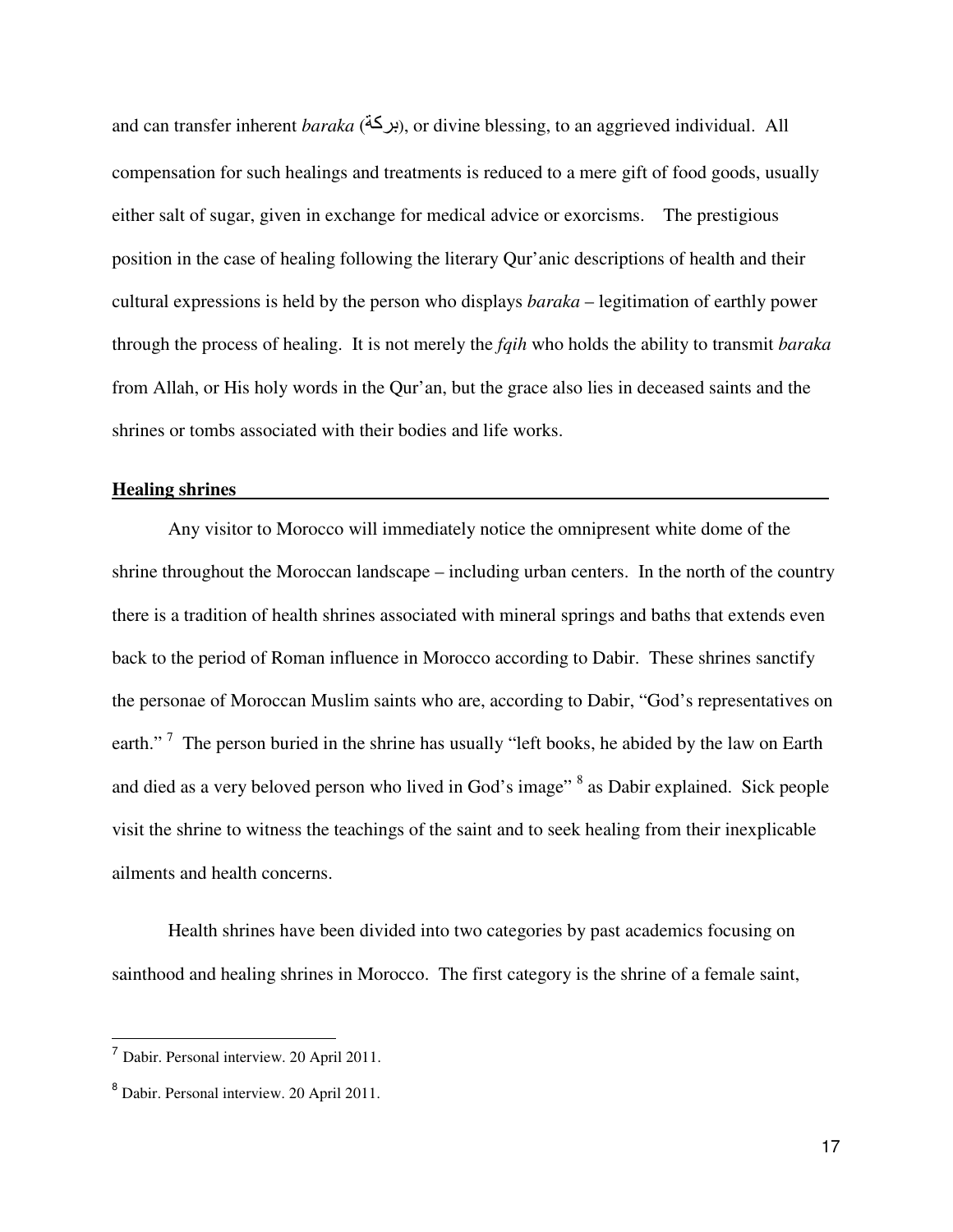which attracts especially women and deals mostly fertility and other gynecological concerns. Usually the visitors who visit these shrines return home with an assortment of herbal remedies, ointments or amulets that they can purchase at the shrine. A shrines of this type was not included The second category of shrines caters to men and women alike and is a place where people suffering from another ranging from physical to mental afflictions may come or be brought in search of a cure. <sup>9</sup> This latter category of shrines, of which I was able to collect personal data, provides healing by prayer and Qur'anic recitation as well as providing water (for either consumption or bathing) drawn from a well within in the shrine itself containing the grace and divine blessing, *baraka*, of the interred saint.

 The custodian at the shrine at which I was permitted admittance, apart from the actual enshrined room with the tomb due to my not being Muslim, shared many stories with me about the various patients and ailments that have been representative of the shrines visitors and clientele. The shrine, known colloquially as *Mon docteur*, is the tomb of the late Sidi Abouri who was a famous scientist – a "father of science"  $^{10}$  according to the custodian who spoke to me, Amina. Amina described the clientele, ranging from Moroccans, Algerians, Egyptians and even Europeans occasionally. She focused on a particular story about a young woman who came from Europe hoping to be cured.

l.

<sup>9</sup> Hatt, Doyle. 2009. "Moroccan saints: shrines as systems of distributed knowledge". *Shrines in Africa: History, Politics, and Society.* 153-203.

<sup>10</sup> Amina. Personal interview. 16 April 2011.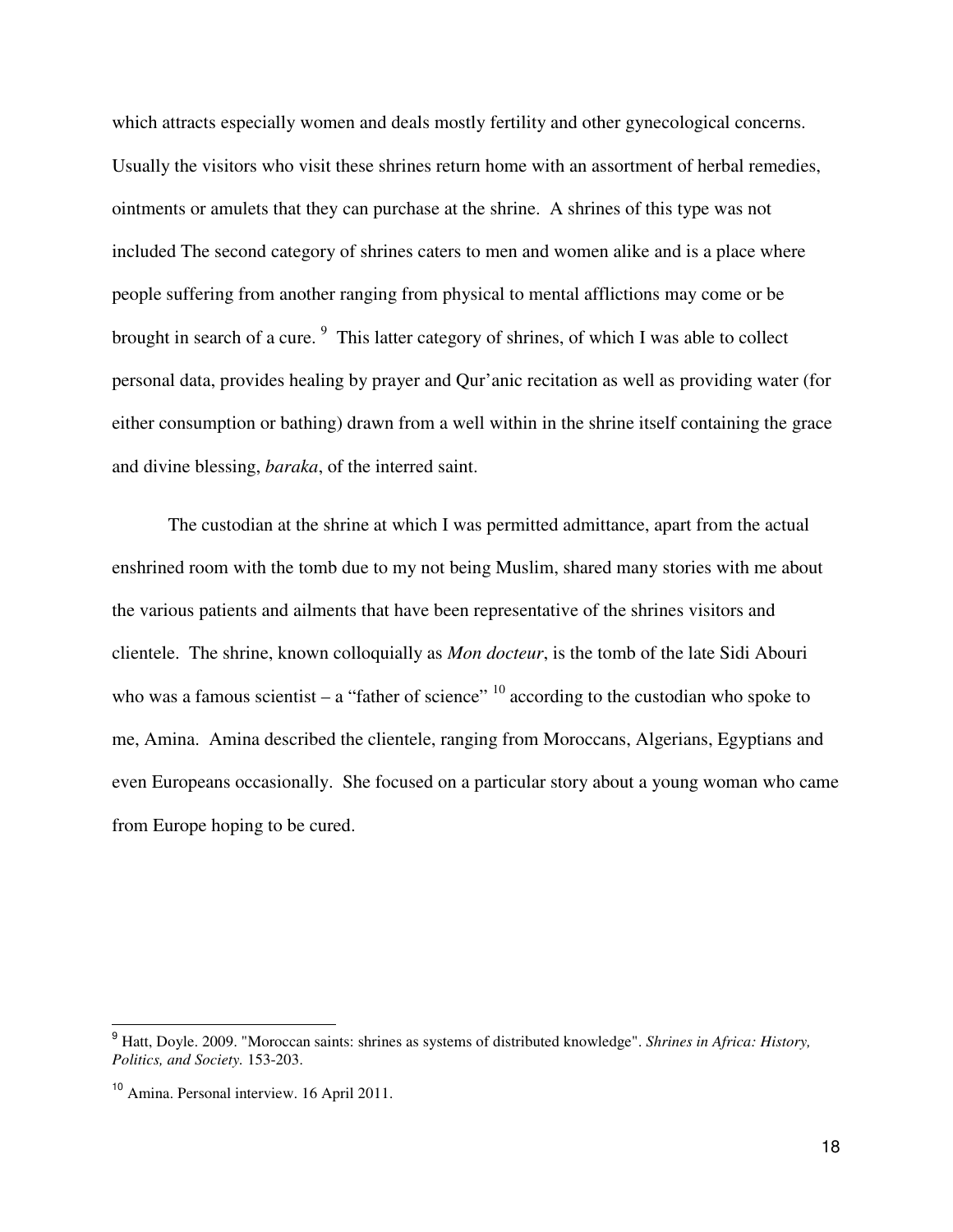*"There was a young lady who came from European one time. I am not sure which country she came from but she was a very wealthy person. She had gone to all of the doctors in Europe in order to seek treatment for a terrible headache that she had. She was told that she had a tumor in her brain."* 

*She continued to cycle through various medical doctors and specialists of oncology but they were unsuccessful in providing her with treatment and she was told that she did not have much time left to live.* 

 *"She came [to the shrine] and swam in the well and afterwards she immediately started feeling better. And that led to call this man – this shrine – my doctor – in French Mon docteur."* 

*The woman was so pleased with the shrine and the healing and peace that she felt after bathing in the well and continues to give gifts and visit the shrine from time to time. She has not gone back to a medical doctor or oncologist concerning her tumor and she continues to live to this day. <sup>11</sup>*

 This story is not described as a mere miracle but as a result of the *baraka* which once belonged on the hands of the saint, Sidi Abouri, and now inhabits the shrine and the well of curative springs and wells. "This is not a miracle, this is *baraka*. God's *baraka* – God's grace. The only thing that exists here is God's grace"  $^{12}$  and this is the method of healing that people seek when they come to a shrine. This was both an example of a functioning cure witnessed by the shrine, not a rarity according to the custodian, as well as the story behind the colloquial name of the shrine. Shrines exist as systems of distributed knowledge  $^{13}$  as well as providing a place for healing – which can only occur under the power and willingness of Allah through his *baraka*.

# *Healing and efficacy of baraka -*

In terms of efficacy in the practice of visiting a shrine, *baraka* must be described emically and analytically. In the context of the Islamic-based medicinal practice it is the practitioner who, endowed with *baraka*, serves as a vessel through which Allah's healing flows. Within Islamic tradition and according to the hadith "there is no disease that Allah has created, except that He

 $\overline{a}$ 

<sup>11</sup> Amina. Personal interview. 16 April 2011.

<sup>12</sup> Amina. Personal interview. 16 April 2011.

<sup>13</sup> Hatt, Doyle. 2009.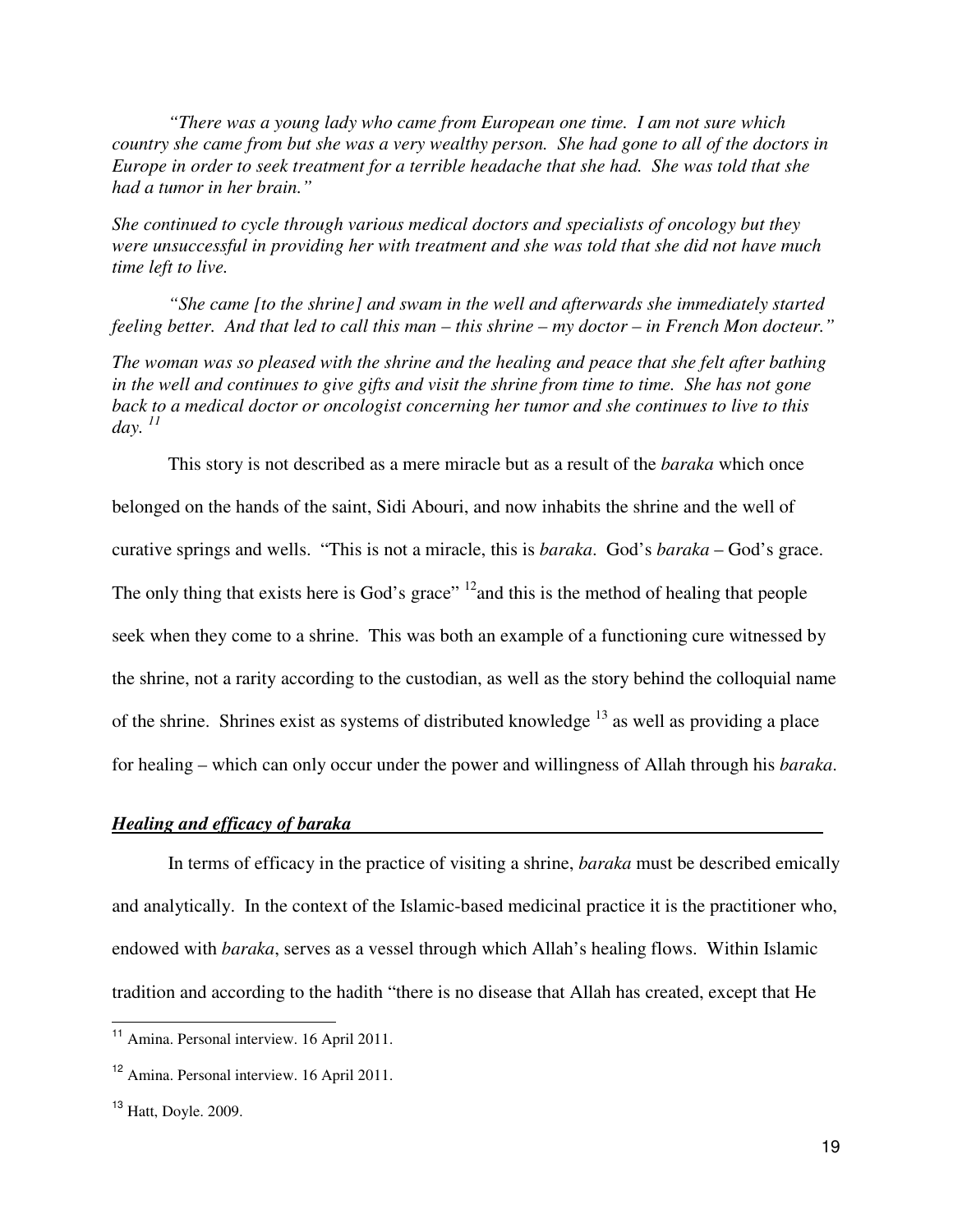also has created its treatment."<sup>14</sup> This healing is carried out through the grace of Allah through a blessed person – as well as a place or object associated with a particular person (as discussed above) – that is considered to possess a substantial amount of *baraka. Baraka* is a concept that can be defined as anything between a sort of blessed virtue, spiritual influence or power, and potentially even simply luck. Some academics have defined it as "a mysterious wonder-working force which is looked upon as a blessing from God."<sup>15</sup> Others claim on a more social-contextual reliance that it is "an explanation for uncanny events, extraordinary political sagacity, and range of mundane situations indicating well-being, abundance, or merely sufficiency of any quality or material."<sup>16</sup> The transmittance of *baraka* from Allah is explained as having the ability to heal and foster well-being in ill or emotionally troubled individuals. While many of the understandings of illness and healing are inspired by Islamic texts and tradition, the actual belief in healing power assumed by various practitioners or saints in Moroccan Islam, the transmittance of *baraka,* and the special relation and favored proximity to Allah, is not textually justified by the Qur'an. The practitioner, with his potential healing abilities, plays the role of translator between the natural world and the cultural symbolic in order to fulfill the needs following the religious and social needs of the client.

The efficacy of this medical tradition, and the concept of *baraka*, is predominantly based upon religious belief. The most important aspect in all of the various methods used by such practitioners – ranging from herbal remedies, to sorcery and charms, and even simply prayer and

l.

<sup>14</sup> Hadith: Volume 7, Book 71, Number 582: Narrated Abu Huraira.

<sup>15</sup> Westermarck, Edward. 1926. *Ritual and belief in Morocco I*. London: Macmillan and Co. p, 35.

<sup>16</sup> Eickelman, Dale F. 1976. *Moroccan Islam: tradition and society in a pilgrimage center*. Austin: University of Texas Press. p, 158.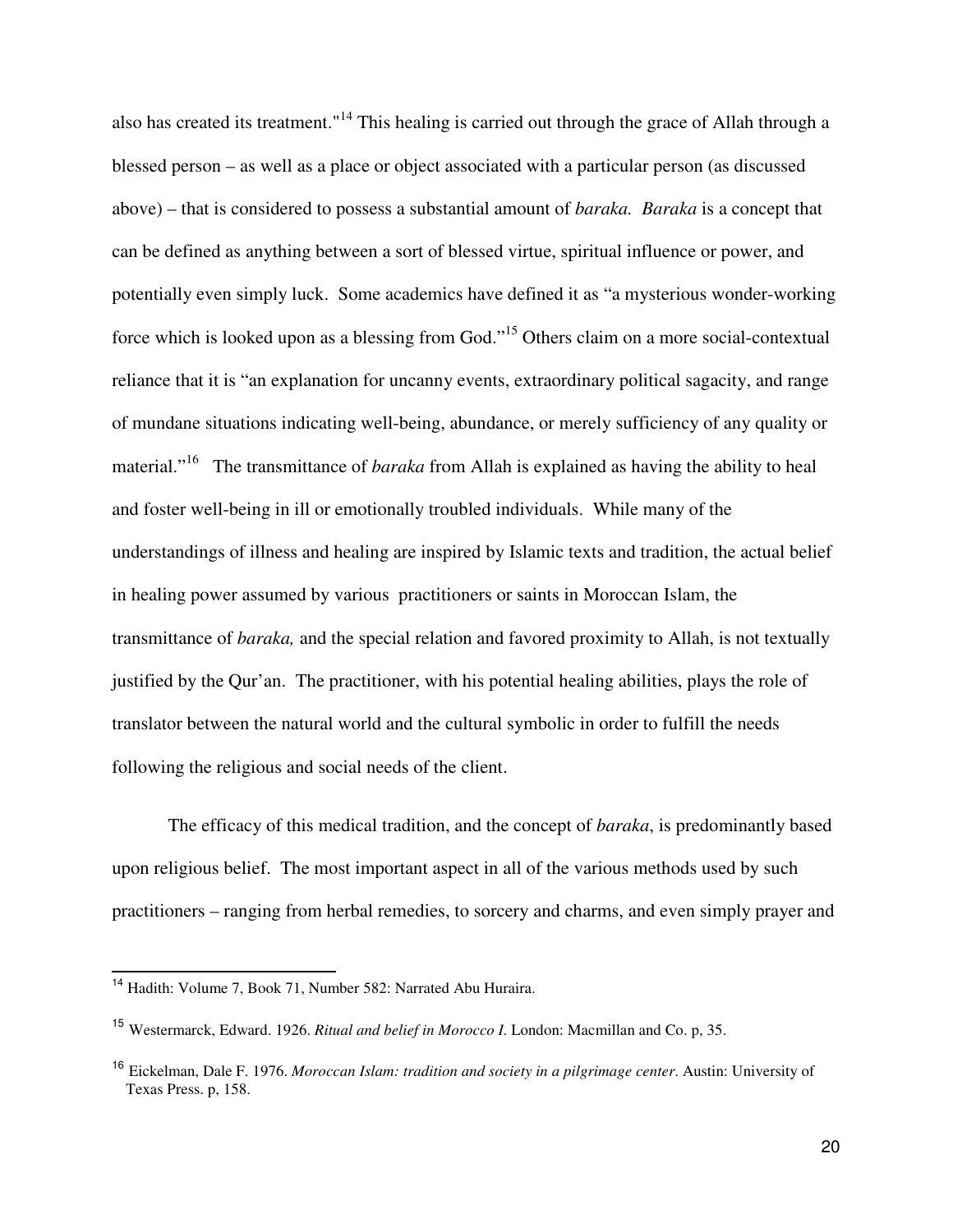Qur'anic recitation – is faith in Allah. Faith is the means by which one is cured of illness and the "patient should have faith at least in [the *fqih*], if not in Allah, and [the *fqih*] has to have full faith in Allah  $\ldots$  and be aware that the healer is Allah and only Allah."<sup>17</sup> In other words, the faith serves as both the means and the end when illness and healing are concerned. Faith is meant to be strengthened throughout the process prior to (as the healing will not work without a client's faith in both the healer and Allah) and following the procedure or performance of healing (since the result, whether recovery from or exacerbation of the condition, is in accordance with the will of Allah). Religion and social cohesion play integral roles within the practice of medicine to the point where Islam, the submission to Allah, and social health and well-being are reinforced through medicinal practice and explanations of illness and understandings of healing.

 The medicine of the Prophet, as practiced today on the part of Dabir, draws its medicinal focus from Islam's holistic approach to health which covers all aspects of the mind, body and soul. A truly healthy and conscious person blends diet, nutrition and exercise with the remembrance of God and an intention to fulfill all their religious obligations. When one part of life (i.e. physical, mental, social, spiritual) is injured or unhealthy, the other parts suffer. Islamicbased spiritual medicine, with its basis on spirituality and *fqih* and saints serving as educators and healing vessels at shrines cared for by volunteer custodians, demonstrates the often ignored factors of faith and spirituality within understandings of health and illness. Only when all aspects of cultural specificity and intricacies are accounted for and appropriately described can medical systems be explained as a cultural expression of categorical knowledge and subsequent practices.

l.

<sup>17</sup> Kiymaz, Sehnaz. 2002. "Sufi treatments: methods and philosophy behind it". *Journal of the International Society for the History of Islamic Medicine (ISHIM).* 1 (2): p, 11.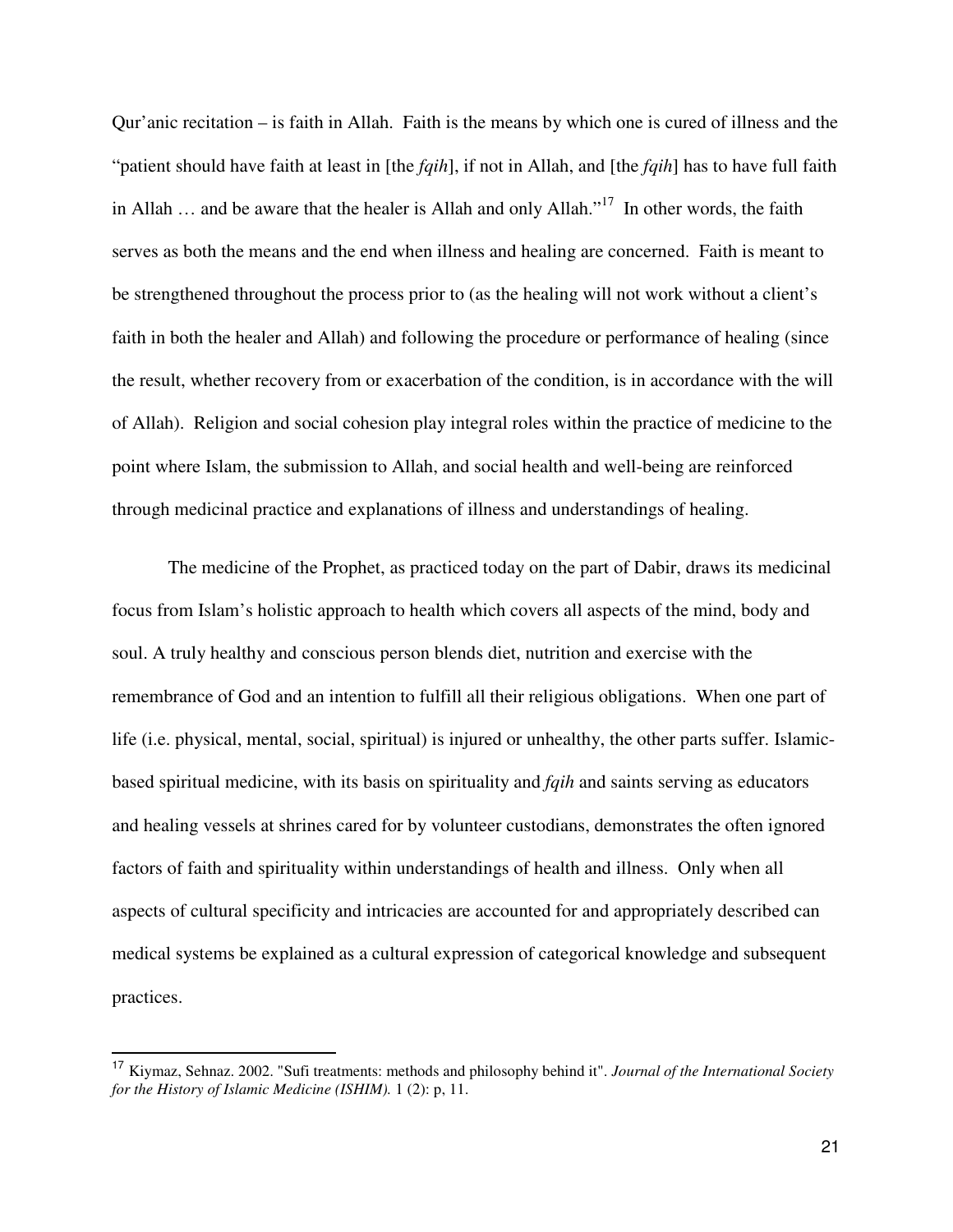Health should first, and foremost, be seen as a social system. Health and disease are complex phenomena that humankind has been toiling with throughout, and preceding, recorded history. All medical practices and perspectives of health should be analyzed as cultural systems and products of social reality.<sup>18</sup> In order to fully understand varying interpretations of well-being and illness, it is necessary to complete a "thick description" in order to explain underlying symbolic relationships to make sense of any cultural act and founding psychological justification and symbolism. <sup>19</sup> Health cannot be described or understood from a single viewpoint and instead must be seen as an explanatory model as opposed to an objective truth in and of itself. Explanatory models "contain explanations of any or all of five issues: etiology; onset of symptoms; pathophysiology; course of sickness (severity and type of sick role); and treatment."<sup>20</sup> These explanations combine to form a narrative of illness which is individually cognitive and culturally and epistemologically relative.<sup>21</sup> Each cultural entity has a distinct metaphorical categorization and explanation of health and what constitutes as, and in turn causes and treats, illness. Understanding illness narratives and the cultural expression of health facilitates communication between a practitioner and a patient and therefore is more easily and readily understood from an etic perspective – upon which most cultural analysis is based and by which most of ethnographic research gains its critics.

 $\overline{a}$ 

<sup>18</sup> Kleinman, Arthur. 1978. Concepts and a model for the comparison of medical systems as cultural systems. *Social Science and Medicine*. Vol. 12. Pergamon Press Ltd. 85-93.

<sup>19</sup> Geertz, Clifford. "Thick Description: Toward an Interpretive Theory of Culture". In *The Interpretation of Cultures: Selected Essays*. New York: Basic Books, 1973. 3-30.

<sup>20</sup> Kleinman. 1978. 87-88.

<sup>&</sup>lt;sup>21</sup> Kleinman, Arthur. 1988. The illness narratives: suffering, healing, and the human condition. New York: Basic Books.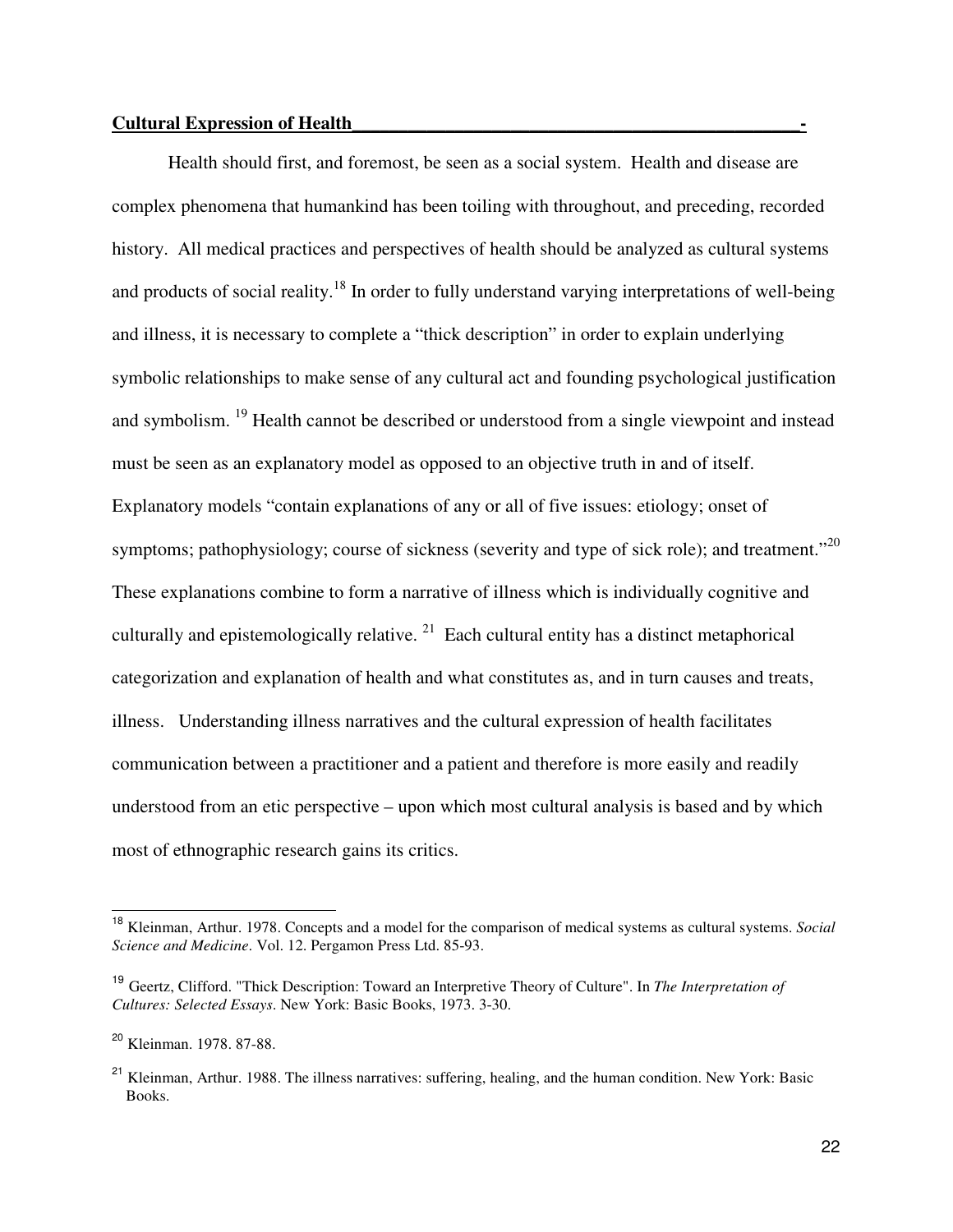The various practices in Morocco have distinct ontological bases on which social realities are organized. Amazighi animism has a basis in attributing supernatural powers to natural surroundings, animate and inanimate objects alike, and linking illness to sorcery or imbalance in social networks and kinship groups. <sup>22</sup> Islamic-based medicinal practices emphasize a humoral medical system constituting health as a balance of the four humors; blood, mucus, yellow bile and black bile. <sup>23</sup> Biomedicine, expanding in familiarity and prevalence, is characterized by an understanding of the body as a complex biological machine and any illness as an intrusion and disruption of a mechanical physiology. Medicine is not a natural thing but is instead a product of culture – intrinsically "culturally shaped."<sup>24</sup> Many traditional medical systems emphasize explanations of etiology that locate the origin of illness and sickness in the social sphere, in the relations among people, animals, animated objects, as well as the heavens. Illness is commonly dissected into two distinct treatable realms; that of the physiological symptomatology and the psycho-social treatment of fluid etiology which reaches beyond the concerned individual into his or her social environment and interpersonal relations.

A culturally focused explanatory model framework can be utilized in order to describe all medical traditions as innately similar in value but explains their origins and acceptance using significant culturally-relative symbols and vital cultural metaphors. <sup>25</sup> Some mentally ill in Morocco for example, as opposed to being viewed as victims of a neurological misconnection in

l.

<sup>22</sup> Stein D. 2000. "Views of mental illness in Morocco: Western medicine meets the traditional symbolic". *CMAJ : Canadian Medical Association Journal - Journal De L'Association Medicale Canadienne.* 163 (11): 1468.

<sup>&</sup>lt;sup>23</sup> Sheehan, Helen E., and S. J. Hussain. 2002. "Unani Tibb: History, Theory, and Contemporary Practice in South Asia". *The Annals of the American Academy of Political and Social Science.* 583 (1): 123.

<sup>&</sup>lt;sup>24</sup> Kleinman, 1988. p. 5.

<sup>25</sup> Lakoff, George, and Mark Johnson. 1980. *Metaphors we live by*. Chicago: University of Chicago Press.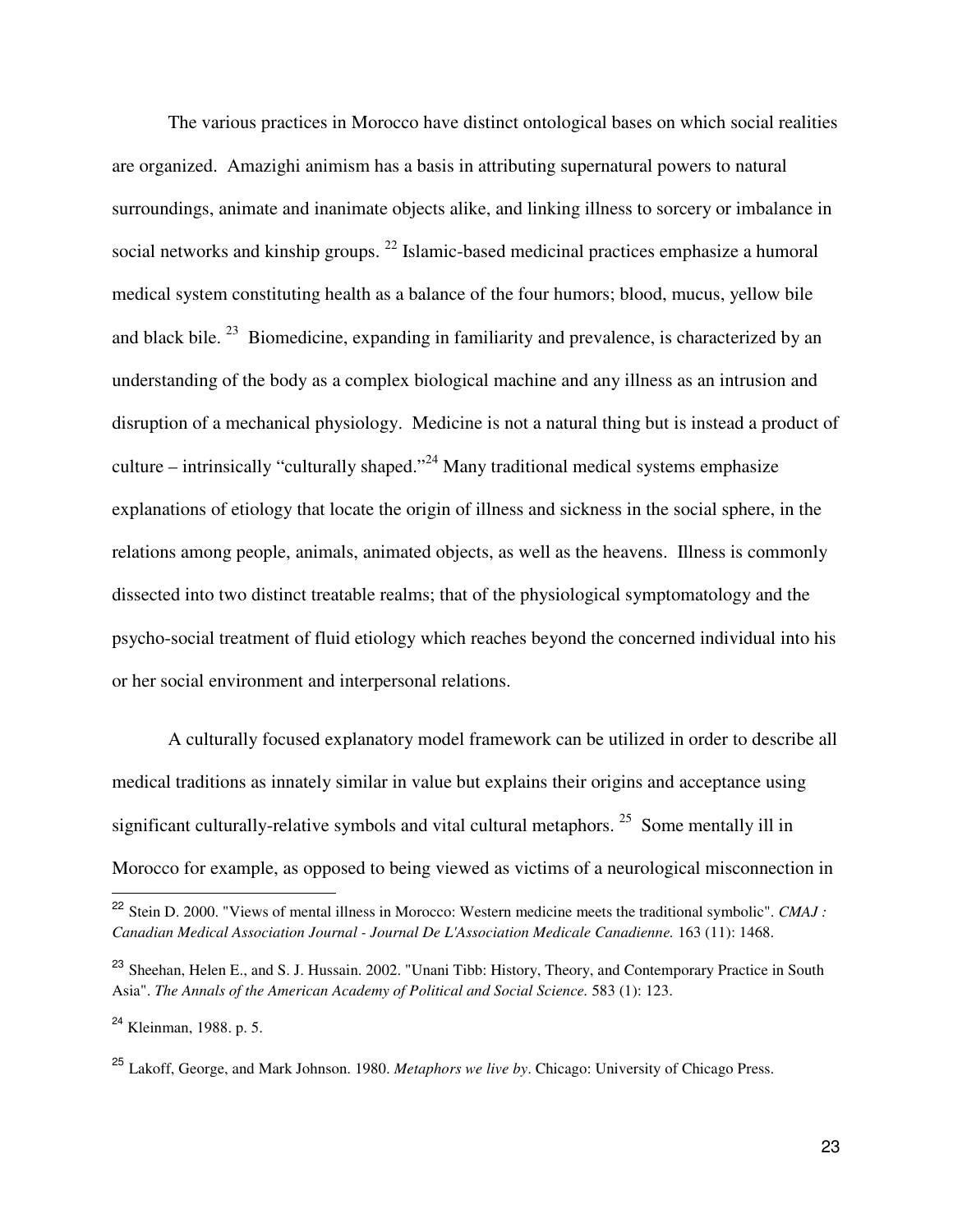the physical being, are understood as having ingested *jinn*– a religious concept of malevolent spirit, perhaps similar to a demon. In fact, the Arabic word used to describe insanity is *jinn*, and for the insane, or mentally-unstable person, is *majnun* (مجنون). Both words are derivatives of *jinn*, or malevolent spirits causing *majnun*, or mentally ill people, to (as aforementioned) be interpreted as a person who is possessed by evil spirits. *Jinn* can also be placed upon people in order to seek revenge and the visiting of a *fqih*, or appropriate religious medicinal practitioner, will restore spiritual and social balance. Particular cases of illnesses experienced by some Moroccans, who subscribe specifically to this model of disease, are explained as 'magicospiritual' phenomena in response to, for example, a breakdown of social relations or acts deemed profane or irreverent. While person of European descent or cultural influence may describe an infection as a foreign pathogen infecting the body, potentially 'caught' from another person who had the same infection or from exposure to contaminated food or an unsanitary location, an illness interruption by a *jinn* is similarly described as being 'sent' from another person and becomes more likely when a person is in an unsanitary location such as latrines, water, and certain foods. These seemingly antithetical descriptions of health explain sickness in incredibly similar fashions with vastly different epistemological meanings and understandings of infection and understandings of efficacy of treatment. As humans, we are limited in our experience of nature by how we culturally construct it and instill or legitimize meaning in it.<sup>26</sup> Social construction of reality can also describe reified scientific notions of medicine as a product of culturally specific naturalized ideologies. $27$ 

l.

<sup>26</sup> Baer, Hans A., Merrill Singer, and Ida Susser. 1997. *Medical anthropology and the world system: a critical perspective*. Westport, Conn: Bergin & Garvey. p. 39.

<sup>27</sup> Berger, Peter L., and Thomas Luckmann. 1966. *The social construction of reality; a treatise in the sociology of knowledge*. Garden City, N.Y.: Doubleday.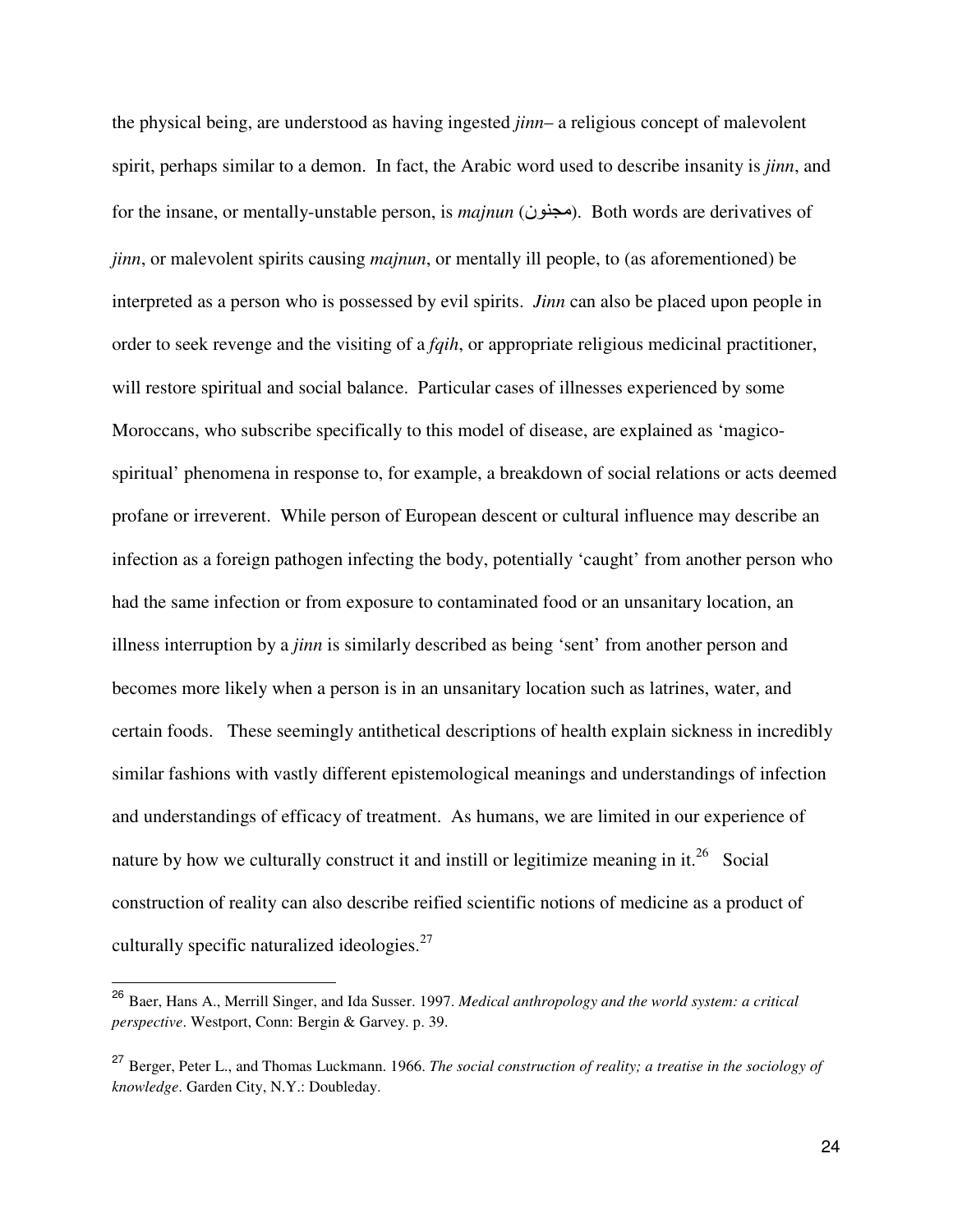The metaphor for external intrusion into the body of the ill, and the interruption of normalcy or desired experience on the part of the infected, is perhaps a universal metaphor for health and can be found in the majority of cultural explanations of health. In this case, the *jinn*  are connoted with the pathogen or germ as well as with the inexplicable in illness. When a person is inhabited by *jinn* a *fqih* will generally advise against him or her going to the *hammam* (public baths) and not associate with many people until after the ailment has lessened in intensity, which provides a culturally relative description of a biomedical notion of infection and contagion.

> God's Messenger said: "Evil spirits of jinns have no access to human beings expect through the evil spirits of other human beings." Hence, one must choose his environment, be selective about his companions, answer the call of God Almighty, and pray for protection and guidance.  $^{28}$

 These potential universal metaphors of interruption, intrusion and infection provide possibility to complementarity and integration of medical traditions and customs, as will be discussed in full in a succeeding section.

 Regardless of its utility, a limited concentration on the cognitive production of conceptions of health and illness has led to much criticism. Cognitive and symbolic theoretical frameworks in medical anthropology are viewed by some as excessively abstract, rendering them inapplicable to study in the field. Biomedicine, in relation to other medical practices, has been described as a long-lasting global institution which has been indigenized, imposed upon

 $\overline{a}$ 

<sup>28</sup> Ibn Qayyim al-Jawzīyah, Muhammad ibn Abī Bakr, and Abdul Rahman Abdullah. 2003. p. 93.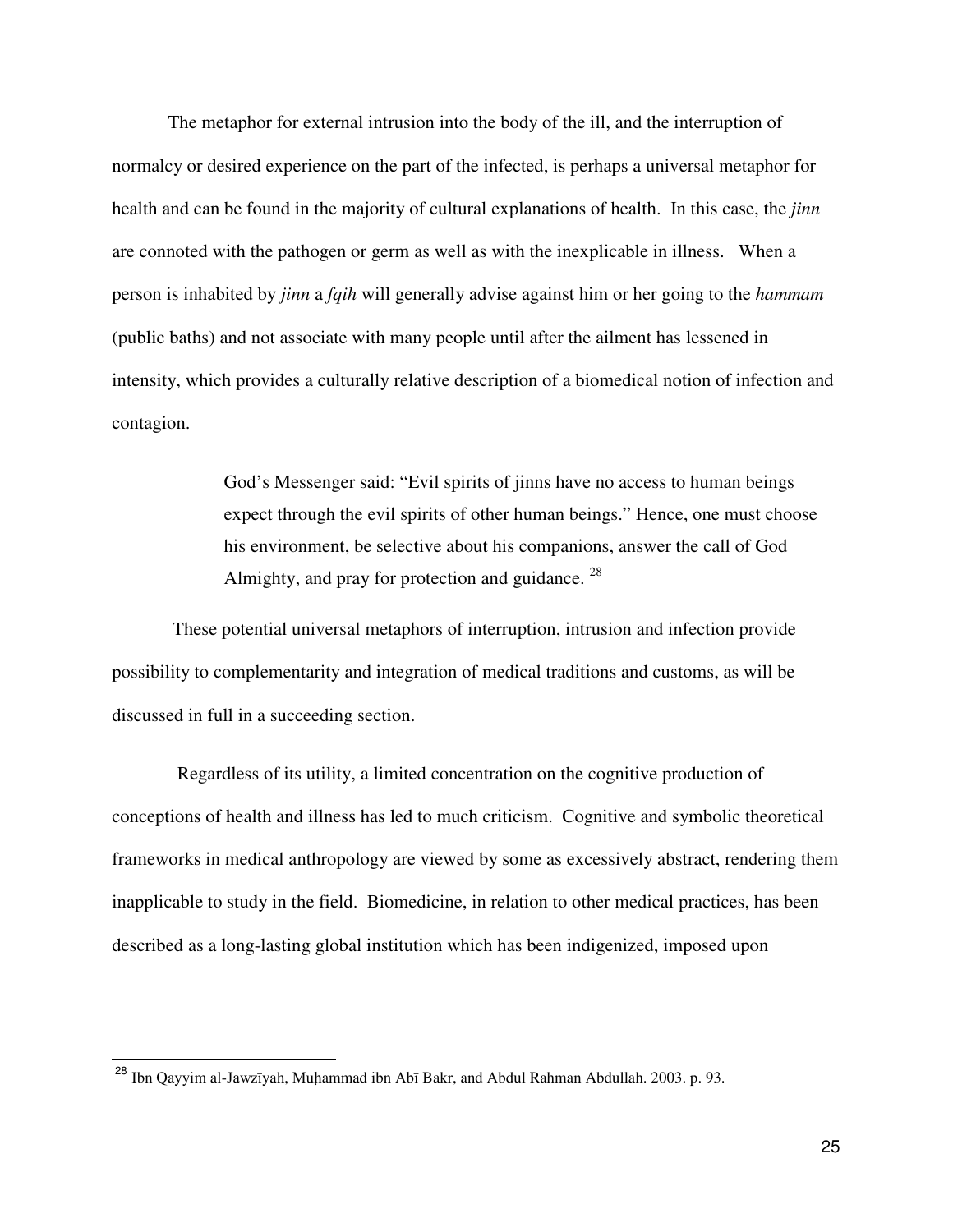indigenous peoples, and a "powerful regimen of capitalism." <sup>29</sup> The explanatory models framework and thick cultural descriptions of the relative psychological alone cannot describe the relations between the various medical practices in the case of Morocco because it fails to analyze the unbalanced power relations and social inequities remnant of the colonial era. Explanatory models emphasize the inherent cognitive differences between diverse medical practices but offer nothing regarding their relation to one another or the restriction of choice between health services. Moroccan medical pluralism perpetuates and aggravates discrepancies between the health conditions and availability of resources between preexisting historically constructed societal schisms; rich and poor, urban and rural, colonial and nationalist. The availability and prevalence of multiple medicinal remedies and practices do not alleviate these social disparities. Basically, a cultural explanatory model framework alone ultimately does not supply sufficient scrutiny toward a social and historical analysis of medical systems. However, this is something that is well accommodated for in historical analysis of colonial medicine and critical politicaleconomic theory.

# **Historical influences on medical pluralism**

L

 *Outside the shrine known as Mon docteur, there is a yard and garden that attracts many visitors. Amina, the custodian at the shrine, shared stories about the rituals practiced around it* 

<sup>29</sup> Kleinman, Arthur. 1995. *Writing at the margin: discourse between anthropology and medicine*. Berkeley: University of California Press. p. 37.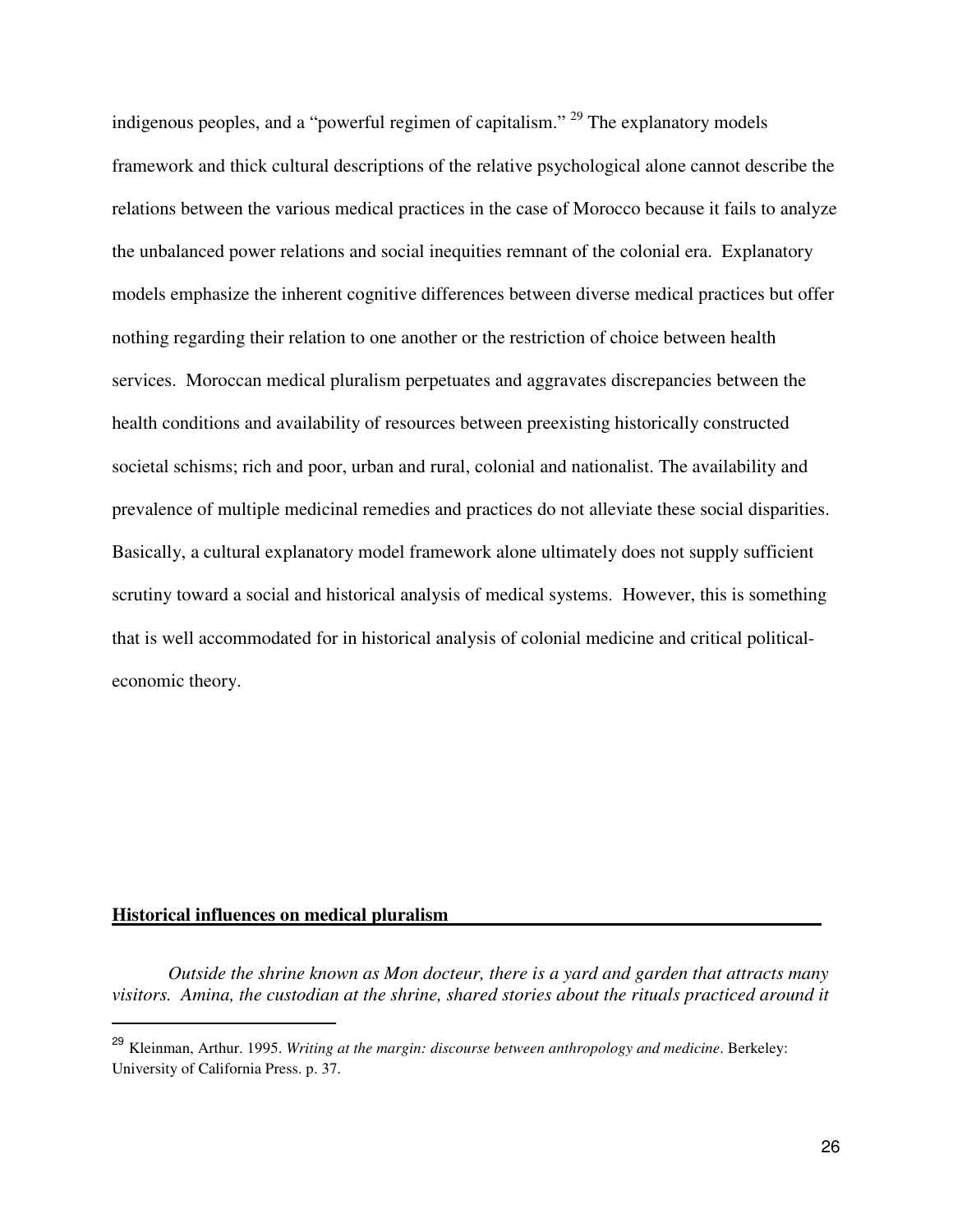*and the types of people that are attracted to it. Along the beach outside the shrine there was historically a line of French and Portuguese cannons presumably from the colonial and protectorate era. The regime of cannons used to be a formidable sight according to Amina and there used to be several however only one, the biggest one, still stands today after the French left the country.* 

 *"Recently the Moroccan government tried to take all the [cannons] to a museum and there was a big problem. They tried to lift the last one with a tractor, or a crane, but they couldn't." It was believed that the cannon was possessed by jinn so they tried everything they could to take it out but they could not move it at all.* 

*"As a result it is left here and people come here once in a while – people who want to get married, want to have kids, get a great job, be healed, and get well. They come here and they turn their backs to the arsenal and they make a wish. And they throw henna and some limes or lemons. By doing this, through this process they leave all their jinxed life here to start a new life – as new healthy people."* 

*The area also attracts fortune tellers. They are not true healers and are merely in it for the money. Amina described their practice as staining the reputation of this existence of a shrine.* 

*"Shrines exist to help people but fortune-tellers fraud people and guide them to the wrong direction because they realize that they can make money off of offering people healing and treatment." <sup>30</sup>*

Psychological and symbolic understandings help to shed light on the underlying explanations and metaphorical categorizations behind various medicinal practices within a medically pluralistic society, but refuse to elucidate how the medical pluralism came about and how the diverse cultural groups with their respective explanations of health came together. Due to the shortcomings of the ability to provide an analysis of the relation between various medical practices solely based upon culturally relative explanations, historical analysis is necessary in its interdisciplinary focus to show how social systems influence one another. Historical accounts recording specific events as well the resulting retrospective descriptions of societal reactions are crucial in explaining the current existence of medical pluralism in Morocco. From a historical anthropological perspective it is evident that Morocco's current prevalence of medical pluralism

L

<sup>30</sup> Amina. Personal interview. 16 April 2011.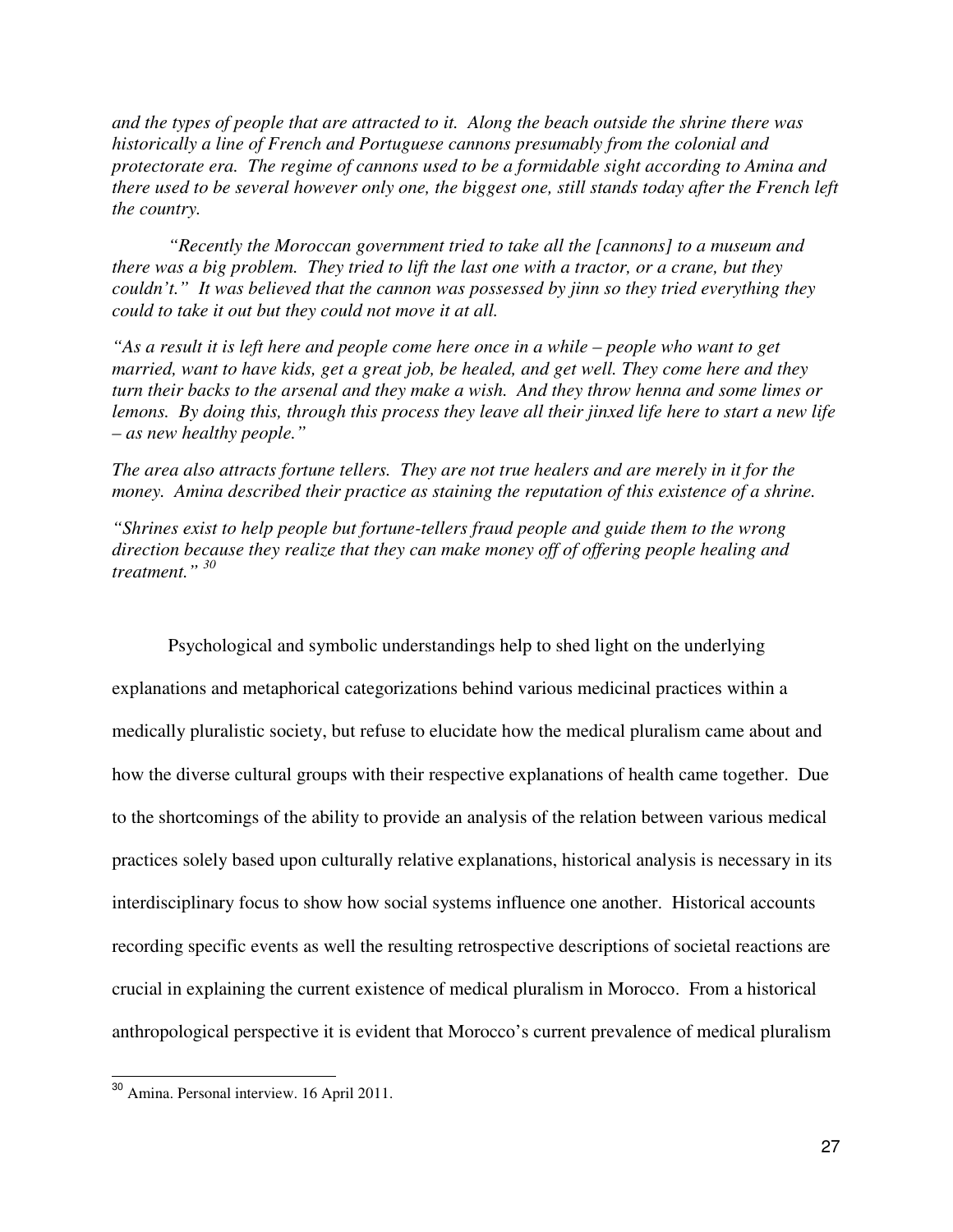results from the recurring colonization of the region, beginning with the initial Amazighi settlement of the region, the introduction of Islam and the expansion of the Islamic Empire in the seventh century and extending through and beyond the economic and political influence under the era of European colonization on the African continent and the country's time as a protectorate of both France and Spain.

Most historical accounts of European colonialism in Africa written from 'Western' perspectives define the colonization as a *mission civilisatrice* (civilizing mission). The European act of colonizing African is often described as a harvest of information, drawing maps, taking census data and cataloguing the regions' floral and faunal specimens and documenting the archaeological record, as well as introducing European concepts of empirical science, social hierarchy, ethnic tensions, economic distribution and political organization. In the case of Morocco, French colonization was influential in perpetrating an ideological expansion of economic biomedicine with a blatant disregard for cultural sensitivity in public health regimes of campaigns. It is apparent that:

> Africa's exploitation by the European powers shattered earlier social patterns and governance institutions. Colonialism established new economic and political relations based on authoritarianism, brutality, racism, and ethnic and class stratification to ensure the profits of multinational firms and white settlers' ventures. Although Europeans claimed a "civilizing mission," Africans were forced to finance their own domination through taxes and forced labor.<sup>31</sup>

Social control, if any, was frequently an unexpected or regretted result, and perhaps not a stated goal in the minds of colonizers. The issue of humanitarianism does need to be brought up and,

 $\overline{a}$ 

<sup>31</sup> Kim, Jim Yong. 2000. *Dying for growth: global inequality and the health of the poor*. Monroe, Me: Common Courage Press. p. 95.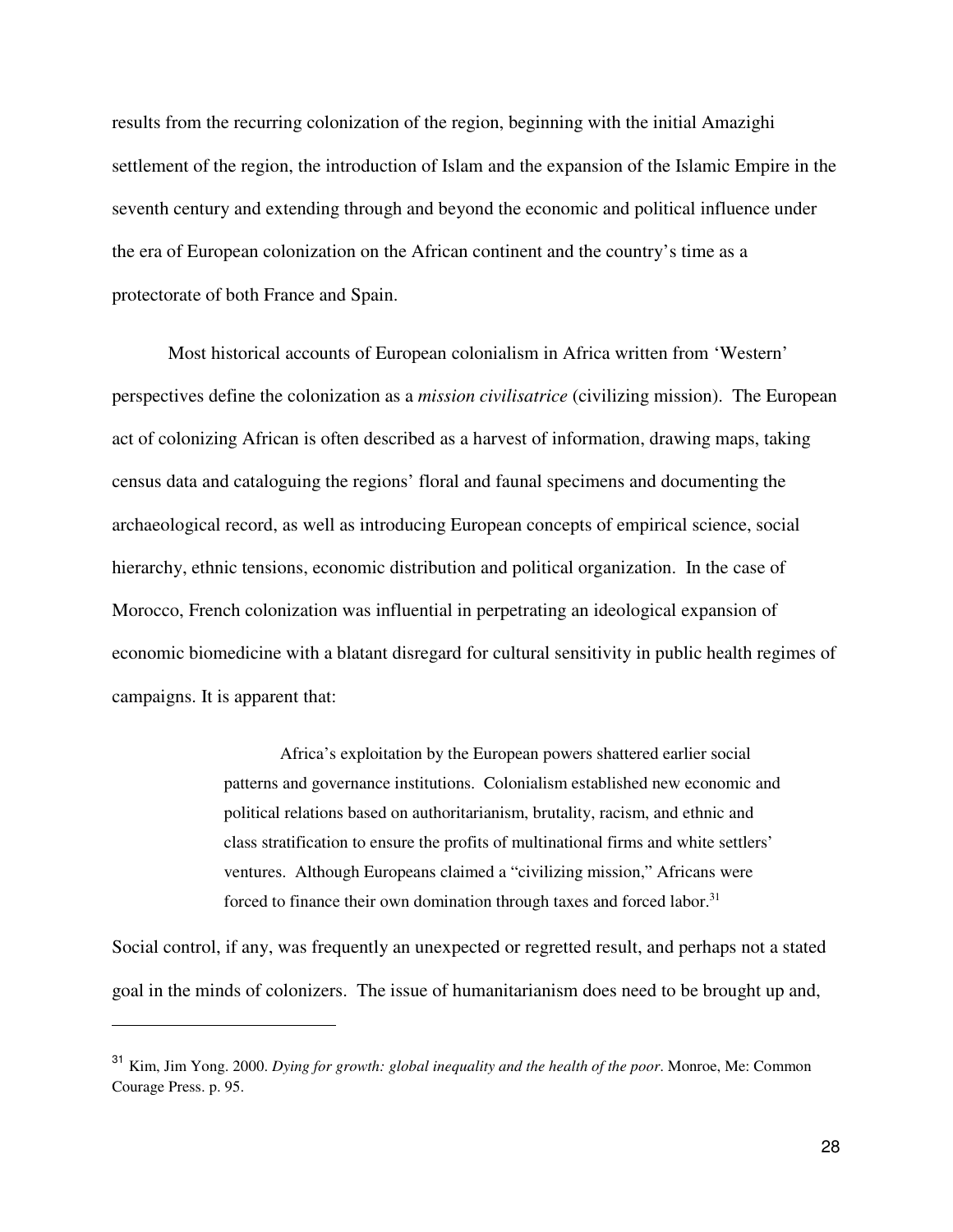although it was not necessarily within the scope of the research, it is important to distinguish between intent and result. It is crucial for historians to allot time to the analysis of baser motivations of humans in terms of cultural interaction and underlying justifications behind acts in order to distinguish between the humanitarian action and the political one. It is true throughout medical history that public health measures often mean an increase in state power or awarding of legitimacy of a particular regime or administration. In the case of colonial public health investigations and crusades, inspection and condemnation of buildings, quarantines, isolating the sick, and obligatory immunization all exemplified intrusion on the part of the government into private matters. Without proper explanation, and potential assumptions of shared explanations of ideologies beneath medical practices, campaigns for vaccination sparked political rumor and produced anxiety because of who was administering it and what they power meant. There were deep tensions between the meaning and use of French medicine in the protectorate. <sup>32</sup> Public health campaigns were often misread, disliked, and opposed, sometimes brutally, which is explained by culturally relative explanatory models of illness and the need for culturally relevant means of treatment and healing.

 Historically, medicine in Morocco was intertwined with imperialism and served as a means of social control. Doctors were used as diplomats and agents of espionage or pacification of the colonized Moroccans through socialization of capitalistic control, while medical systems provided societal control and created a labor force to accommodate for the needs of capitalism.<sup>33</sup> Expressed blatantly, medicine was organized around the accumulation of capital and medical

l.

<sup>&</sup>lt;sup>32</sup> Amster, Ellen. 2004. "The many deaths of Dr. Emile Mauchamp: medicine, technology, and popular politics in pre-protectorate Morocco, 1877-1912". *International Journal of Middle East Studies.* 36 (3): p. 418 – 417.

<sup>33</sup> Paul, Jim. 1977. "Medicine and Imperialism in Morocco". *MERIP Reports.* p. 3.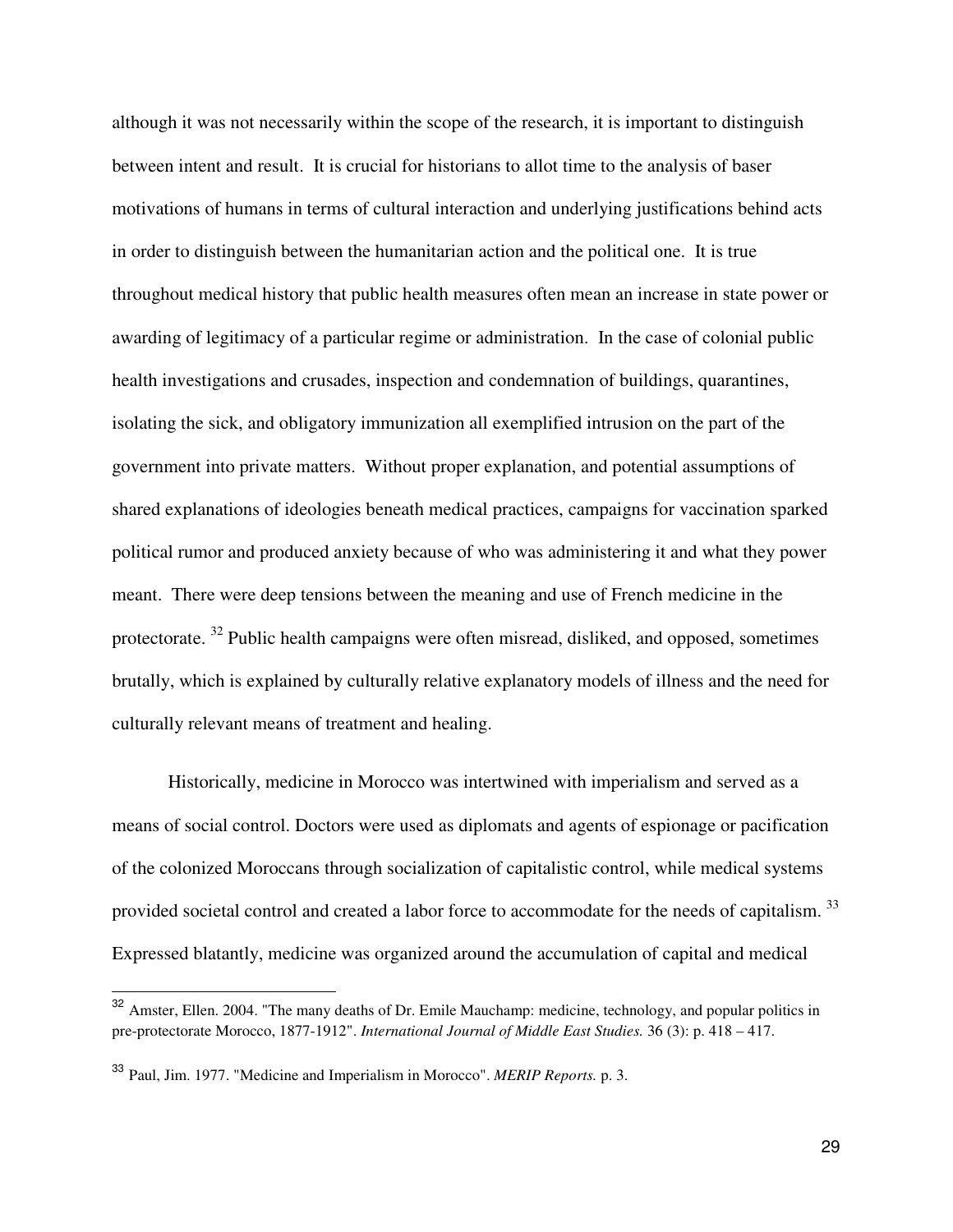patients as sources of revenue. The importance of economics in medicine was passed on in the changing of hands in the medical systems following the independence of Morocco from the French. Current Moroccan medical pluralism is partially a result of capitalist colonial expansion maintaining the presence of biomedicine. This theoretical framework examines how health disparities are regulated by social structures that create, enforce, and perpetuate control over which populations will experience disadvantage or privilege according to historical determinants as well as economic and political ones.

The colonial conquest of Africa took place during the peak of Western monopoly capitalism and the emerging dominance of the institutions of finance capital. This historic influence is still apparent to this day as the public health sector has drastically shifted its focus further toward a biomedical and capitalistic emphasis which even seeps into the public and state hospitals. According to Jim Paul, who has developed much material on the colonial and imperialistic nature of biomedicine in Morocco, the main concern of the health policies under the French and Spanish protectorate governments was to supply an exploitable labor force to colonial capital. He goes further to argue that the present post-colonial government reflects the same kind of concern. Anthropology has incorporated the history of medicine as a procedure and outline to further guide the argument and location of culture's role to medical epistemology and the role of the political-economy to the issue of cultural difference in medical practice and explanation. While historical investigation and scrutiny is necessary in further examining or describing any cultural phenomenon more entirely, is it also necessary to relate historical medical events and their respective developments in order to explain and analyze the current political and economic state and its influence on Moroccan public health and expression of medical pluralism.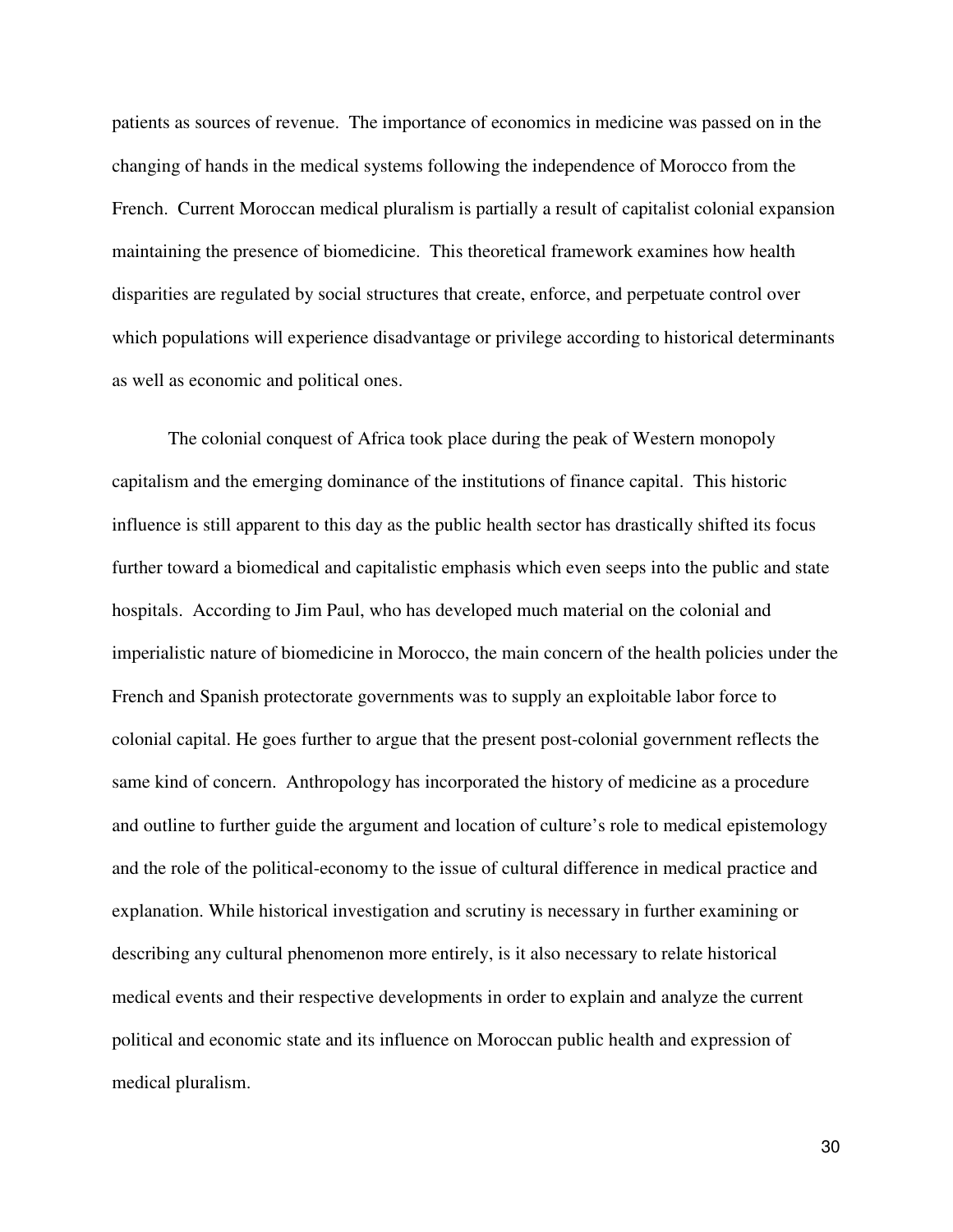#### **Political-economic: the lack of resources and means to choose -**

The social determinants of health are the conditions in which an individual is born, grow, and live, including the health system they use and have access to. The culmination of, political and economic conquest under the protectorate government, and the introduction of European biomedicine created an enduring legal and structural imbalances as well as rooted asymmetries between Africa and the 'West,' – Morocco and France – and between rich and poor within Morocco.

 According to many advocates of biomedicine I spoke with stated that the major crisis and concern of Moroccan public health is the lack of availability of state of the art private health care for the entire population. It is not available to everyone and there are very good medical doctors although they are few and far between and are not available to a large portion of the population. The population without access to biomedical health services is mostly people living in distant rural areas which create difficulties in distribution. There is clearly residual economic expression of the French protectorate and its health practices within the public health and medical sector in Morocco. Health systems depend upon the dominant mode of production and dialectically productive in and of themselves.  $34$  The medical services that are available to a population, Han argues, are restricted by the allocation of resources. As a result, decisionmaking and choice in which medicinal practices are chosen is restricted. The choices and accessibility to certain services have transformed throughout and following the protectorate era. For example, at the time of biomedicine's introduction a resident of Rabat theoretically had more options readily available: (1) utilize local ethno-botanical knowledge and home herbal remedies

L

<sup>34</sup> Han, Gil-Soo. 2002. 'The myth of medical pluralism: A critical realist perspective'. Sociological Research Online, vol. 6, no. 4 <http://www.socresonline.og.uk/6/4/han.html>. 4.10.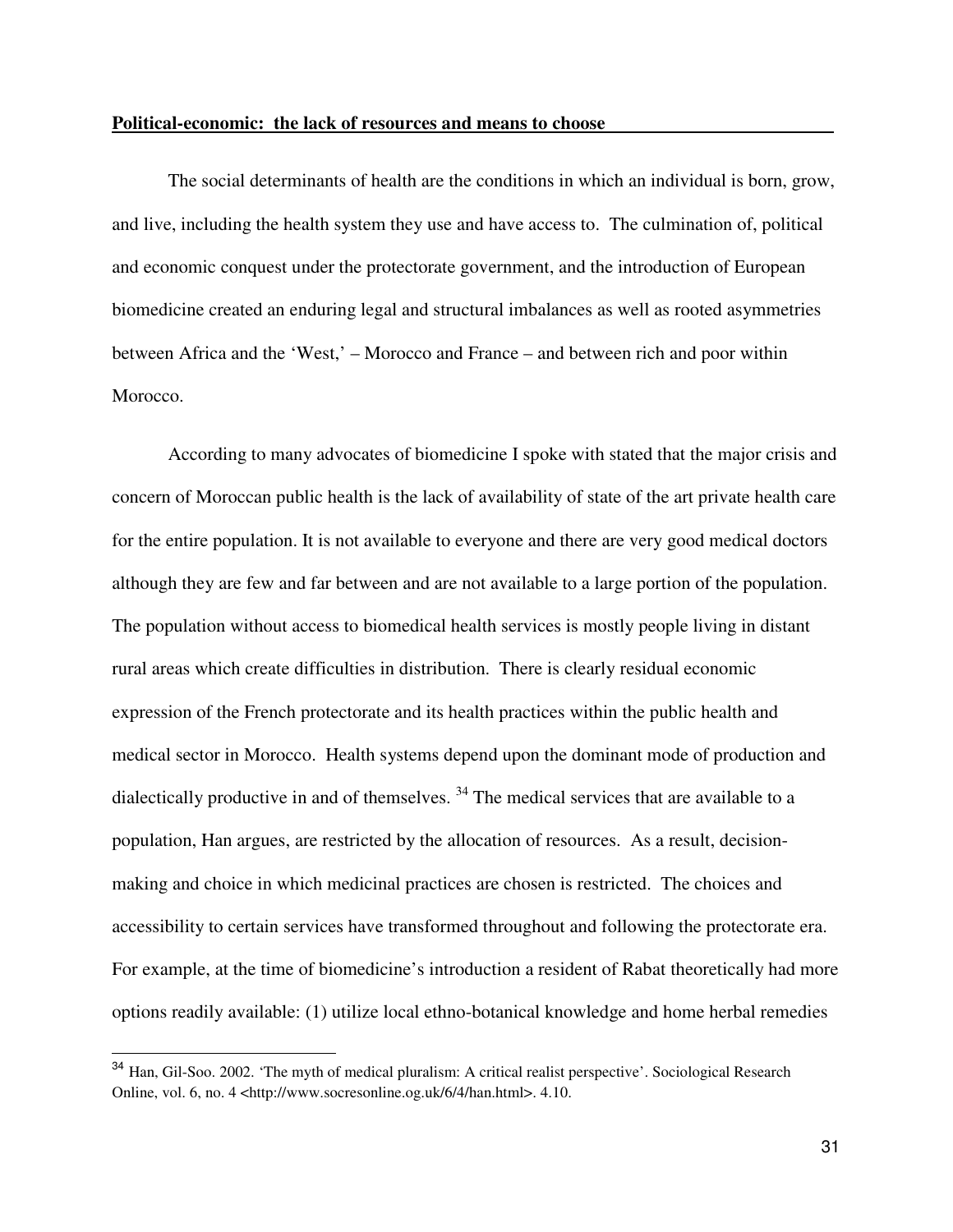from an *attar* or *ashab*, (2) visit a local religious practitioner (*fqih*), or (3) seek the treatment of an accredited medical doctor. This continues to be the case in modern-day Morocco, although in terms of true accessibility the choices are structurally constrained.

A patient's choice between the pluralities of health services is limited to the point of being deemed as totally controlled as opposed to structurally restricted. Due to such drastic structural constraints, some scholars have argued medical pluralism to be an illusion in that all medicinal practices, in a modern capitalist society, are simply varying manifestations of the homogenous dominant capitalist medicine.<sup>35</sup> This is apparent in urban marketplaces where herbal remedies, medicinal spices and other medicinal services began to be sold as opposed to being traditionally exchanged for salt or sugar (as exemplified by my experiences with the *fqih*) or freely given in order to foster social cohesion and solidarity. While his opinion of medical pluralism being illusory is drastic, choice of medicinal services does exist although it is very much restricted across lines of ethnicity, economic and political enfranchisement as well as geographic locality. The economic disparities between various demographics is exacerbated in rural communities in peripheral areas around the core urban centers where biomedical clinics and large-scale medical sectors are based.  $36$  Monetary and geographic access to biomedical clinics leads to further economic enfranchisement and increased affiliation with the dominant capitalist mode of production – to which medicine is now knotted together within Morocco as well as in many countries in which biomedicine has become a common practice. With a political-

L

<sup>35</sup> Han, Gil-Soo. 2002. 6.11.

<sup>36</sup> Boutayeb A. 2006. "Social inequalities and health inequity in Morocco". *International Journal for Equity in Health.* 5. p. 4.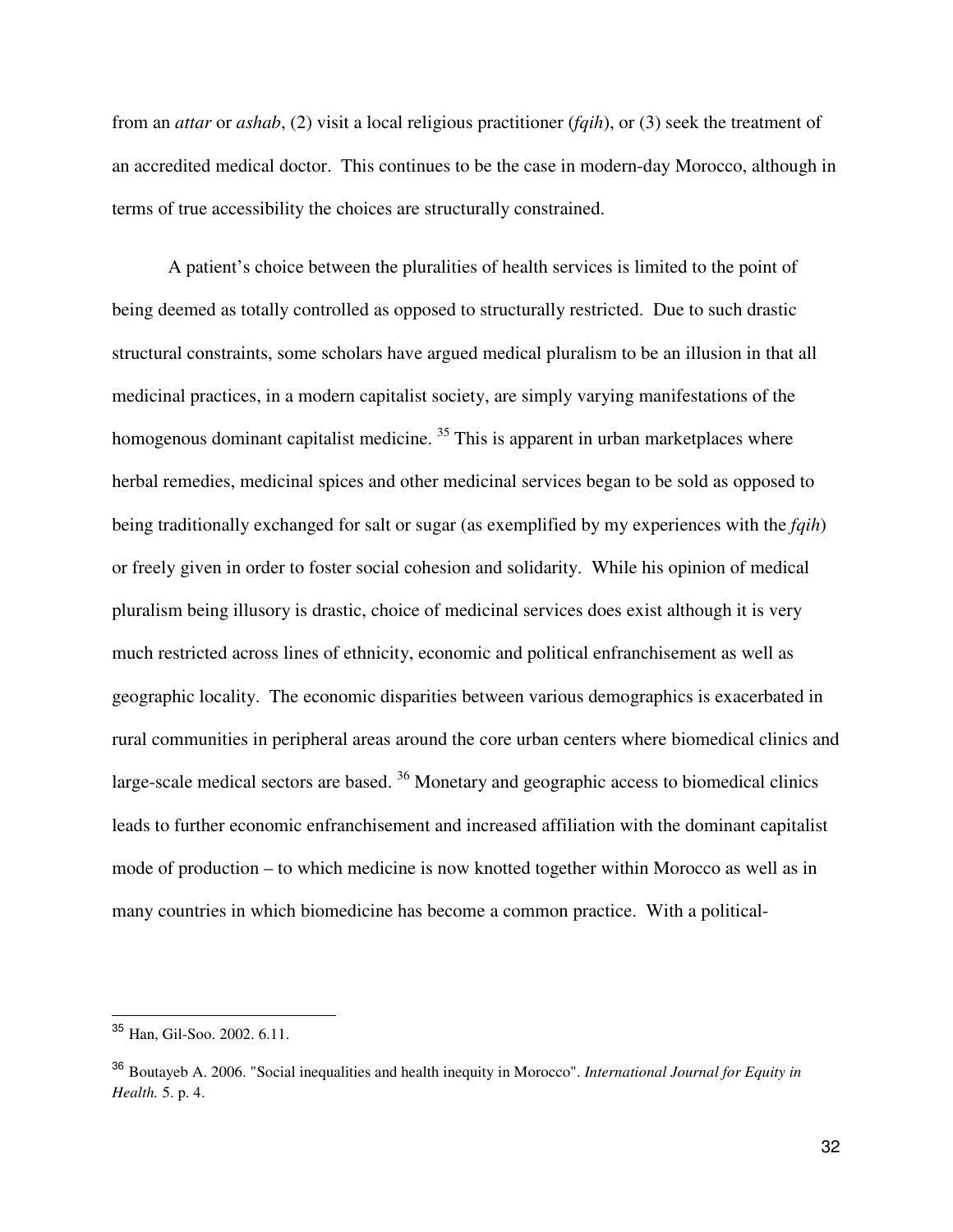economic focus, regional disparities, social inequalities and economic inequities can be determined and ameliorated.

While this is a strong argument this political economic theory is limited in its scope of initially explaining the occurrence of medical pluralism and the continued existence of other medical practices alongside the reified European biomedicine. This theory states that the plurality of medical practices is merely of economic and political concern and that all health issues are subject to hegemonic control of professionalized health and medical sector in Morocco. Moroccan medical pluralism cannot be analyzed as an illusory plurality exhibiting overall economic dominance by biomedicine due to the fact that multiple practices coexist and can be used as mutual supplements by a great portion of the population. Critical theory's legitimacy is limited if the application ends at a social critique of inequities since it ignores the underlying cognitive explanatory models of health which is why various disciplines and foci were utilized in this study in order to more holistically describe medical pluralism as experience in Morocco today.

This oversimplification of the relationships between the seemingly antagonistic medicinal practices and ignores the emic definitions and ethnographic construction of health and illness which are so crucial to a sound anthropological methodology. The use of diverse medical practices does not strictly refer to a particular explanatory model. An ill Moroccan living in a rural village can seek out medical advice from either a practitioner trained in biomedicine, a religious scholar or *fqih*, an *attar* or *ashab*, or even simply resort to herbal home remedies depending upon geographical proximity to each option, economic means, religious background and cultural descriptions of health.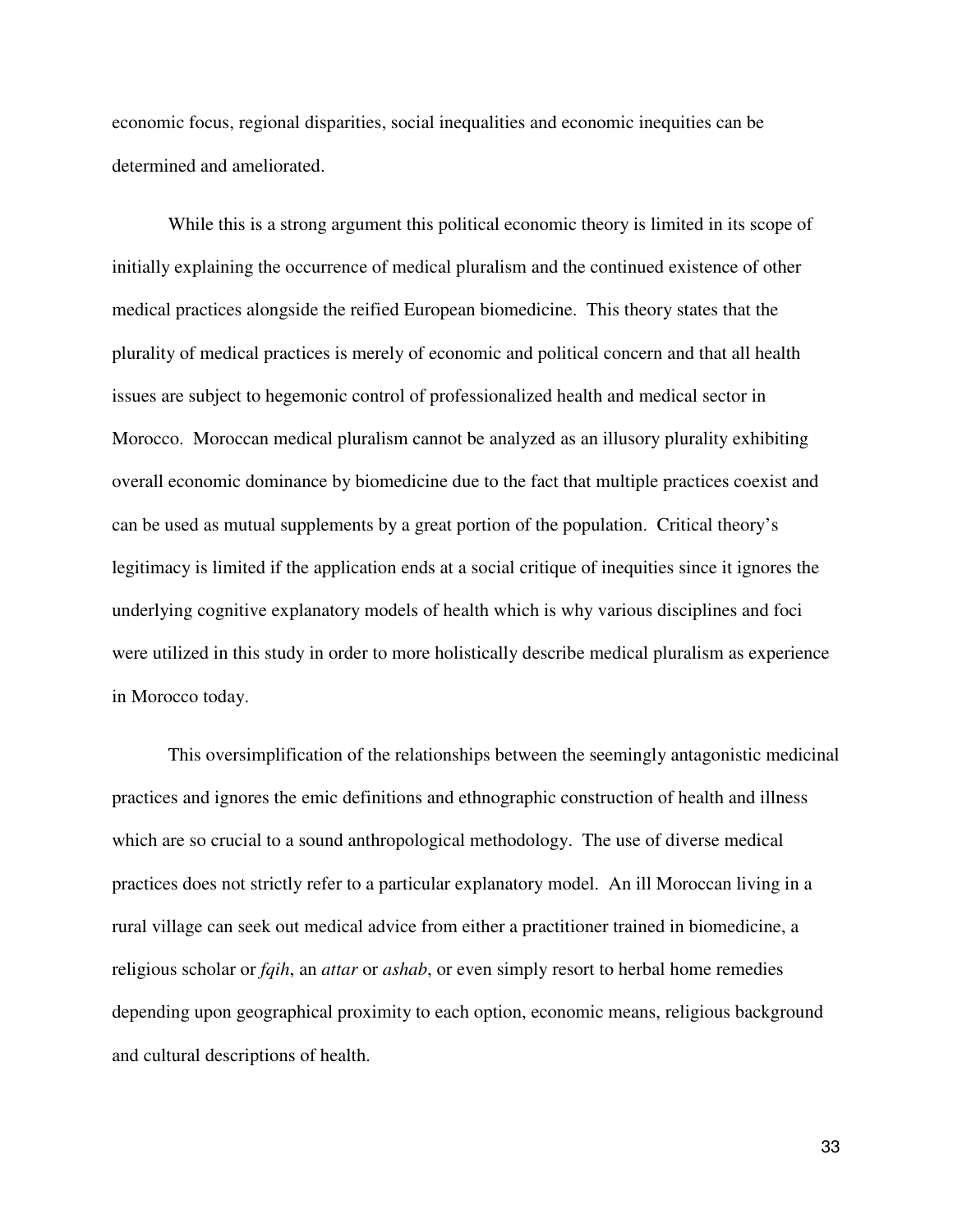Although the latter is generally more geographically and financially accessible the use of various curative practices, which alleviate health afflictions differently, can still be used in response to the same underlying cultural explanation of why the individual originally fell ill. Both practices and treatment processes explain the question of how the person is ill symptomatically, although it is the patient's explanatory model that describes the reasoning of why the illness befell him or her specifically regardless of which practice is chosen. The analysis of medical pluralism must be founded in both anthropology to understand the particular health beliefs, in history to explain to prevalence of various medicinal practice, as well as critical political-economic theory in order to describe the interactions and relationships between the practices. The circumstances of a persons' access to particular medical services are shaped by allocation of resources, both money and power, at the global, national, and local levels, which are themselves influenced by popular policy choices but it is the argument of cultural ideologies and symbols of health which dictate the choice in the case of medical pluralism to the greatest extent. As mentioned earlier and intended throughout this project, in order to evaluate the policies of health of a population depends on the intersection of historical factors, economic and political policy, as well as culture which –above all else along with religion – dictates a person's choice and the individual through a medically pluralistic society. With this complicated analysis of choice and access in a society exhibiting medical pluralism, it is crucial to consider the possibility for exchange between philosophies and areas on which to promote integration and mutual respect between diverse practices. Before integration can be realized, however, it is necessary to analyze the existing distinctions and epistemological legitimacy of naturalized cultural perceptions and theories of health.

#### **Ideological hegemony and naturalization of cultural specificities -**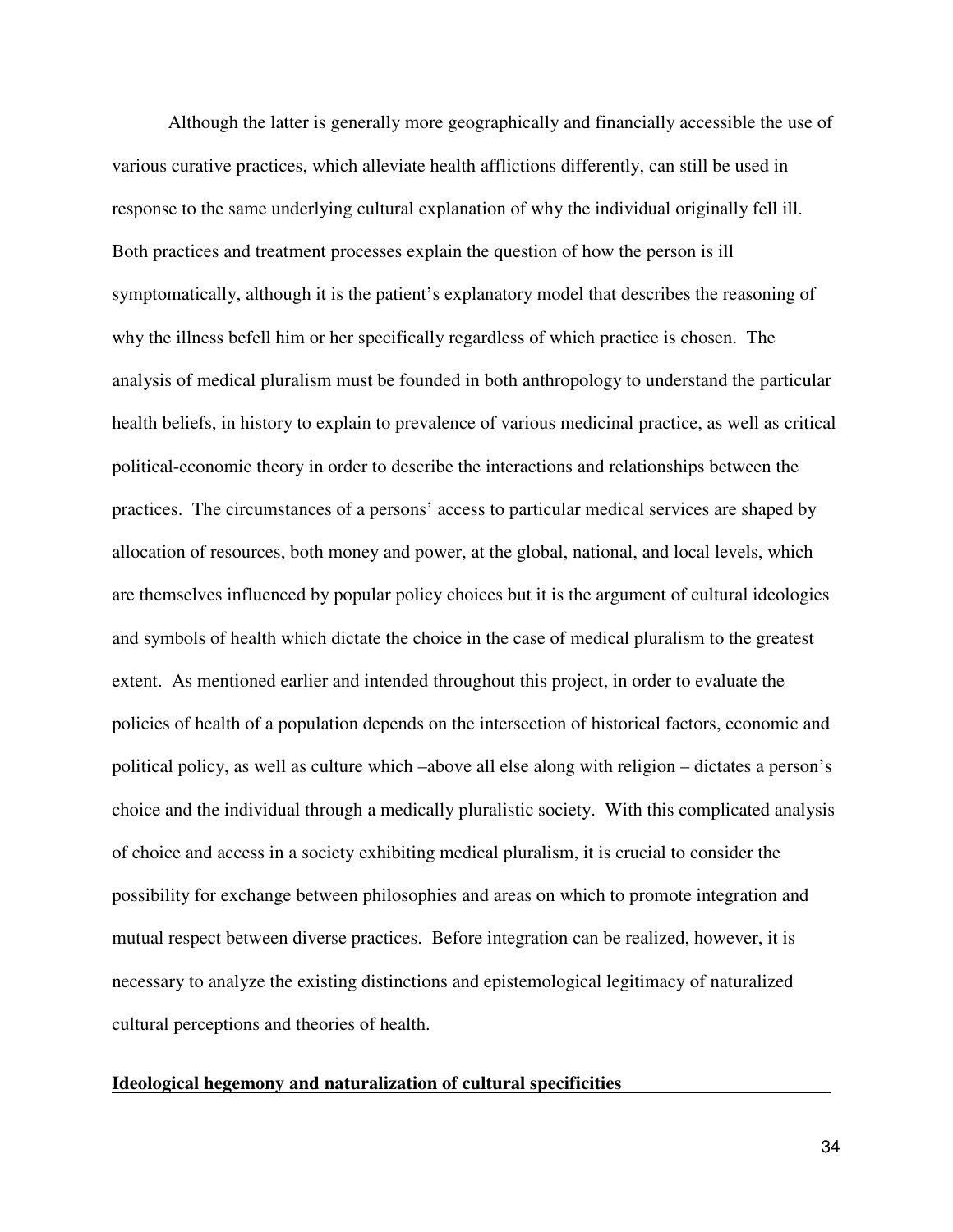The leading political and economic entity, dictating policy in production and distribution of material goods and services also deals with the production of ideology. This is apparent through the perpetuation of biomedicine being legitimized as a natural reality and other medicinal practices being deemed as mere barbarism, sorcery, or simply an 'alternative.' The current public health sector and the perceptions of the various medicinal practices available are a result of ideological hegemony in order to further the legitimacy of biomedicine and silence advocates of other practices. Humans have an affinity for categories. We categorize and attribute meaning and truth to everything including our perceptions of our world in the construction of social realities. Power comes in the right to define and once that power is achieved it is difficult to break away from the discourse – especially since the discourse is controlled by a particular naturalized and reified ideological entity.

 Our world is constantly being split in two, resulting in several dichotomies along lines of development ("developed"/"developing"), modernity ("modern"/"traditional"), progress ("progressive"/"stagnant") and geography ("Northern"/and "Southern"). All categories being arbitrary these dichotomous categories essentially distinguish between the countries that are mostly poor and those with a greater number of resources at the disposal of the majority of their populations. The reasoning behind the difference in economic affluence is usually not as neutral as the terminology may appear to be as it is usually the entities in part of the 'First World" that, through violent histories of colonialism and neocolonial exploitation, have played a phenomenally large role in the very creation of what may be deemed as the "Third World" ideologically as well as economically and politically. Such terms exemplify asymmetries of power that remain following colonialism and protectorate governments become naturalized and taken as reality as opposed to being views as the politically charged constructs they are. The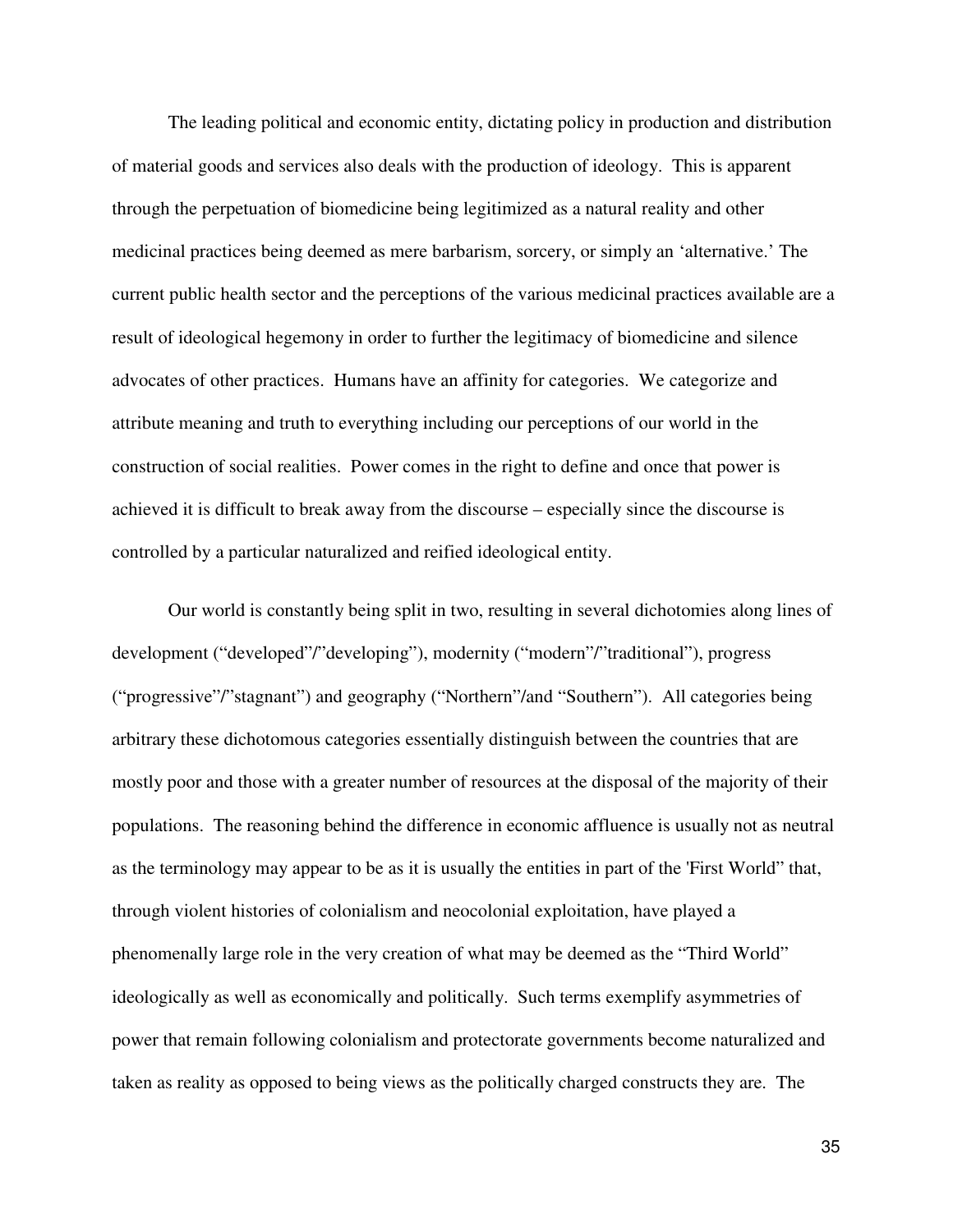word "development" immediately brings to mind a metaphor for an idealized model for human society and a directional pull toward an ideal existence and organization of humankind. The distinction between "modern" biomedicine and "alternative" or "traditional" medical practices is no different. The question and definition of modernity, and the distinction between various medicinal practices must be examined in order to further describe the relationship between the several types of services that are at the disposal of the Moroccan public and the potential for integrative methods of practicing health and discussing illness across cultural lines.

Since medicine and health are best understood as naturalized cultural ideologies it is crucial to note how these constructed models become cultural systems that have political and economic power dictating their expression and relations to one another. The synthesis of these two main components of each theoretical background provides ample sustenance to facilitate analysis of medical pluralism in Morocco. The history of medicine is defined as being a "struggle for the supremacy of one type of knowledge and one model of diagnosis over a number of others." <sup>37</sup> These ideologies, or explanatory models, revolving around biomedicine become naturalized, deemed as objective truth, and prescribed and indigenized in (for example) Morocco. The ideological basis behind European scientific medicine is justified and made objective through validation by minimizing the roles that social circumstances served in the production of disease. <sup>38</sup>This construction is crucial in evaluating the relationship between nonbiomedical practices and biomedicine in Morocco and the ontological distinctions that are constructed between them. This fusion of cultural explanations of health with the hierarchical

 $\overline{a}$ 

<sup>37</sup> Jones, R. K. 2004. "Schism and heresy in the development of orthodox medicine: The threat to medical hegemony". *Social Science and Medicine.* 58 (4): Pergamon Press Ltd. p. 704.

<sup>38</sup> Baer 1997, p. 209.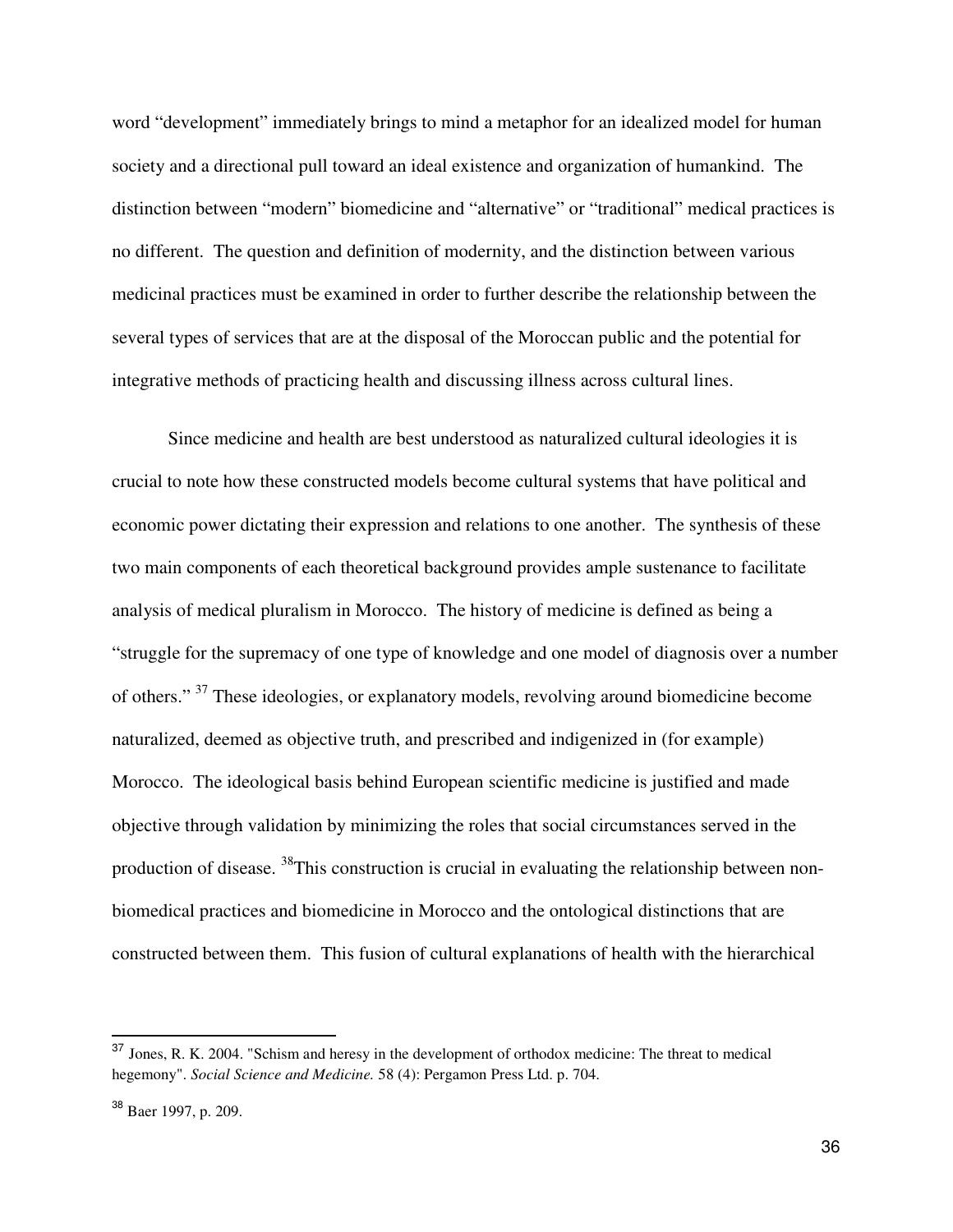categorization and legitimatization of various medicinal practices is crucial in explaining medical pluralism in a globalizing Moroccan society.

The main components used to award biomedicine its alleged superiority are its empirical objectivity and progressive nature. Biomedicine's historical development attributes most of its progress and epistemological basis upon the germ, or pathogenic, theory of disease – which is, of course as stated by its name, a theoretical explanation of the spread of illness which has been shown to produce some results. Scholars, including practitioners of biomedicine, have argued against the assumed paradigmatic sketches which separate 'modern' biomedicine and 'traditional' 'alternative' medicine. Some medical doctors have come to recognize the "remarkable domination of the germ theory as the chief model of a disease and its treatment; and the equally remarkable hegemony of scientific medicine, and corresponding lack of medical diversity" in many regions of the world.<sup>39</sup>

 The distinction between the dynamic and progressive 'modern' biomedicine and stagnant 'traditional' indigenous medicine is incredibly incorrect considering the overlooked aspects of efficacy and progressive natures exhibited in herbalistic and spiritual medicinal practices. Obviously clients are attracted to the treatments that are effective and trustworthy. There has unfortunately been no systematic ethnology or comparative history of public health and there has actually been widespread consensus that, before colonization swept across the African continent and missionaries and colonial health authorities arrived, there was no indigenous public health. There are a few studies which refute this argument and describe public health efforts including

 $\overline{a}$ 

<sup>39</sup> Bates, Don G. 2002. "Why Not Call Modern Medicine "Alternative"?" *The Annals of the American Academy of Political and Social Science.* 583: p. 14.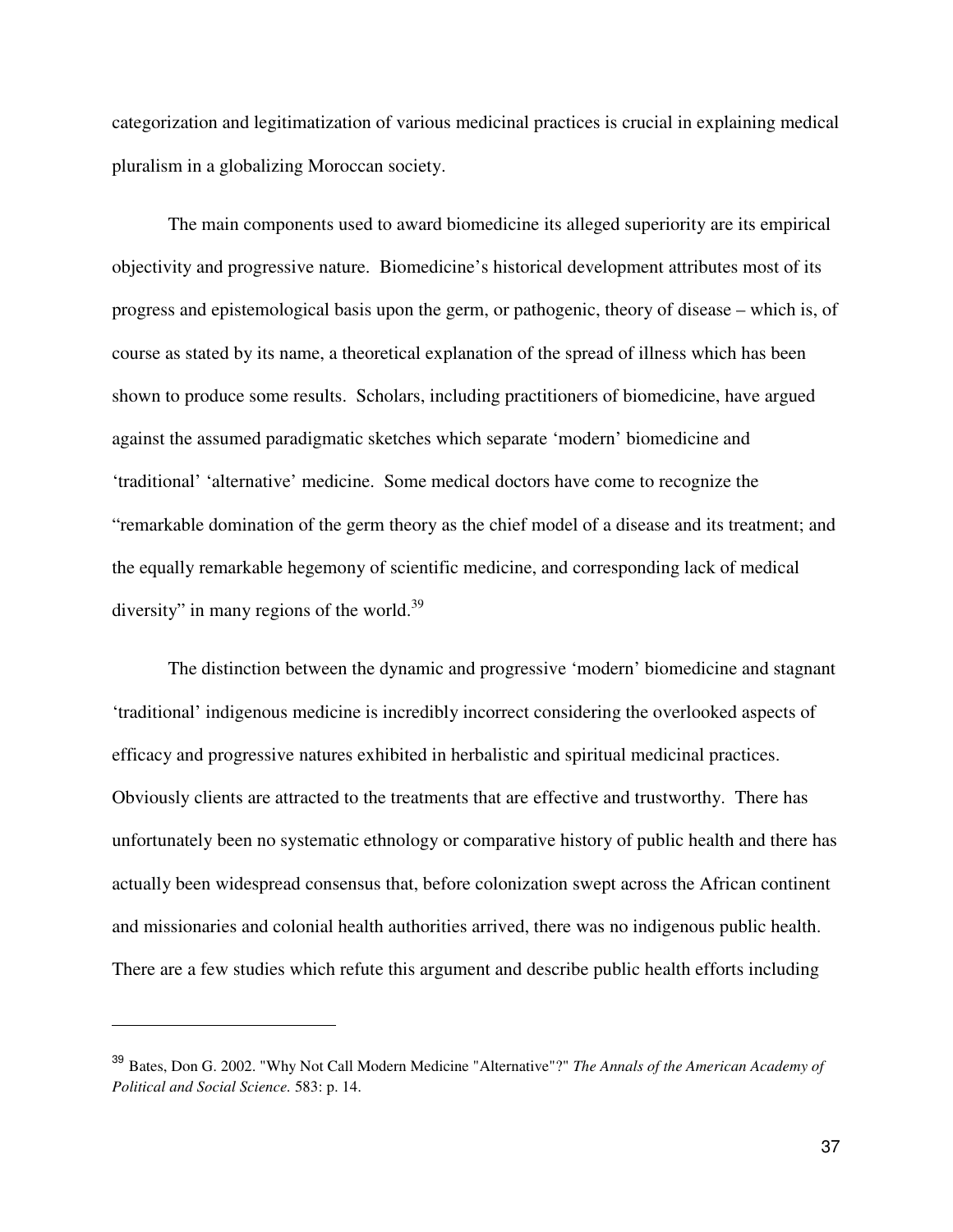prevention and relief of mass starvation during the early modern Alawi rule ca. 1670 – 1790, as well as the common practice of inoculation, or more specifically variolation, exhibited by Amazighi communities living in the mountains. Public health campaigns such as efforts including nutritional programs, pollution control and food and water purity [which] required no special knowledge or technology" were widespread in areas deemed to have no pre-existing public health system prior to European contact, such as Morocco. <sup>40</sup> It has also been noted that historically among the mountain-dwelling Amazighi, after the introduction of smallpox to the African continent "whereas the Jennerian vaccine is a serum harvested from infected cattle, Moroccan variolators took pus directly from a person sick with smallpox and introduced it through an incision on the healthy body." <sup>41</sup>This provides evidence for the human, not merely European or biomedical, tendency to adapt and develop new healing techniques as the physical environment changes. Yet, still European biomedical traditions are described as distinct from, if not opposing, current Islamic or 'traditional' sciences. Professor Ellen Amster brings about phenomenal questions:

> How can we speak of "Islamic" and "Western" medical techniques when "Islamic" variolation is similar to vaccination—indeed, is its historical forerunner? If Islamic and Western science are so different, why were Moroccan *at.ibb*<sup> $-$ </sup> *a* able to mix French medicine with their own techniques, and why does such heterogeneous medicine continue today?<sup>42</sup>

l.

<sup>&</sup>lt;sup>40</sup> Meyers AR. 1981. "Famine relief and imperial policy in early modern Morocco: the political functions of public health". *American Journal of Public Health.* 71 (11): p.1267.

<sup>41</sup> Amster, Ellen. 2004. p. 417.

<sup>42</sup> Amster, Ellen. 2004. p. 423.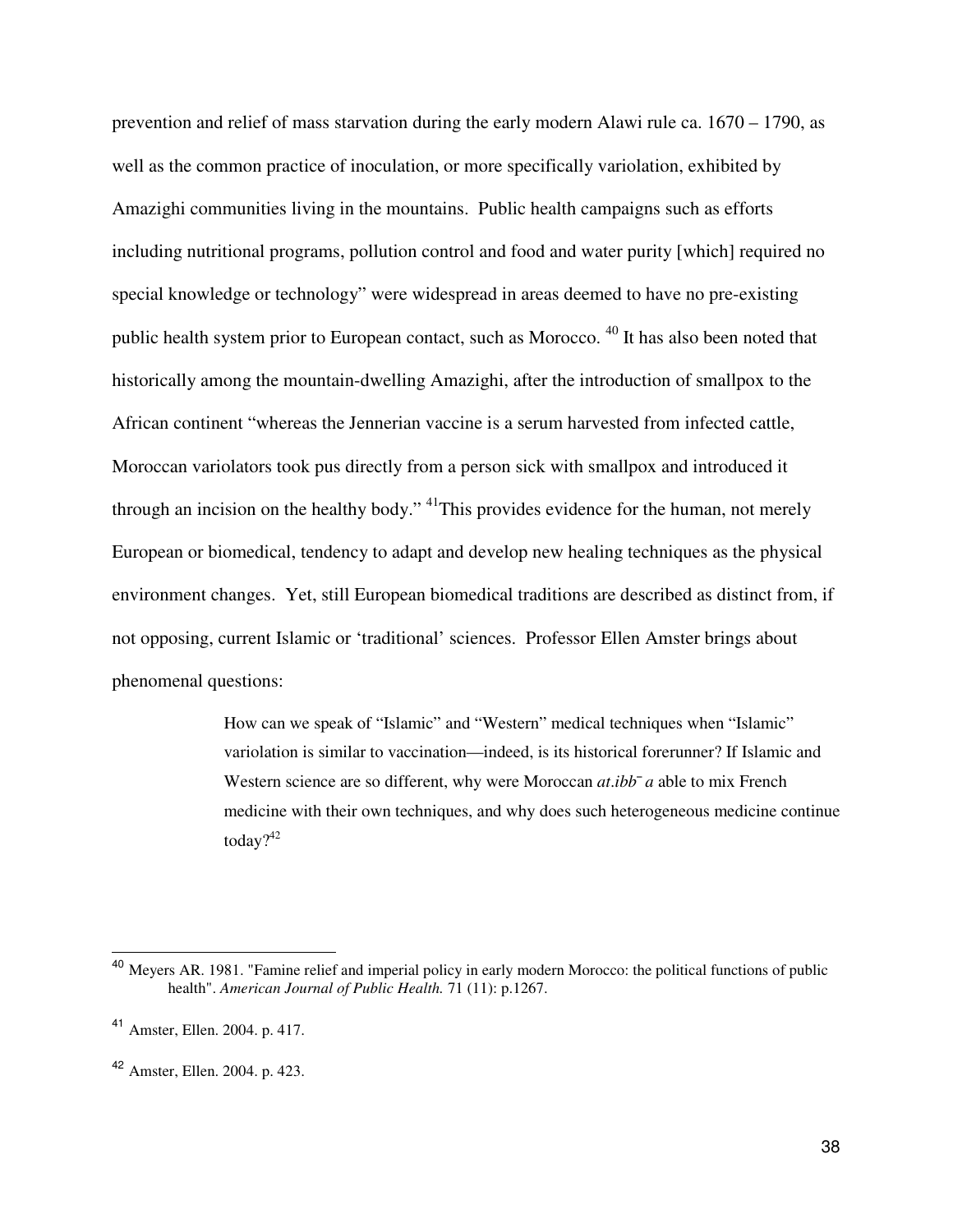Indeed, the arbitrary dichotomy between the 'traditional' and the 'modern' medical systems is not only illegitimate in its simple semantic analysis (western biomedicine has a tradition; the prophetic medicinal teachings are practiced modernly) but is also misleading in that it ignores the dynamic and diverse representations of practices that are deemed 'traditional' and 'alternative.' All medical systems in Morocco which would be defined as 'traditional', referred to as the informal public health sector, vary greatly in practice and theoretical basis. The idea of modernity and tradition implies a progressive trend and that the former will eventually eradicate the latter given enough time. This concept is, as proven by this descriptive and analytical study, a false assumption. The concept of medical pluralism refers instead to an environment in which there is more than one medical tradition and since the presence of multiple medicinal practices in one setting remains, an integration of some kind if necessary and beneficial to the public health scene.

#### **Ideological pluralism constituting medical pluralism -**

While biomedicine in Morocco is definitively viewed as the dominant medical practice, it has not reached a completely monopoloid status as expected with an expanding capitalist global economy and influence on healthcare from the Moroccan economic and political elite. Due to the prevalence of multiple narratives behind medical practices and services the existence for multiple understandings and treatment for the same affliction is justified. According to the biomedical tradition in which we are submerged a stomachache is easily explained as a result of ingesting too much food or perhaps being infected by a foreign biological agent, whereas the same affliction, were an individual familiar with medicine as practiced by a *fqih* to experience it, would be described as a humoral imbalance, or possession by a malevolent spirit, mirroring a social and spiritual unevenness. From the ethnographic data collected there are many Moroccans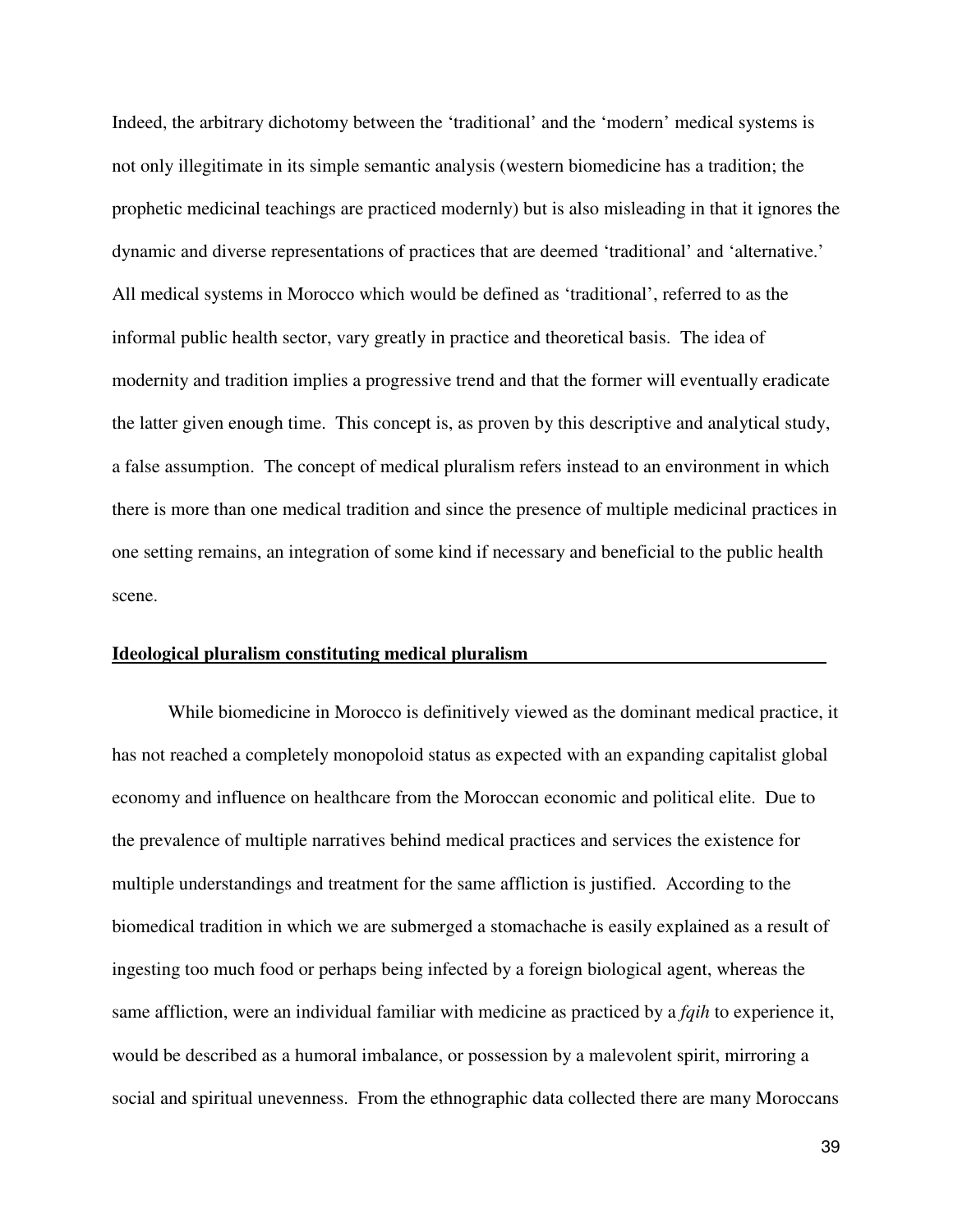of higher socio-economic standing who, at an increasingly accelerating rate, subscribe fully to the European biomedical model of health and deny the existence of any other tradition in Morocco. Some Moroccans maintain other 'traditional' cultural explanations of health and merely acknowledge the economic viability and benefits behind a subscription to European 'objective' biomedicine or the use of prescribing illnesses in a market as a capitalist endeavor. The Moroccan biomedical scene strives to banish several other explanations of health and some practitioners encountered in the period of fieldwork have claimed that there no longer exist any practitioners or users of 'alternative' practices in the country.

During the colonial period, the introduction of biomedicine became more than a mere interaction between cultural practices. The clinic became a site "marking the interaction of (mostly) European physicians with (mostly) indigenous patients in colonial settings, and injecting into that interaction a new vocabulary, a new set of meanings." <sup>43</sup> The new set of meanings, categorizing health and treatment regimens for illness, is adopted and the directional understanding of development and the naturalized cultural description that is biomedicine becomes internalized and viewed as the norm and goal. "We are becoming just like France," <sup>44</sup> a gynecologist stated in a conversation with me. Contrary to some informants' obstinacy the commitment and availability of herbal and spiritual healing is still pervasive in the society and this becomes apparent in urban centers where their choice in medical service is neither dictated by economic enfranchisement not geographic proximity to biomedical facilities.

l.

<sup>&</sup>lt;sup>43</sup> Keller, Richard C. (Richard Charles). 2007. "Clinician and Revolutionary: Frantz Fanon, Biography, and the History of Colonial Medicine". *Bulletin of the History of Medicine.* 81 (4): p. 826.

<sup>44</sup> Rashid. Personal interview. 23 April 2011.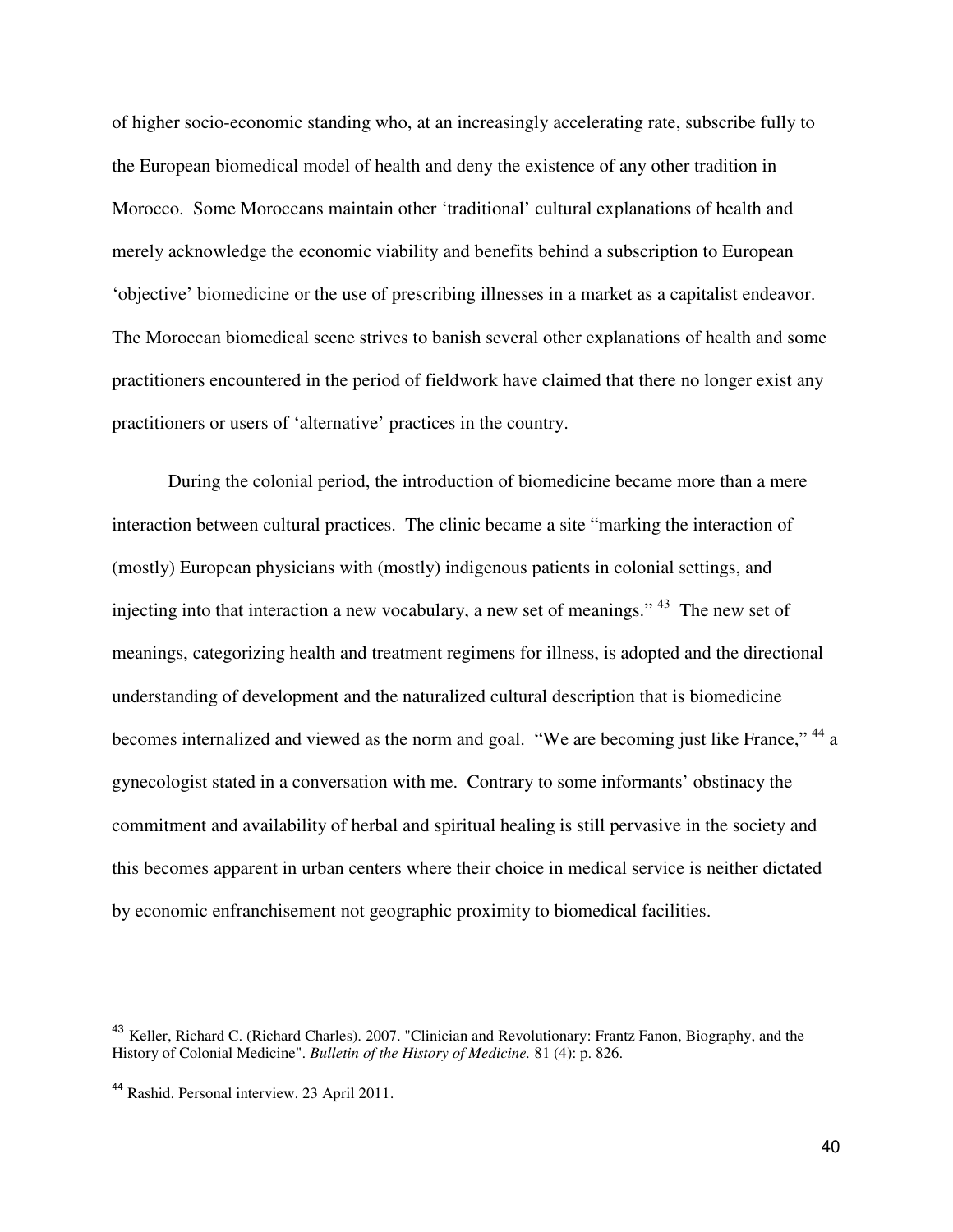Interpretive theory explains the plurality of medical practices by describing each tradition as a result of cultural norms and symbols put into practice and naturalized and this is where explanatory models can exert hegemony through political and economic expression. This explains the occurrence of medical pluralism since the practices are direct responses to an innate understanding of illness and health that is legitimized by its function, both as a method of healing and in its fostering of cultural cohesion and social integration. The multiple medical traditions, however, form a relational hierarchy. This hierarchy is a remnant of colonial emphasis on and control of biomedicine in the Moroccan colony. While the colonial powers left a dominatingly biological understanding of illness and an economic emphasis on the practice of medicine, the plurality of explanations survives and continues to serve as the explanatory models underlying the use of varying medicinal remedies and practices.

Standing alone each of the aforementioned theoretical frameworks and contributing factors in the constraint of a person's choice has its limitations, which justifies the need for synthesis-driven and interdisciplinary analysis of interpretive and critical perspectives in describing an occurrence in ethnographic and emic explanatory terms. The fusion of explanatory models and critical theory the incomplete dominance of European biomedicine describes and the existence of medical pluralism in the case of Morocco is explained not only politically and economically, but also ethno-historically. This additional analysis of the ethno-historical is arguably of greatest weight with the question of applicability of and importance to anthropological inquiry. This combination of two seemingly conflicting theories notes the possible function of theory and illumines a more plausible application of anthropology in integrative social and medical development. As opposed to mere description of medical pluralism as a result of different cultures and economic variation, the argument of medical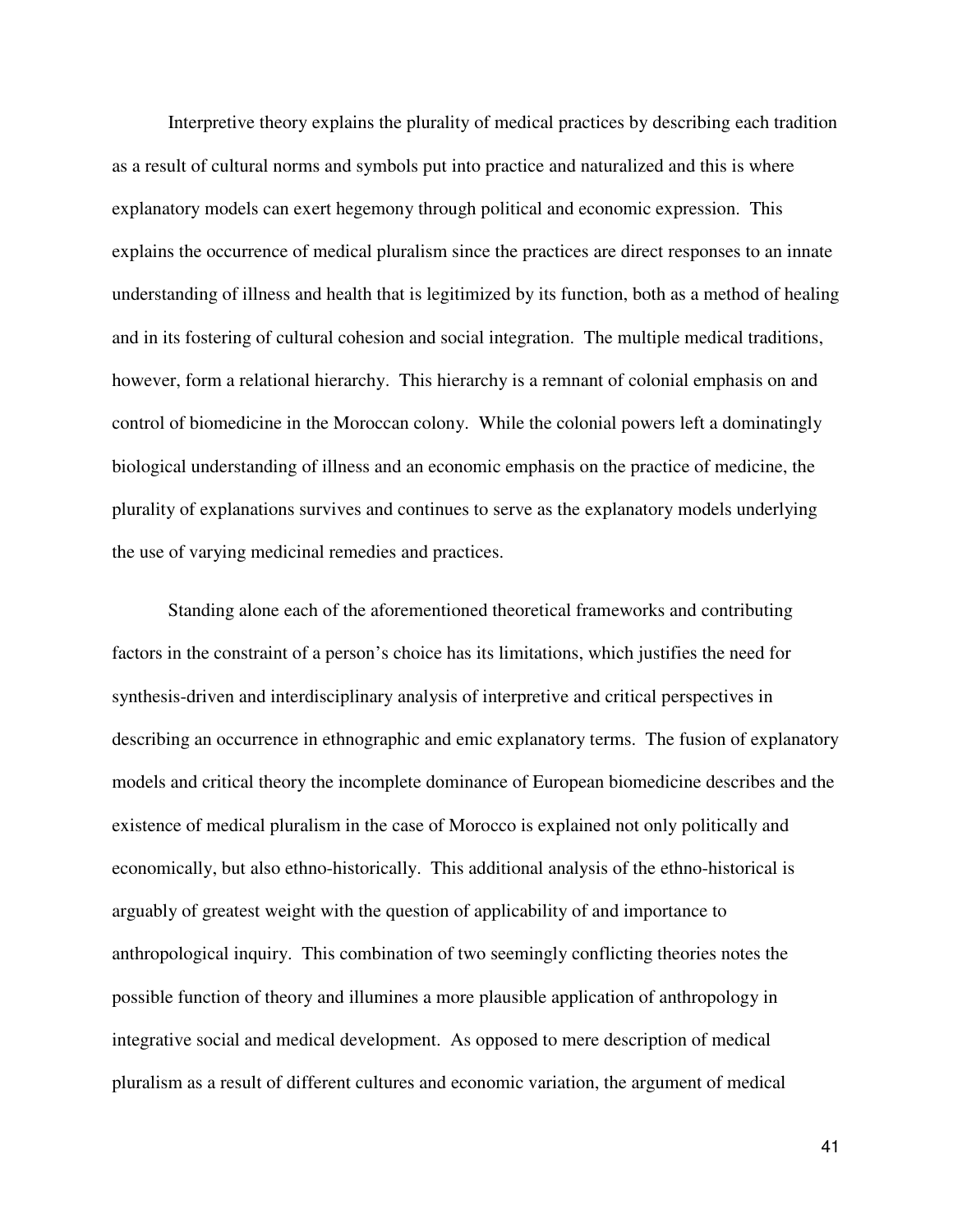pluralism's description requiring a pluralism of theory to match leads to a much more holistic and appropriately vibrant explanation of medical pluralism. With a more viable description of the medically pluralistic environment, more educated and culturally sensitive suggestions for integration can be proposed.

#### **Integrative public health and medicinal practice -**

 With a process of integration, providing a more all-encompassing health sector in Morocco, health services can more extensively cover the needs and desires of their clientele from various economic, political, cultural and religious backgrounds. The main critique that biomedicine receives is the dehumanization of its patients – a result of the mechanistic rhetoric used to describe the patient and ease impartial decision-making on the part of the practitioner in which treatment is necessary. Including, or at the very least being aware of the existing belief of, more holistic – social and spiritual – explanations of health would be very beneficial for all. Social determinants of health are not a completely new concept in biomedicine, although it could be further developed to include various arguments of culture and religious beliefs being acknowledged.

 With this knowledge of the cultural relativity of illness and its representation, expression and treatment, medical pluralism can be embraced and improve overall efficacy of public health in Morocco. The understanding of multiple explanations of health will not only help to interpret a client's illness narrative regardless of location (conversation in the clinic, shrine, or souk) but will also, but will also give deeper understanding and critical eye on one's own cultural explanatory model of health with all off its historical, economic and political attributes. Social medicine, and illness being viewed as a social phenomenon, is not foreign to biomedicine. Inequalities and transnational forces are apparent in scholars of social medicine and the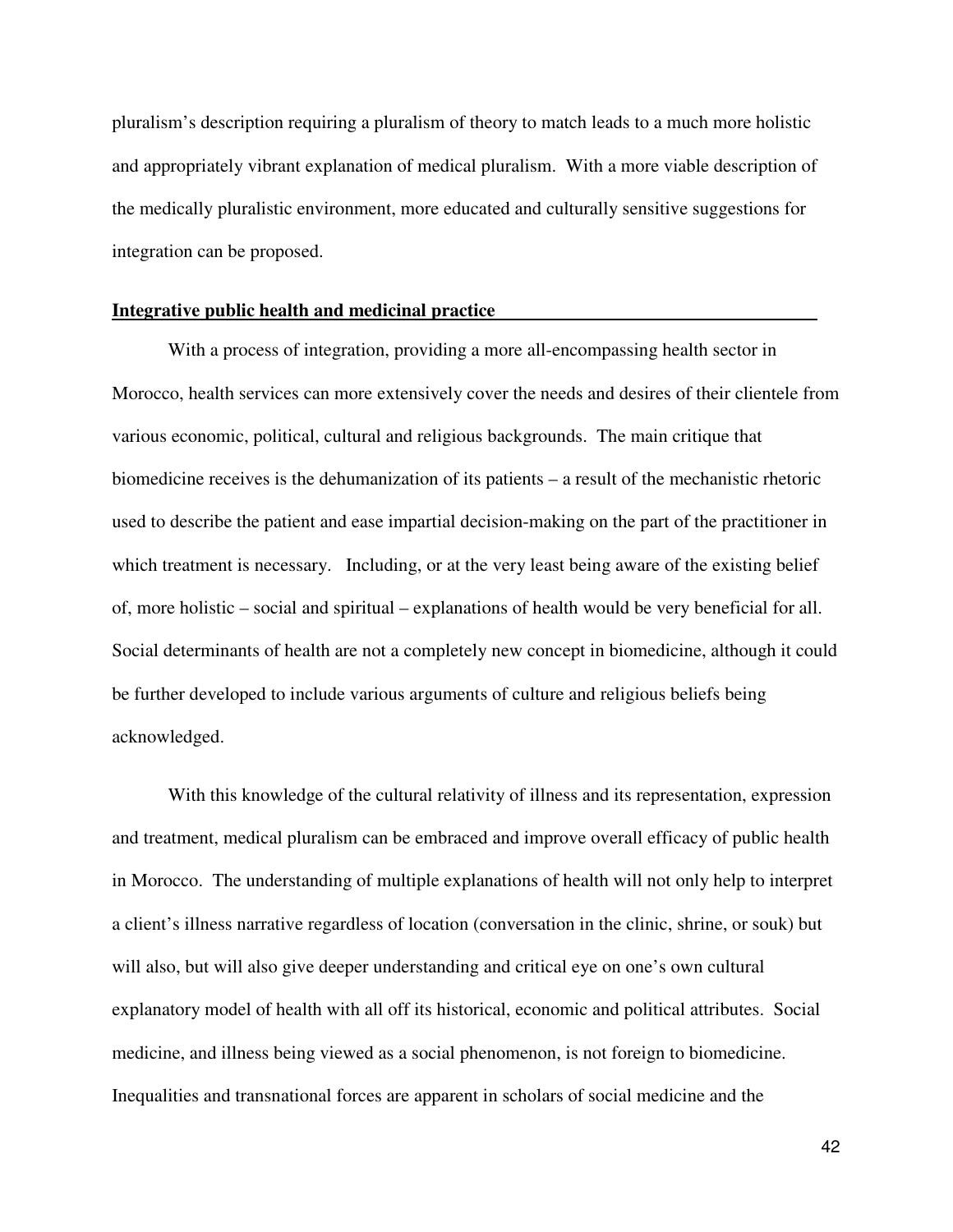determinants of illness. For example, within the scope of a social-medicinal analysis an individual's ailment can be described by proximate and ultimate or distal determinants.Social inequalities and transnational forces, historic and present, play vital roles in the empowerment of a person to have access to and choose a particular medical service.

 There are proximate and ultimate (distal) determinants to health and the contraction of illness as expressed by social medicine. In the case of human immunodeficiency virus (HIV) the contraction of the virus can be explained in simple proximate terms, familiar to all practitioners and subscribers to a biomedical explanation of medicine; infection usually occurs by contact with infected blood, semen, vaginal fluid or breast milk. While the most widely used explanation of contraction is unprotected sex this is the proximate determinant. For example, if a woman contracts HIV and had unprotected sexual relations then the cause is explained. Ultimate, or distal, determinants include wider etiological descriptions including social, economic, and political determinants. Depending on a woman's social, economic, and cultural background a person may not be in a position to negotiate for strict monogamous or safe sexual practices depending on socio-economic status, rural/urban disparities, and the level of gender equality exhibited in the location. Religions may also be added to this is contraception is not permitted or utilized in accordance with a particular doctrine or belief system. It is explanations like this that give more of a legitimately holistic perspective to medicine but is not sufficient in and of itself. There is still a need more holistic and interpretive descriptions of health – not merely social medicine which includes society in describing why people get sick – but theory which explains various descriptions of what illness is, how to describe the etiology of an ailment, and how to best treat it.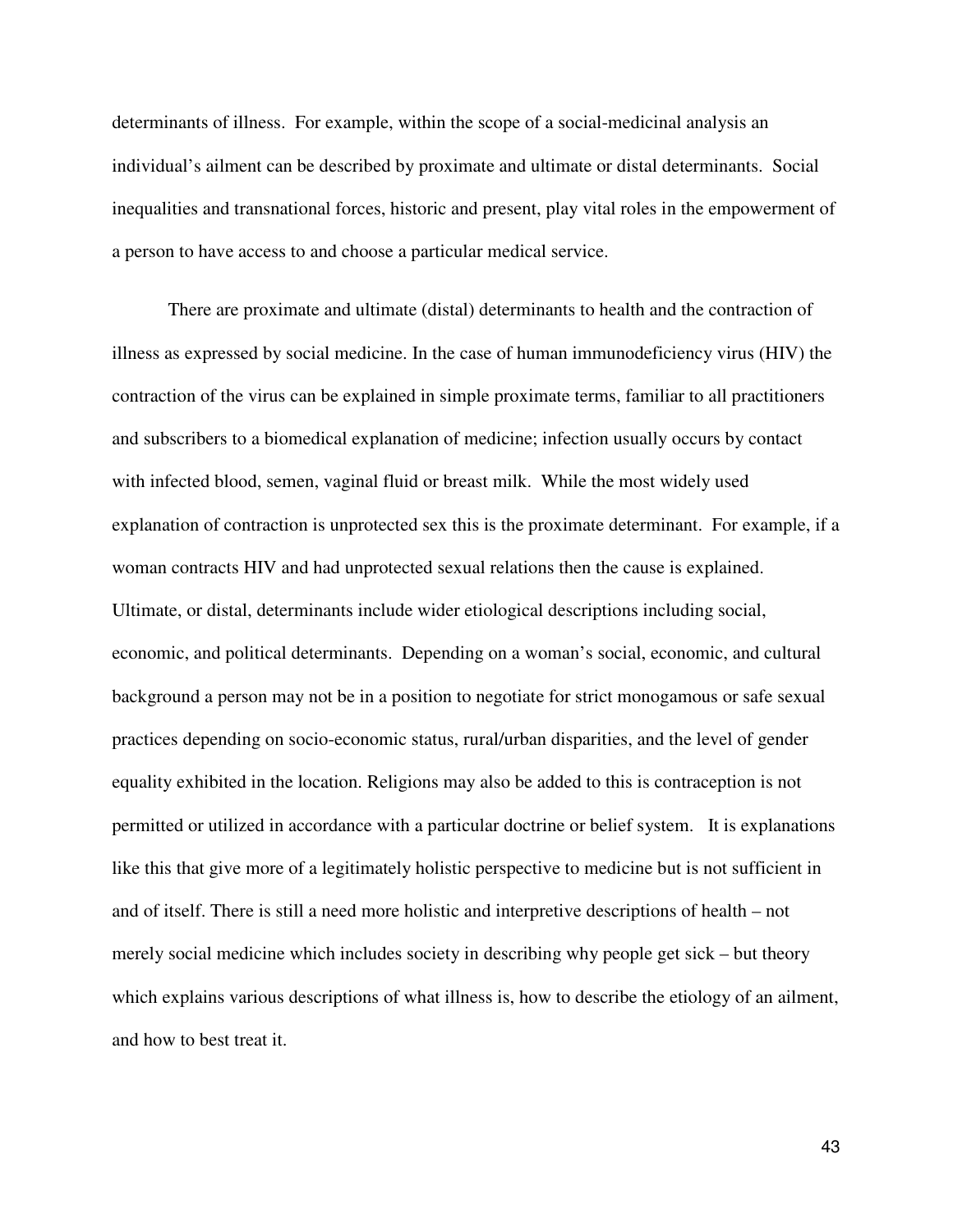The social aspects of health and illness, which are crucial in animism and spiritual medicine, are yet to be seriously researched or funded within biomedical clinics and health service institutions. This has obviously been an incredibly simplified description of the religious and spiritual medicinal tradition due to the lack of a substantial academic research surrounding spiritual explanatory models of health and understandings of efficacy of treatment. It is necessary to appreciate all aspects and cultural explanations of health, including faith and religion, in order to better supply any given multicultural population with medical services to foster biological, mental, social and spiritual health.

 It is necessary to include cultural and religious beliefs and practices into the discourse of health, illness and disease. If a person comes to Dabir seeking a treatment for *jinn* possession and he finds nothing in the body of the patient he will send him away to seek help from a doctor. This displays not only the desire for medicinal collaboration, but a necessity of cooperation and mutual learning across various medicinal practices. This is not to say that this is a one-sided battle to merely award more legitimacy and voice to marginalized, deemed 'traditional,' medical practices. Health practitioners and policy-makers must formulate ways of improving marginalized and stigmatized medicinal practices in order to further advocate for liability of practitioners, efficiency of treatments, regulation of potentially harmful treatments and compensating for a lack of proper counseling with dosages and explanations of particular prescriptions. With deeper understanding of various perceptions and explanations of health and illness client narratives of illness can be better understood and the patient can be empowered in defining their ailment and discuss the most favorable options available for continued complementary and supplemental treatment regimens. This will improve conversation between client and practitioner in order to facilitate effective treatment with cultural sensitivity and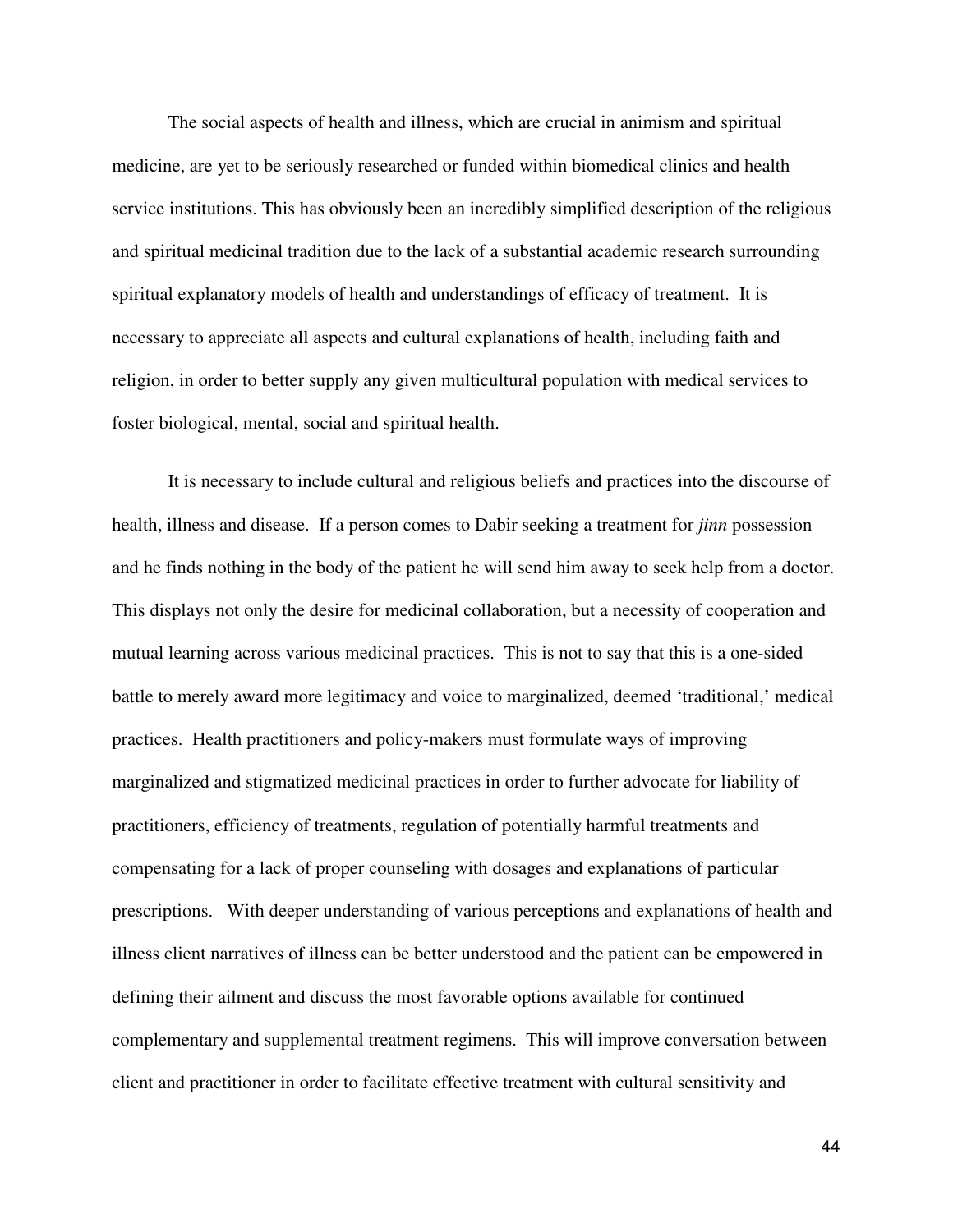respect – leading potentially toward a further complementary sphere of public health and the practice of medicine.

As expressed by one of my informants, "health is the pillar of society."<sup>45</sup> Without the study of health and the treatment of illness, society is nothing. With more holistic and fluid treatment techniques to match fluctuating and socially influenced theories and methodologies of medicine, the ageless struggle against illness and inexplicable manifestations of misfortune can be better undertook. It is important to note that populations in locations which exhibit medical pluralism, often leads to serial and simultaneous use of seemingly antithetical medicines. This not only supports the notion of a fluid conception of efficacy, but also of the ability to sustain opposing ideologies at the same time as well according to interplaying political, economic, cultural and religious attributes.

## **Conclusion -**

 Only with appropriate interdisciplinary inquiry and research can the phenomenon of medical pluralism and the factors influencing an ill person's choice in medical practice and services be described. Explanatory models framework, while applicable to the description of medical pluralism's prevalence, does not provide an appropriate analysis and explanation of the relationships between the medical practices exacerbating preexisting social health inequities. Medical pluralism is best described by a fusion of frameworks and this shows that collaboration between multiple viewpoints actually leads to an overall stronger argument based upon an overall mutual critique and improvement of argument through synthesis. This argument sheds light on the complexity of medical pluralism in the case of Morocco and explains it as much more than merely a few options regarding medicinal care and practice. With this holistic L

<sup>45</sup> Tarek. Personal interview. 02 May 20011.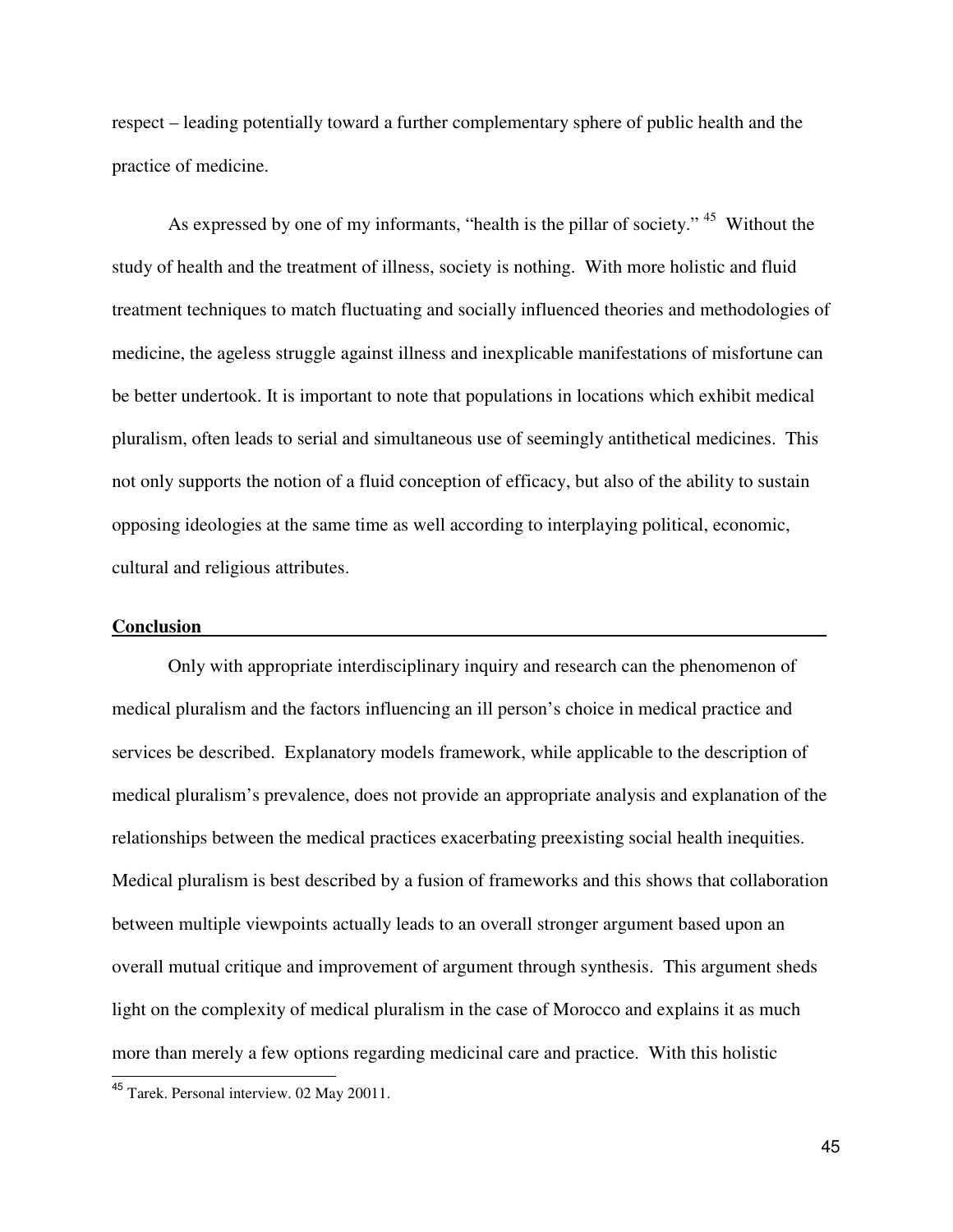synthesis, an application is more readily available and realized in medical practice and international health and development organizations.

A successful fusion of anthropological, political-economic, as well as religious frameworks will result in a more culturally appropriate complementary health care system and a progression toward better alleviation of social inequities. Clinical practice in multicultural environments, as exhibited by Morocco, will be improved by adopting proper cultural perspectives and integrating cultural knowledge into the seemingly naturalized and solely scientific practice of medicine. Much more theoretical work is necessary in order to further facilitate a social and postcolonial interpretation of medical pluralism.

Illness has plagued humankind since time-immemorial. Differing explanations, while exhibiting very similar epistemological explanations of illness – using basic metaphors of disruption and intrusion as portrayed in the biomedical pathogen and the Islamic *jinn* – are dynamic responses to the fluid experience of health. Medical doctors are becoming more and more willing to refer patients to practitioners of a wide variety of medicinal practices for states of illness that they are unable to diagnose or provide effective treatment. Complementary medicine is beginning to flourish in many regions of the world as people become more willing to try these fashions of promoting health holistically, with social awareness and metaphysical understandings of intersecting factors at play when illness and well-being are concerned.

This is not to say that this research is complete. As with all descriptive and analytic studies the search for answers surfaces more innovative and profounder questions. While it is clear that the medical discourse in Morocco and the prevalence of medical pluralism reflects political, economic, social and ideological relations what will the future hold? As the medical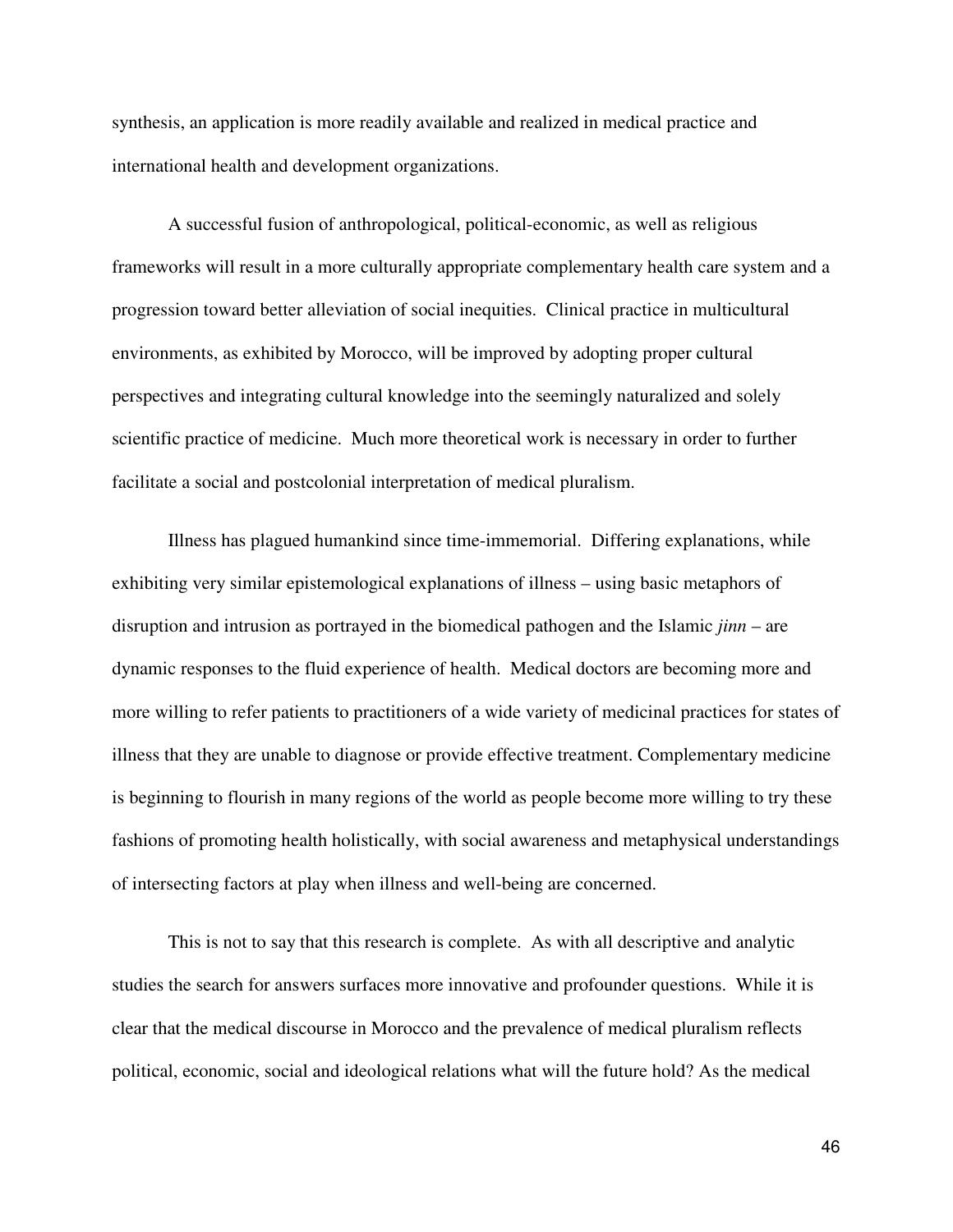and health discourse in Morocco is focused on the distribution and legitimacy of biomedicine what other factors besides cultural and religious attributes are affecting people's choices in continuing to pursue other options such as *attar* and *fqih*? How are these practices sustained despite relentless campaigns to discredit and marginalize them? How will medicine as a metaphor change over time and how will it continue to reflect of social realities and politicaleconomic disparities? Practices surrounding the *attar* at work in the spice markets, custodians relaying *baraka* from enshrined saints, and *fqih* performing physical and spiritual healings with the power of the Qur'an will always carry their relative cultural and spiritual meanings. The Moroccan public, regardless of region, is constantly developing more chances for cultural and informational exchange and gaining access to a greater amount of resources. Perhaps assuming certain infrastructural improvements concerning access to, and the ability to afford, all medicinal services in the country practitioners of various medical traditions will find themselves diminished simply because of the wide range of choices available. It is extremely interesting to postulate how medical pluralism, as exhibited in the country of Morocco, will manifest itself in the years to come after even more cultural pluralism and economic and political responses to globalization and further cultural pluralism and influx.

#### References

Amina. Personal interview. 16 April 2011.

Amster, Ellen. 2004. "The many deaths of Dr. Emile Mauchamp: medicine, technology, and popular politics in pre-protectorate Morocco, 1877-1912". *International Journal of Middle East Studies.* 36 (3): 409-428.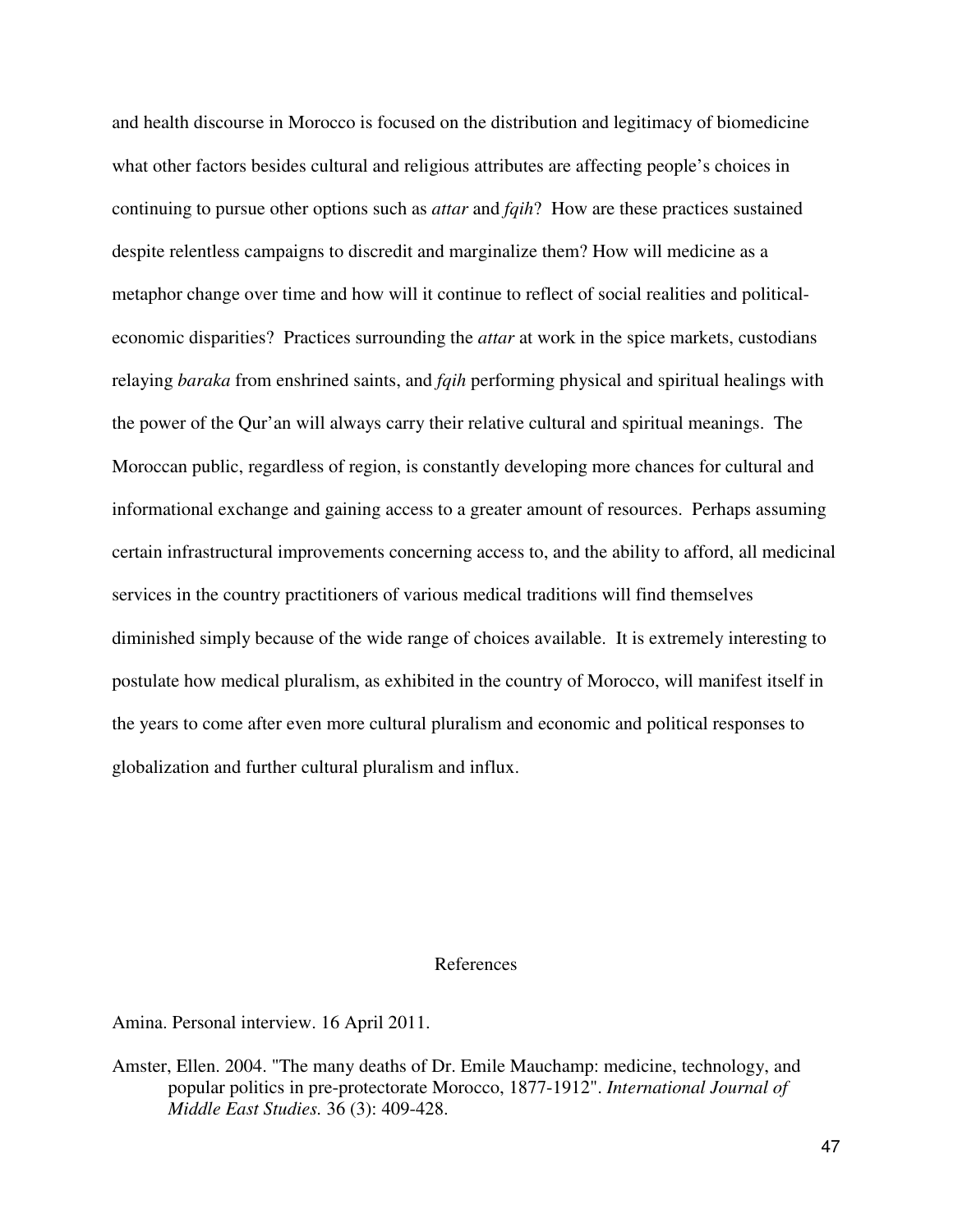Arthur, Matthew. *The Modern Face of Moroccan Traditional Medicine*. SIT Fall 2000.

- Bates, Don G. 2002. "Why Not Call Modern Medicine "Alternative"?" *The Annals of the American Academy of Political and Social Science.* 583:.
- Baer, Hans A., Merrill Singer, and Ida Susser. 1997. *Medical anthropology and the world system: a critical perspective*. Westport, Conn: Bergin & Garvey.
- Batnitzky, Adina. 2008. "Obesity and household roles: gender and social class in Morocco". *Sociology of Health and Illness.* 30 (3): 445-462.
- Berger, Peter L., and Thomas Luckmann. 1966. *The social construction of reality; a treatise in the sociology of knowledge*. Garden City, N.Y.: Doubleday.
- Boutayeb A. 2006. "Social inequalities and health inequity in Morocco". *International Journal for Equity in Health.* 5.
- Crandon, Libbet. 1986. "Medical Dialogue and the Political Economy of Medical Pluralism: A Case from Rural Highland Bolivia". *American Ethnologist.* 13 (3): 463.
- Dabir. Personal interview. 20 April 2011.
- Geertz, Clifford. "Thick Description: Toward an Interpretive Theory of Culture". In *The Interpretation of Cultures: Selected Essays*. New York: Basic Books, 1973. 3-30.
- Hamid. Personal interview. 16 April 20011.
- Han, Gil-Soo. 2002. 'The myth of medical pluralism: A critical realist perspective'. Sociological Research Online, vol. 6, no. 4 <http://www.socresonline.og.uk/6/4/han.html>.
- Hassan. Personal interview. 03 May 20011.
- Hatt, Doyle. 2009. "Moroccan saints: shrines as systems of distributed knowledge". *Shrines in Africa: History, Politics, and Society.* 153-203.
- Ibn Qayyim al-Jawzīyah, Muhammad ibn Abī Bakr, and Abdul Rahman Abdullah. 2003. *Healing with the medicine of the Prophet*. Riyadh, Saudi Arabia: Darussalam. p. xxii.
- Jones, R. K. 2004. "Schism and heresy in the development of orthodox medicine: The threat to medical hegemony". *Social Science and Medicine.* 58 (4): Pergamon Press Ltd. 703-712.
- Keller, Richard C. (Richard Charles). 2007. "Clinician and Revolutionary: Frantz Fanon, Biography, and the History of Colonial Medicine". *Bulletin of the History of Medicine.*  81 (4): 823-841.